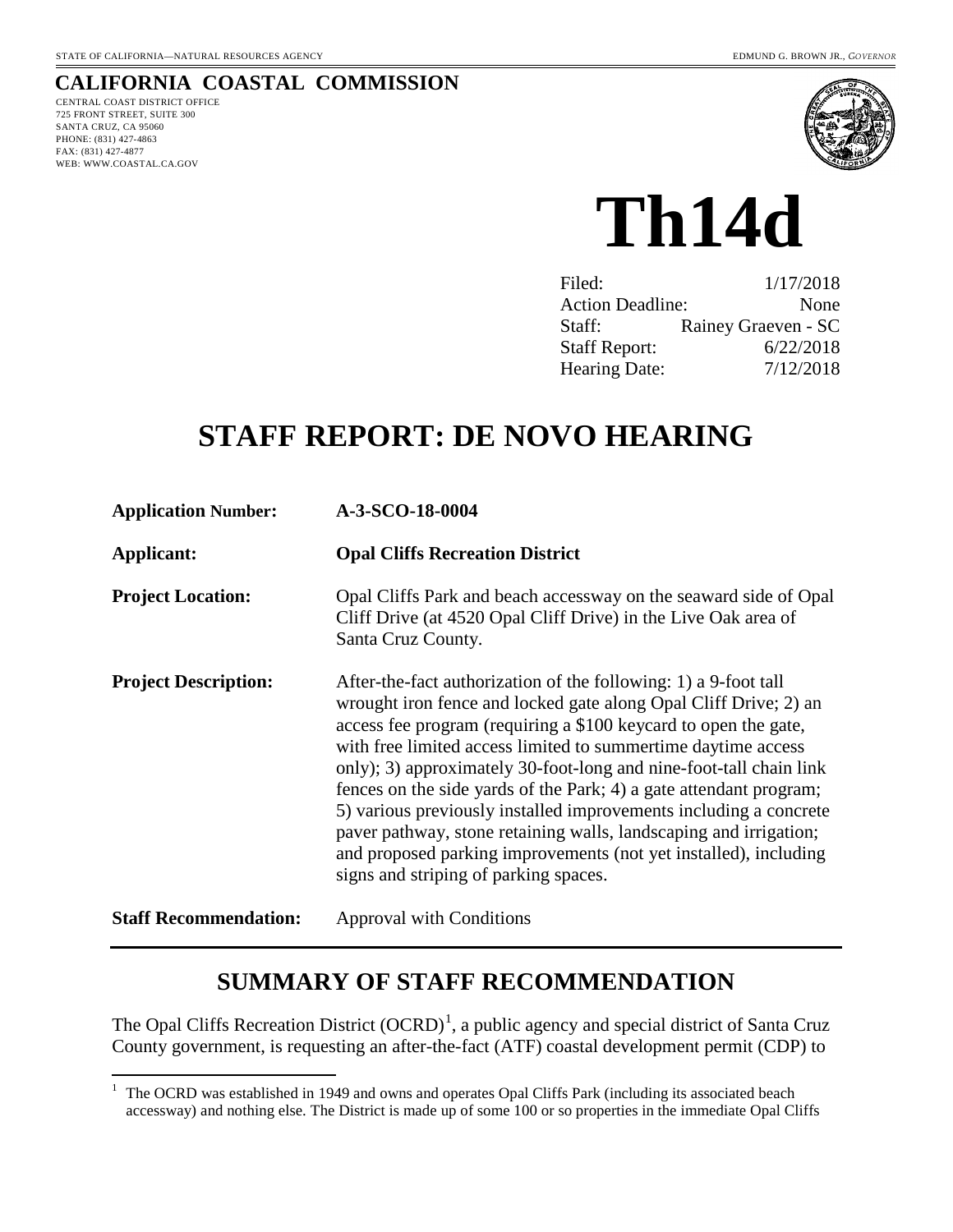#### A-3-SCO-18-0004 (Opal Cliffs Recreation District)

 $\overline{a}$ 

recognize unpermitted development at Opal Cliffs Park, including a 9-foot tall iron fence and locked gate, a park and beach access fee program (including \$100 annual user fees for yearround access and a gate attendant to help implement the program), and related park improvements. $^{2}$  $^{2}$  $^{2}$  The application is the end result of a long and protracted enforcement case that was first opened by Commission enforcement staff over a decade ago in 2006 (V-3-06-012), and that ultimately relates to violations extending back to the 1980s. In 2006, staff became aware that the Applicant had installed the above-referenced fence and locking gate apparatus sometime in the mid-2000s without the benefit of a CDP. That violation also applies to the fee and gate attendant program that were apparently instituted sometime in the mid-1980s. Although it is undisputed that the proposed fence, gate, and park improvements have not been previously authorized by a CDP, the Applicant argues that the fee and gate attendant program are simply a continuation of the manner in which OCRD has operated the Park prior to Coastal Act permitting requirements, and that the Commission approved these elements in 1981 by virtue of its approval of CDP P-80-393. In terms of the former, there is only limited information available, and the information that is available suggests that the Applicant may have occasionally employed a gate attendant at times prior to the Coastal Act, but there is no evidence to suggest that access fees were charged for general public access at this location, including to the beach.

With respect to CDP P-80-393, staff has determined that that CDP expired back in 1982, and thus is no longer valid. The Applicant disputes the expiration of CDP P-80-393, and suggests that CDP P-80-393 and its recorded access program are still in effect. The Applicant further suggests that the recorded access program provides for unilateral OCRD fee adjustments. Staff disagrees on all points. First, the Commission never discussed nor approved any access fees or any gate attendant in its approval of CDP P-80-393. Rather, that approval was based on providing a 6-foot-tall chain link fence and gate to help provide some form of access control to address what OCRD had identified at the time as the "unstable, hazardous nature of the bluffs in the area." The suggestion that the Commission approved a beach access fee program (whether \$20 or \$100) and a gate attendant is simply not supported by the CDP record. Moreover, even if a fee was approved, fee increases would not only require OCRD approval, but also CDP authorization. With respect to the recorded access program, even if the CDP were still valid, the access program terminated by its own terms when the Applicant took out the 6-foot-tall chain link fence and gate and replaced it with the 9-foot-tall wrought iron fence and gate in the mid-2000s without benefit of a CDP.<sup>[3](#page-1-1)</sup> In other words, no matter how one frames this past CDP history in terms of the expiration issue, none of the proposed development at the site, including the gate/fence/attendant and the overall park and beach access fee program, is currently

area (i.e., all within several hundred feet of the Park) and these property owners are the voting constituency that elects the OCRD Board of Directors, who then make decisions regarding the Park.

<span id="page-1-0"></span> $2\degree$  The project was originally approved by Santa Cruz County. On March 8, 2018, the Commission found that the County's action raised a substantial issue of conformance with the County's Local Coastal Program (LCP) and with the Coastal Act's public access and recreation policies and took jurisdiction over the CDP application.

<span id="page-1-1"></span> $3\text{ A}s$  more fully explained in this staff report, the recorded access program included a duration clause that stated (in applicable part) that the access program would only remain in force and effect during the time that the development it authorized was present. Because the development that was authorized by P-80-393 was removed by the Applicant and replaced by the current 9-foot-tall iron fence/gate without the benefit of a CDP, the access program, to the extent it was ever applicable given the CDP expiration issue, terminated of its own terms and is of no force or effect.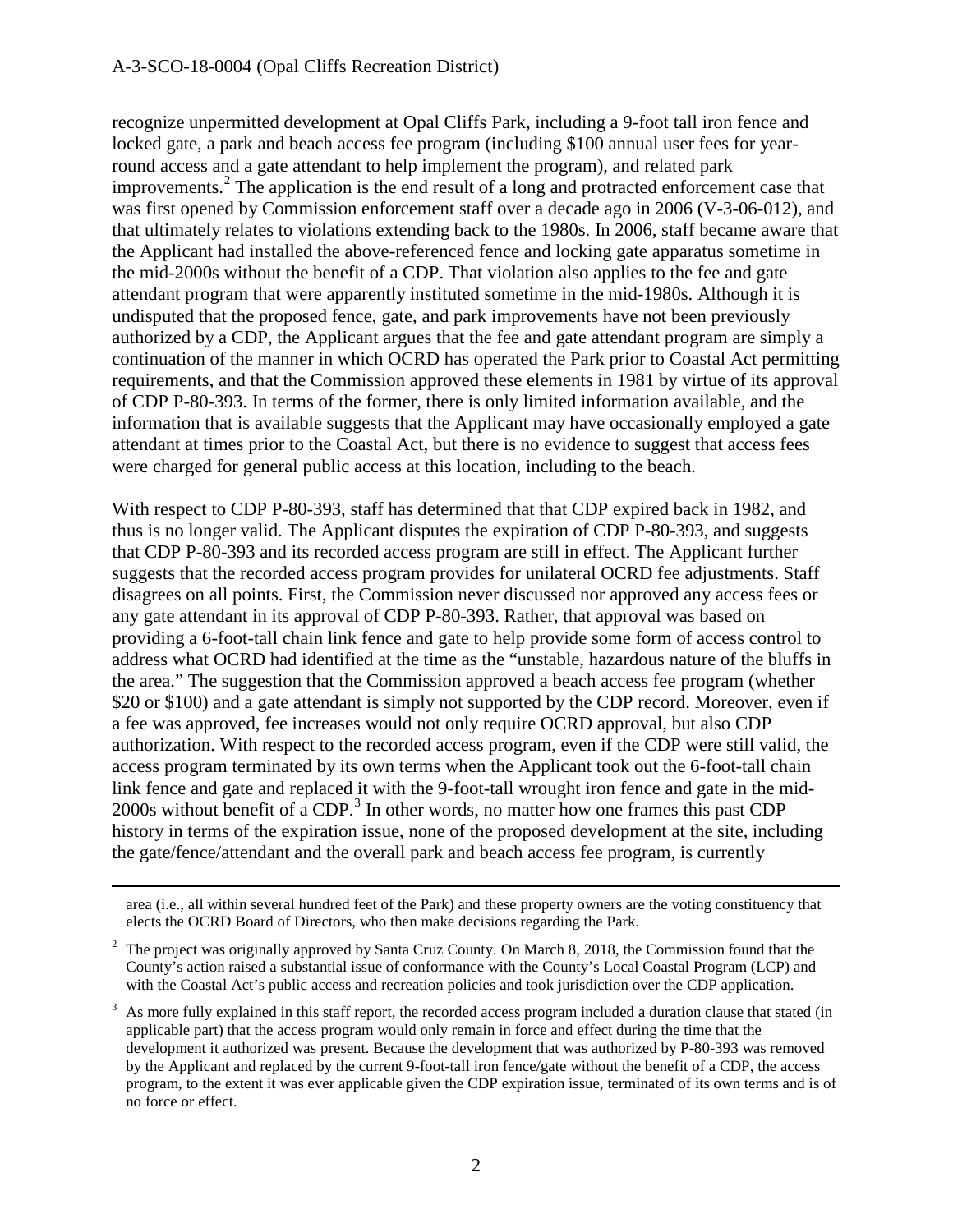authorized by a CDP, and thus the current existing analytic baseline for considering the proposed project is a public beach park with a roughly 6-foot-tall chain link fence and gate without any fees for access – in other words, the same condition as when the Commission considered the Applicant's CDP application (P-80-393) in 1981. $<sup>4</sup>$  $<sup>4</sup>$  $<sup>4</sup>$ </sup>

Thus, while there is certainly a complicated and involved permit history, at a very basic level the proposed project replaces free public beach access and use (i.e., the baseline condition) with a significant access fee program, requiring access users to purchase a \$100 gate key for yearly access (the proposed ATF project). The proposed project further includes a significant fence/gate structure staffed by a gate attendant whose purpose includes enforcing the program's limited access terms. This construct raises significant and fundamental consistency issues with primary tenets of the Coastal Act and California's coastal management program more broadly in terms of maximizing access to our public beach commons for the broadest of the State's economically and culturally diverse population. At its core, the proposed project imposes a substantial fee to access and use a public park and beach. While fees for parking at public beaches are relatively common, staff is not aware of any other similar fee to access or use a beach at any other publicly-managed beach accessway in California. The Applicant's proposed project therefore reduces public recreational access opportunities when the LCP and the Coastal Act require that they be maximized. In addition, a \$100 access fee is a significant cost to many, if not most, potential public access users, particularly when one considers that this is a public park and beach facility. Ultimately, unless members of the public who want to use this public park and beach have the ability to pay a \$100 fee, the Applicant is effectively proposing to prohibit year-round public beach access at this location for those who cannot or may not wish to pay such a fee. In other words, because the beach accessway through the park is essentially the only readily available access to the pocket beaches below, and it is the only vertical accessway to the beach and shoreline for a distance of over a mile in this urbanized area of the Santa Cruz County coast, a \$100 annual fee serves to prohibit anyone who cannot afford to pay the fee, or may not wish to pay the fee, from accessing the beaches of this stretch of coastline. This fee-based beach access prohibition will fall disproportionately on those who are lower income and more disadvantaged, and on those who do not live near the Opal Cliffs area, and disproportionately benefits those who live in the immediate area and are more likely to be able to make more frequent use of the park and beach.

Further, the proposed 9-foot-tall wrought iron fence and gate system present a rather imposing and exclusionary barrier to public access generally as compared to the baseline 6-foot-tall chain link fence/gate. The 9-foot-tall wrought iron fence and gate system not only serves as a physical barrier to access, but a psychological barrier as well. In other words, potential access users who are not familiar with the setting, particularly visitors from inland locations who do not live in Opal Cliffs, may be intimidated by such an imposing edifice, and thus may not approach the accessway in the first place, whether fees are charged or not. This barrier to general access, especially to visitors from outside the area, is only further enforced by the presence of a gate attendant. Regardless of whether the attendant's role is to help all potential access users understand park rules, etc. (as the Applicant indicates), the gate attendant enforces access fee

<span id="page-2-0"></span><sup>4</sup> When the Commission considers proposed ATF development, it must first establish the baseline permitted condition from which to evaluate the ATF development, in which that baseline is what was legally present before the violations.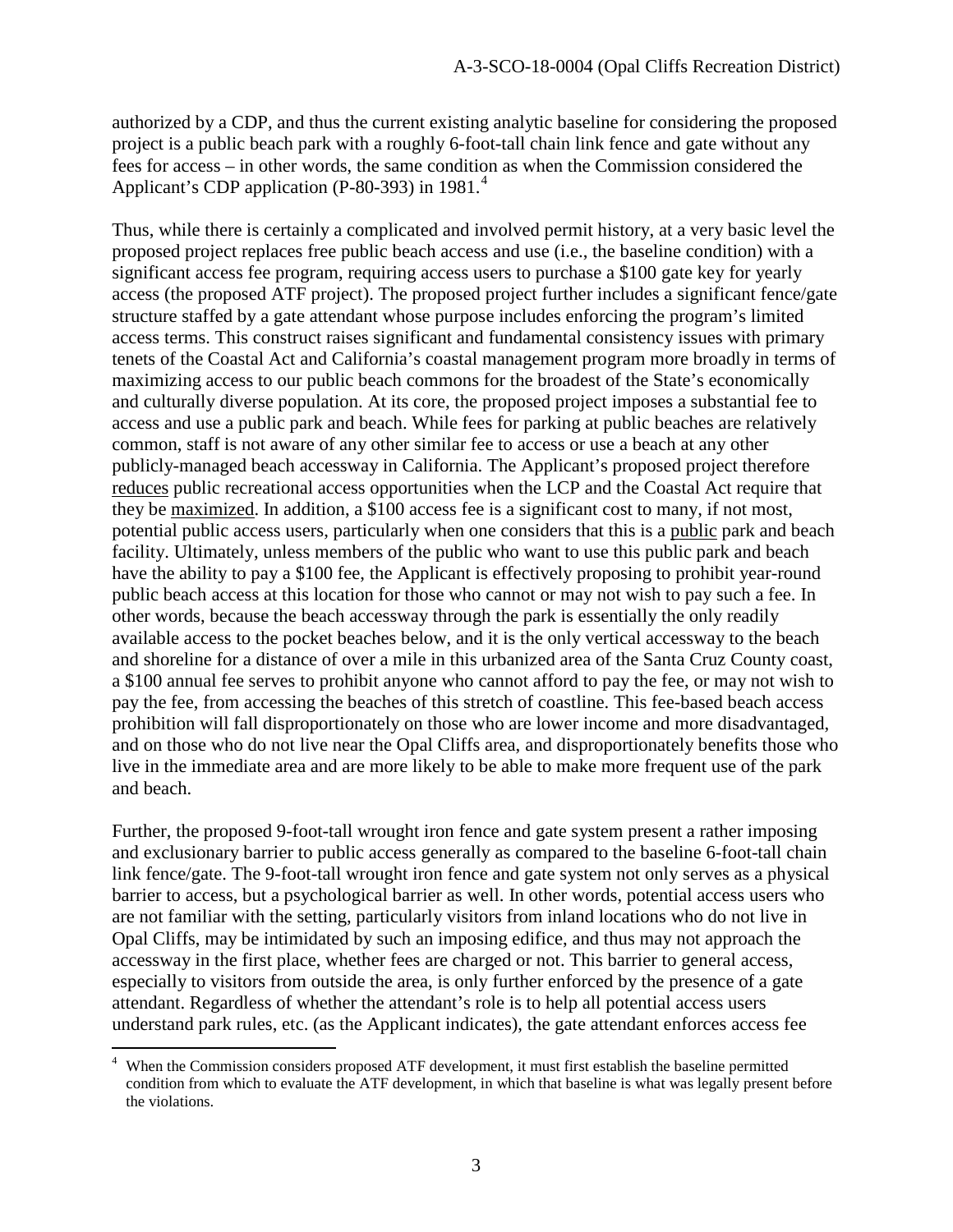requirements, and the presence of a person at the gate and the accessway will only further emphasize the feeling that non-local users are unwelcome, and may intimidate users not familiar with or not accustomed to gate attendants, further dissuading them from using the accessway, and further reducing public recreational access opportunities, inconsistent with the Coastal Act and the LCP. Again, staff is not aware of any other similar "gate attendant" and/or beach access fee programs at any other publicly-managed beach accessway in California. Even if visitors wish to pay the \$100 fee and obtain a keycard to enter the park and beach, they must go to Freeline Surf Shop, located almost a half-mile from the Park, to purchase the keycard, and this presents yet another barrier to access.

In short, the Applicant's proposed project is clearly inconsistent with Coastal Act and LCP public access and recreation requirements, including those that require that public recreational access opportunities be maximized. Most notably, the fee program (including the imposing fence, gate, and attendant) inflicts substantial limitations on general public access to the beach, and is not consistent with the requirements of the Coastal Act and the LCP. The proposed project also disproportionately adversely affects those potential beach goers who are of more limited incomes and cannot afford a \$100 beach access fee, as well as those who live some distance from the Opal Cliffs area and may not wish to pay a fee for limited, sporadic use of the park. Finally, the overall imposing fence and gate system is inconsistent with the LCP's visual resource protection provisions, especially when one considers that the park provides the only public visual respite towards the ocean along all of Opal Cliff Drive because the public's view is otherwise blocked by a row of about 50 large blufftop private residences and related residential development between the public street and the shoreline along Opal Cliff Drive.

Opal Cliffs Park is a public beach access/park facility that is operated by a public agency, and for all the reasons articulated above, the Coastal Act and LCP do not support allowing public access to be provided for the exclusive benefit of those persons who can afford the \$100 per year fee to access the beach and park all year (as opposed to being generally available for free to the beachgoing public in the manner that is the norm for coastal accessways, including all of the other coastal accessways in Santa Cruz County operated by the County Parks Department and State Parks). At its core, the Applicant's proposed project would set up what can best be described as a two-tiered access system, one where those who are able to pay the fee are afforded year-round beach and shoreline access, and those who cannot or do not wish to pay the \$100 access fee are limited to access during the summer months only. This two-tiered construct is unacceptable for California's most valuable public resources, and cannot be found consistent with fundamental Coastal Act and LCP requirements to maximize public recreational access opportunities for all. The State's beaches, including the pocket beaches at this location, are there for everyone, regardless of their ability to pay, including those not fortunate enough to live in coastal Opal Cliffs near this accessway, and staff cannot see how any outcome other than opening this beach accessway to free general public use could be found appropriate in this case.

Thus, for the reasons stated above, staff recommends that the Commission approve a conditioned CDP that requires free year-round general public access to the park and the beaches at this location from one hour before sunrise to one hour after sunset, and signage and other related development to reinforce such use parameters. With respect the fence/gate, because the existing fence/gate cannot be found consistent with the Coastal Act or the LCP's public access/recreation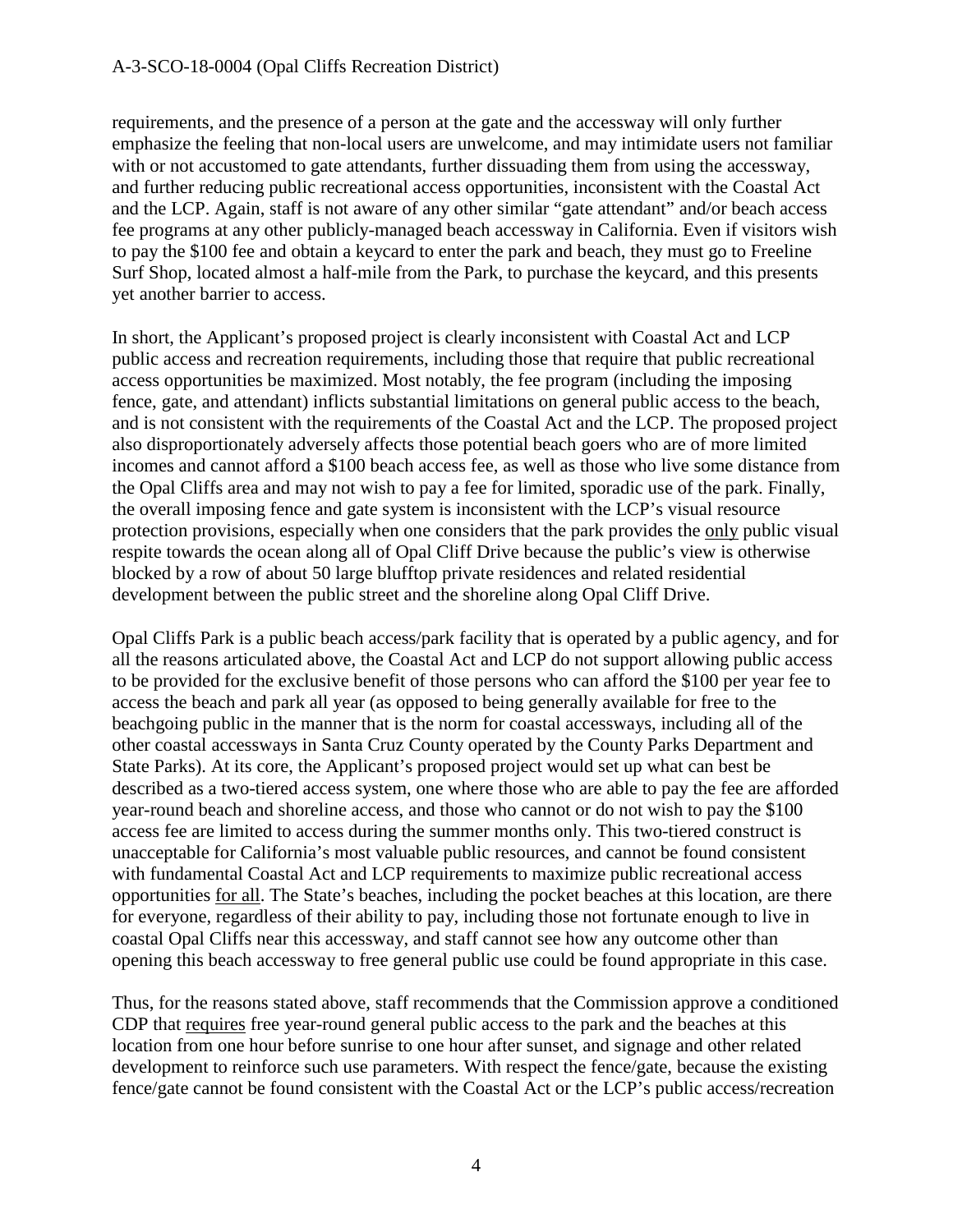provisions or the LCP's standards related to the protection of visual resources (including allowable fence heights fronting Opal Cliffs Drive), staff recommends removing the existing  $fence/gate<sup>5</sup>$  $fence/gate<sup>5</sup>$  $fence/gate<sup>5</sup>$  and replacing it with a retractable fence/gate up to six feet in height. A retractable fence/gate design would not impede public views during daylight hours (unlike the current design), and thus would maximize public views of the ocean as seen from Opal Cliff Drive (again, the only such public visual respite between an otherwise unbroken row of some 50 large private residences) as is required by the LCP. It would also allow for the accessway to be closed at night, which is responsive to public safety concerns raised by local law enforcement regarding the potential for nefarious activities to take place on the pocket beaches below.

Related, staff recommends that the gate attendant program not be approved including because despite efforts to re-characterize the gate attendant as a "Park Aide," the presence of a person at the park's entrance is a psychological access deterrent in and of itself, including because gate attendants are highly unusual for public beach accessways. Furthermore, a gate attendant represents a significant unnecessary expenditure, and the Applicant's primary justification for the keycard system is to pay for ongoing operational costs and upkeep, and the gate attendant program is a significant component of these costs (\$33,000 annually, which amounts to approximately 64% of the average annual budget). Thus, elimination of the gate attendant component would result in significant cost savings for the Applicant, and would eliminate LCP and Coastal Act inconsistencies related to maximization of public access and recreational opportunities.

Finally, staff recommends approval of the other ATF and new proposed park improvements, including the approximately 30-foot-long and six-foot-tall chain link fencing located along each of the side yards of the park (extending seaward from the existing fence and gate); the ADAcompatible concrete paver pathway; six concrete benches; two approximately three-foot-high retaining walls on either side of the pathway; striped parking (including one handicapped parking space) in the area between Opal Cliff Drive and the fence/gate; access information signage (including ADA parking signage); and the landscaping/irrigation improvements.

In short, the proposed ATF fence, gate, fee and attendant program cannot be found consistent with the Coastal Act and the LCP, and cannot be approved as proposed. At issue is the way in which public access to the public pocket beaches here is provided, but also at issue is the way in which public access to California's public beaches is provided. OCRD is a public agency operating a public beach accessway for the benefit of the public, and is the only such public agency that charges a fee for beach access of which staff is aware in all of California. Such beach access fees are antithetical to the Coastal Act and the coastal management program, and disproportionately fall on those least able to afford it, especially inland visitors looking for a day at the beach who are not fortunate enough to live in the Opal Cliffs area. Staff's recommendation is therefore designed to maximize public beach access for all, including via providing public beach access to the broadest of the State's economically and culturally diverse population. The motion and resolution to affect staff's recommendation is found on page 7.

<span id="page-4-0"></span> $\overline{a}$ 5 Staff notes that the fence is currently broken at the upcoast end and only held together with the help of a chain, and thus already requires significant repair to function.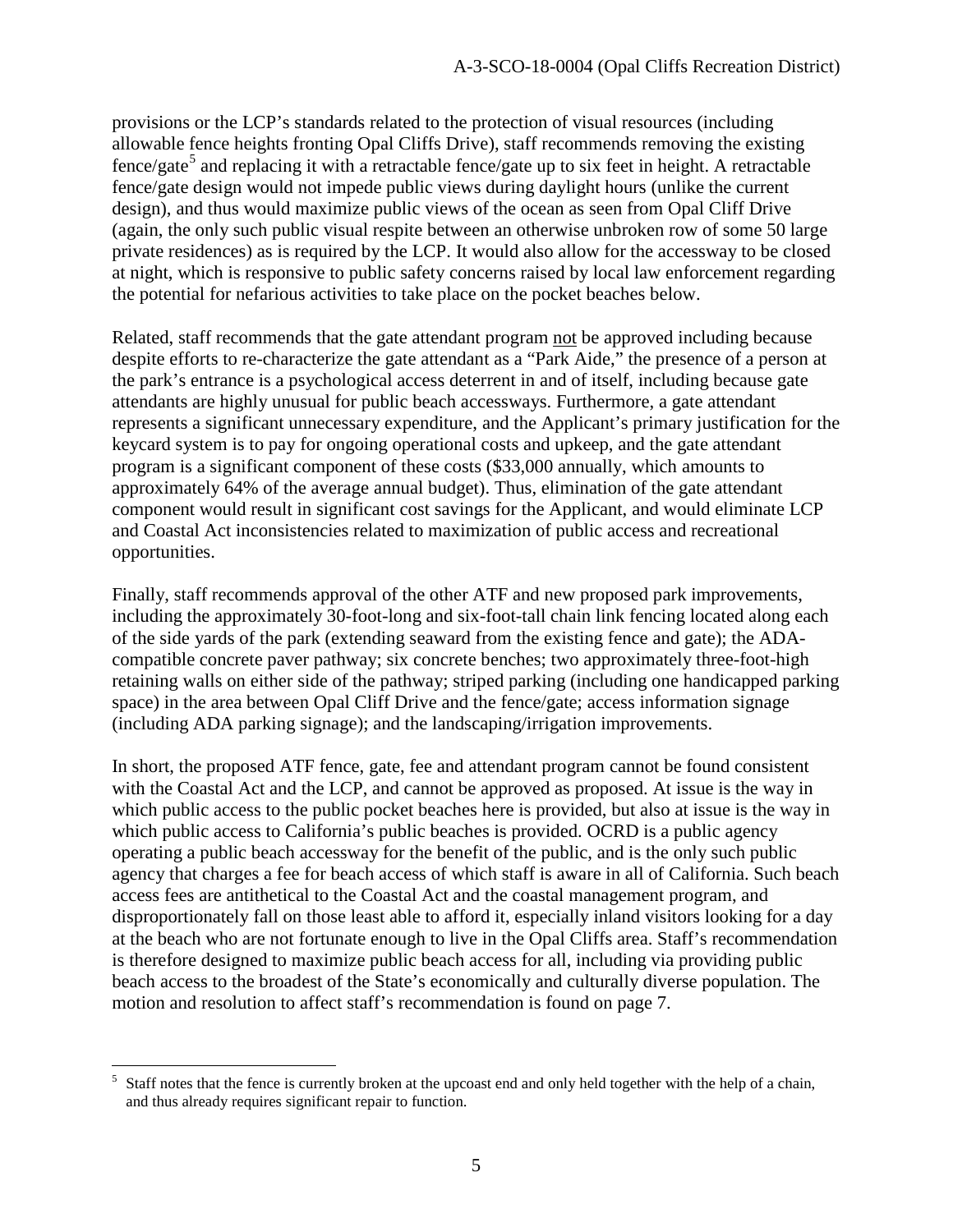# **TABLE OF CONTENTS**

# **APPENDICES**

Appendix A: Substantive File Documents Appendix B: Staff Contact with Agencies and Groups

# **EXHIBITS**

Exhibit 1: Location Maps

- Exhibit 2: Project Site Photos
- Exhibit 3: Commission Staff Correspondence
- Exhibit 4: CDP P-80-393
- Exhibit 5: CDP P-80-393 Access Program
- Exhibit 6: Applicable Coastal Act and LCP Policies and Standards
- Exhibit 7: County Assessment of OCRD Budget and OCRD's Supplied Budget
- Exhibit 8: LAFCO Reports on OCRD Operations (2016 and 2018)

# **CORRESPONDENCE**

# **EX PARTE COMMUNICATION**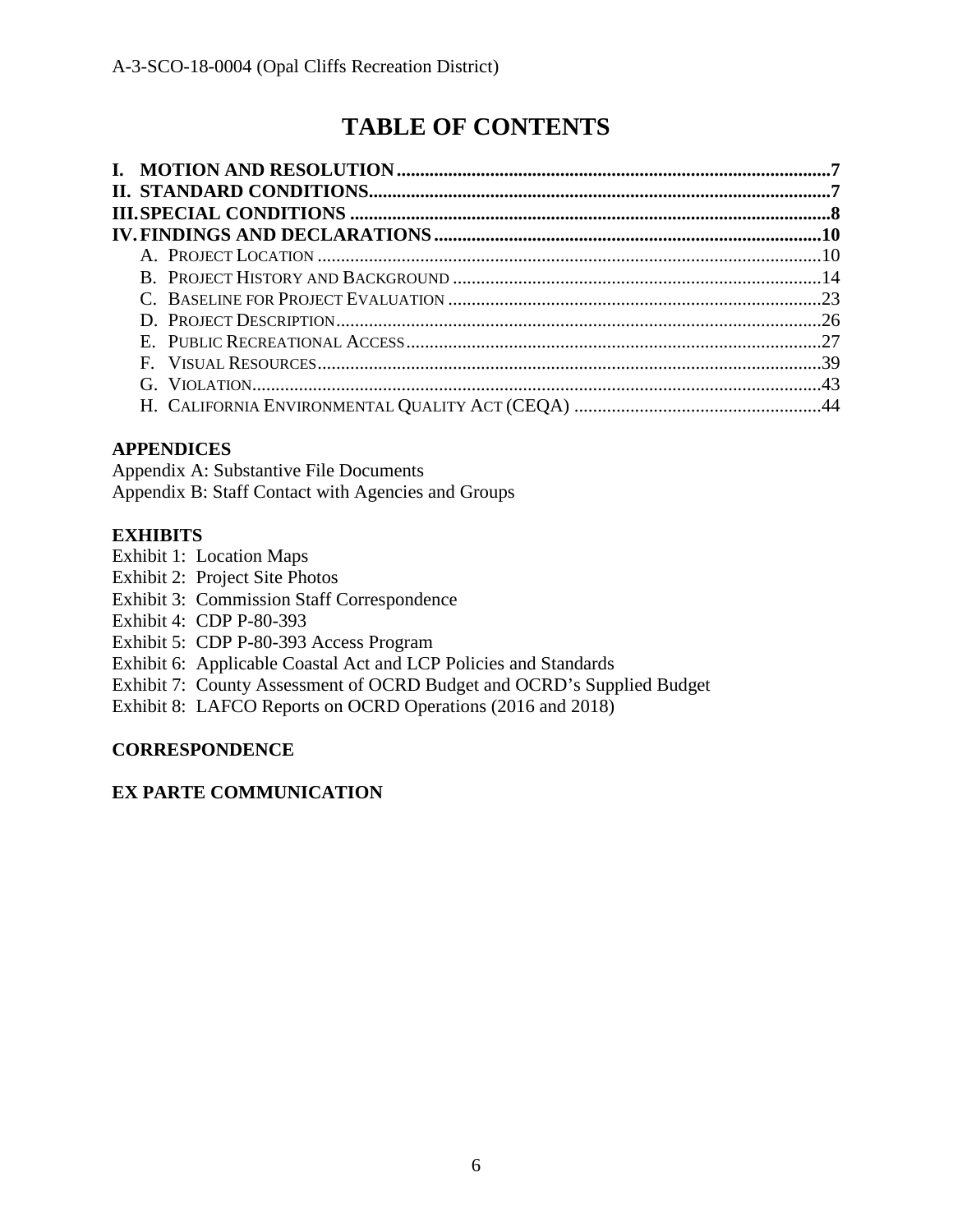# **I. MOTION AND RESOLUTION**

Staff recommends that the Commission, after public hearing, **approve** a coastal development permit for the proposed development. To implement this recommendation, staff recommends a **YES** vote on the following motion. Passage of this motion will result in approval of the CDP as conditioned and adoption of the following resolution and findings. The motion passes only by affirmative vote of a majority of the Commissioners present.

*Motion: I move that the Commission approve Coastal Development Permit Number A-3- SCO-18-0004 pursuant to the staff recommendation, and I recommend a yes vote.* 

*Resolution to Approve CDP: The Commission hereby approves Coastal Development Permit Number A-3-SCO-18-0004 and adopts the findings set forth below on grounds that the development as conditioned will be in conformity with the Santa Cruz County Local Coastal Program policies and Coastal Act access and recreation policies. Approval of the permit complies with the California Environmental Quality Act because either 1) feasible mitigation measures and/or alternatives have been incorporated to substantially lessen any significant adverse effects of the development on the environment, or 2) there are no further feasible mitigation measures or alternatives that would substantially lessen any significant adverse impacts of the development on the environment.* 

# **II. STANDARD CONDITIONS**

This permit is granted subject to the following standard conditions:

- **1. Notice of Receipt and Acknowledgment.** The permit is not valid and development shall not commence until a copy of the permit, signed by the Permittees or authorized agent, acknowledging receipt of the permit and acceptance of the terms and conditions, is returned to the Commission office.
- **2. Expiration.** If development has not commenced, the permit will expire two years from the date on which the Commission voted on the application. Development shall be pursued in a diligent manner and completed in a reasonable period of time. Application for extension of the permit must be made prior to the expiration date.
- **3. Interpretation.** Any questions of intent or interpretation of any condition will be resolved by the Executive Director or the Commission.
- **4. Assignment.** The permit may be assigned to any qualified person, provided assignee files with the Commission an affidavit accepting all terms and conditions of the permit.
- **5. Terms and Conditions Run with the Land.** These terms and conditions shall be perpetual, and it is the intention of the Commission and the Permittees to bind all future owners and possessors of the subject property to the terms and conditions.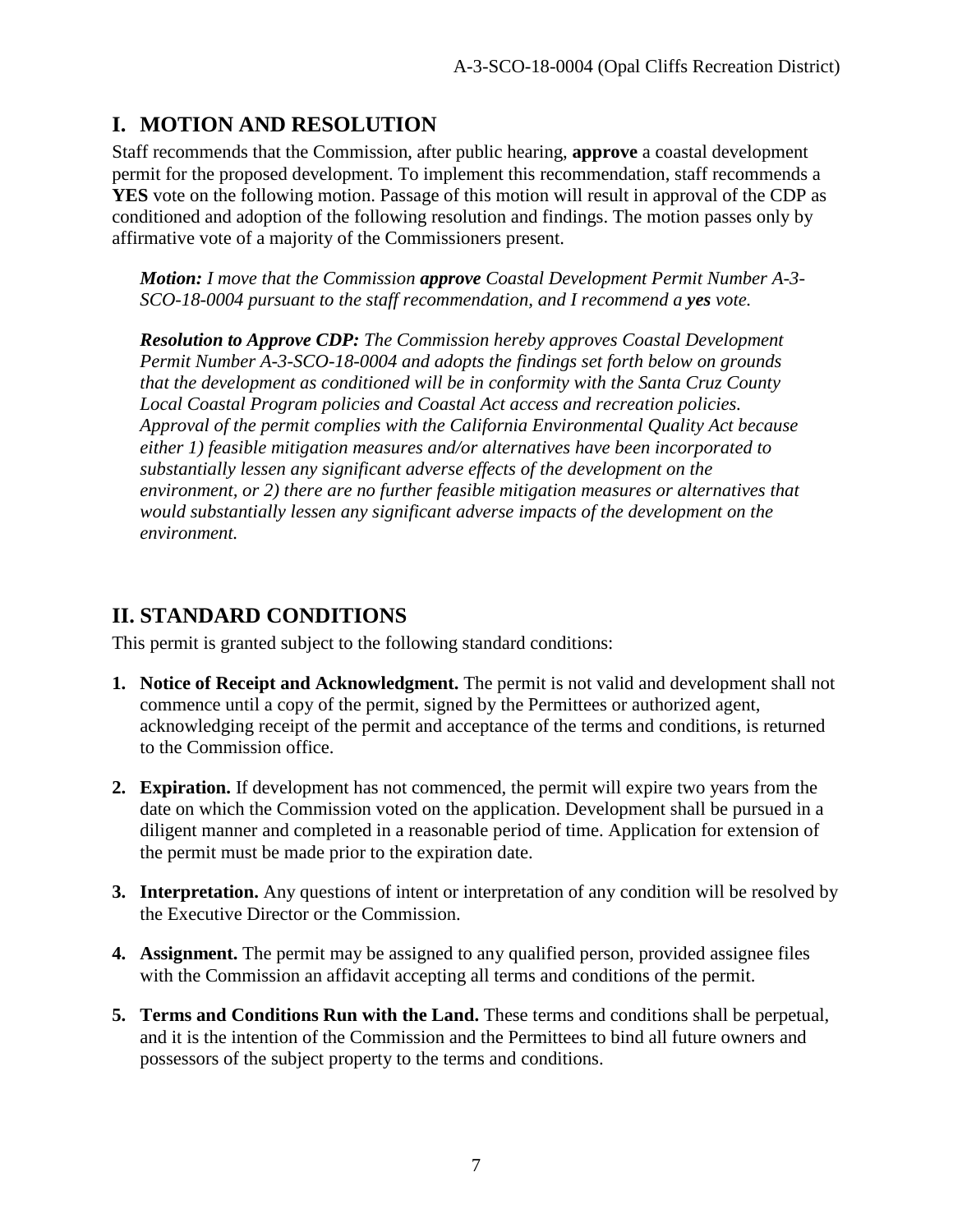# **III. SPECIAL CONDITIONS**

This permit is granted subject to the following special conditions:

- **1. Approved Project.** This CDP authorizes the following development: replacement of the existing 9-foot-tall wrought iron fence and associated gate with a new retractable fence and gate that are a maximum of six feet in height (see also **Special Condition 2(b)**) along Opal Cliff Drive; the approximately 30-foot-long and 6-foot-tall chain link fencing located along each of the side yards of the park extending seaward from the fence and gate; an ADAcompatible concrete paver pathway; six concrete benches; two approximately 3-foot-high retaining walls on either side of the pathway; striped parking (including one handicapped parking space) in the area between Opal Cliff Drive and the fence and gate; access information signage (including ADA parking signage); and landscaping/irrigation improvements, all as shown on the proposed project plans (dated April 4, 2017 and dated received in the Coastal Commission's Central Coast District Office on January 2, 2018), all as may be modified by **Special Condition 2** below. Any other development than that identified as the Approved Project, including the presence and use of a "Park Aide" or "Gate Attendant" at the Park, is not approved by this CDP.
- **2. Public Access Management Plan.** WITHIN 90 DAYS OF CDP APPROVAL, the Permittee shall submit for Executive Director review and written approval two sets of a Public Access Management Plan (Access Plan). The Access Plan shall clearly describe the manner in which general public access associated with the approved project is to be provided and managed, with the objective of maximizing general public access to Opal Cliffs Park facilities on the blufftop, the beach access stairway, the beaches at the base of the stairway, and the offshore surfing and ocean areas. The Access Plan shall at a minimum include the following:
	- **a. Clear Depiction of Public Access Areas and Amenities.** All public access areas and amenities, including all of the areas and amenities described **Special Condition 1** above, shall be clearly identified as such on the Access Plan.
	- **b. Fence/Gate.** Project plans and visual simulations of the replacement retractable fence/gate (and photos of any existing installed fences/gates of similar design and purpose) shall be provided. The retractable fence/gate shall be sited and designed in such a way as to minimize public view impacts and to be compatible with the overall Park aesthetic, including with respect to any necessary structural supports, and to allow emergency egress from the seaward side. The retractable fence/gate shall be no more than six feet tall and shall be designed such that it can be retracted one hour before sunrise and closed one hour after sunset daily either through an automated system or manually.
	- **c. Public Access Signage/Materials.** The Access Plan shall identify all signage, website information, and any other project elements that will be used to facilitate, manage, and provide information to the general public regarding public access to Opal Cliffs Park and all of the areas and amenities described in this condition above. Sign details showing the location, materials, design, and text of all signs shall be provided, and the Park shall include at least one sign providing Park use information (including access hours and information about the use of the overlook and the beaches located at the bottom of the stairway), and such sign shall include the Commission's standard access program "feet"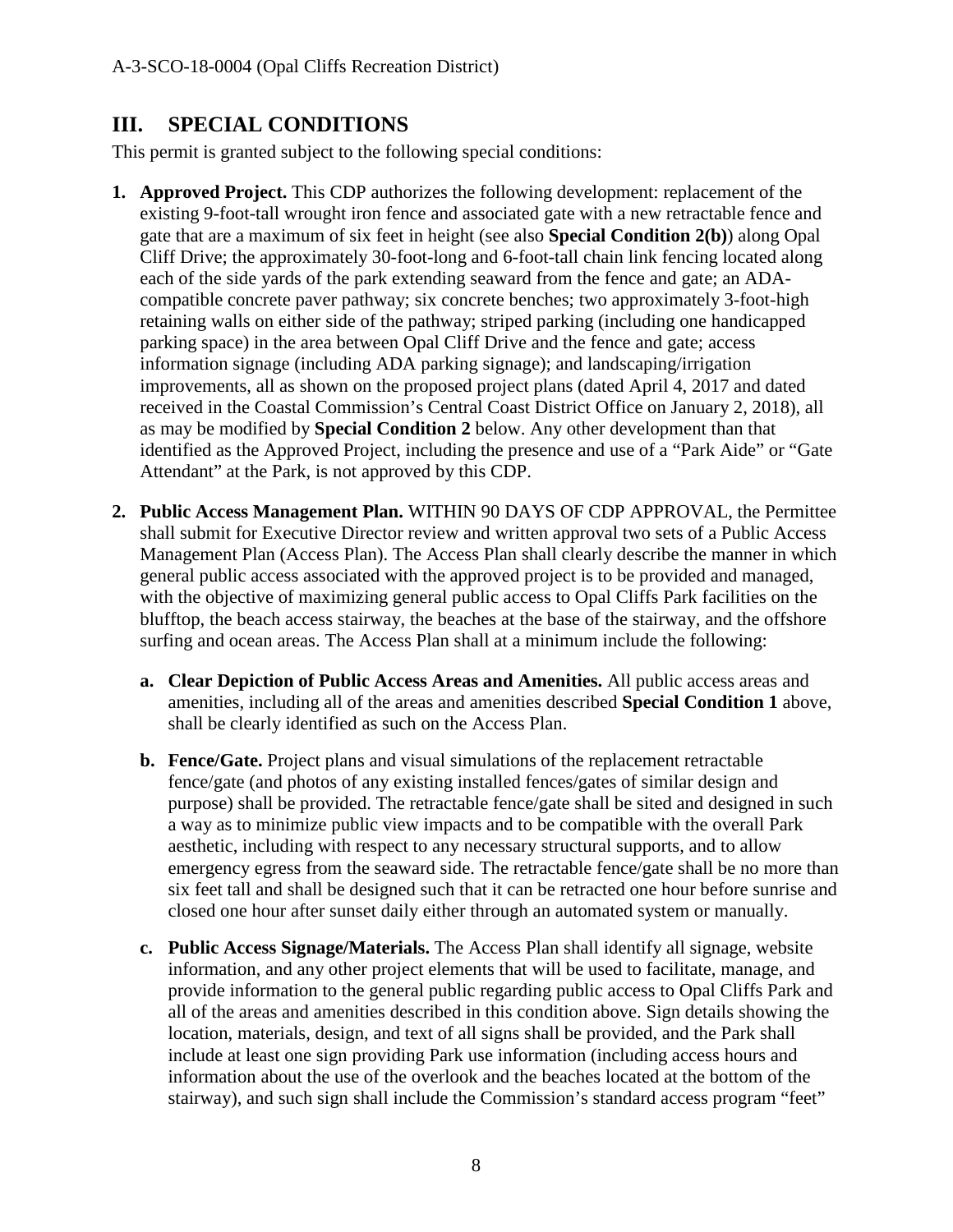logo and the California Coastal Trail emblem and be located facing Opal Cliff Drive so as to provide clear public access information without impacting public views and site character to the maximum extent feasible. All signs shall be sited and designed to blend into the site and setting aesthetics as much as possible.

- **d. No Public Access Disruption.** Development and uses within the public access areas that disrupt and/or degrade general public access (including areas set aside for private uses, barriers to public access (furniture, planters, temporary structures, private use signs, ropes, etc.)) shall be prohibited. The public access areas and amenities shall be maintained in a manner that maximizes general public use and enjoyment.
- **e. Public Access Use Hours.** All public access areas and amenities, including all of the areas and amenities described in this condition above, shall be available to the general public free of charge during at least daylight hours (i.e., one hour before sunrise to one hour after sunset) daily.
- **f. Donation Program.** If the Permittee wishes to include a donation program to help fund Park operations, the Access Plan shall provide details on any such program, including any donation stations and related materials, all of which shall be sited and designed to have the least impact on public views.
- **g. Public Access Areas and Amenities Maintained.** The public access components of the project, including signage, landscaping, hardscaping, irrigation, benches, the pathway to the beach stairway, the overlook area, and the beach stairway itself shall be maintained in their approved state for the duration of the this permit, including any future permit amendments.
- **h. Implementation Timeline.** The Access Plan shall include a schedule that identifies expected installation timelines for the improvements and amenities described above, all of which shall be constructed, installed, operational, and available for general public use as soon as possible, but no later than December 31, 2018.

The Permittee shall undertake development in accordance with the approved Public Access Management Plan, which shall govern all general public access to the site pursuant to this CDP.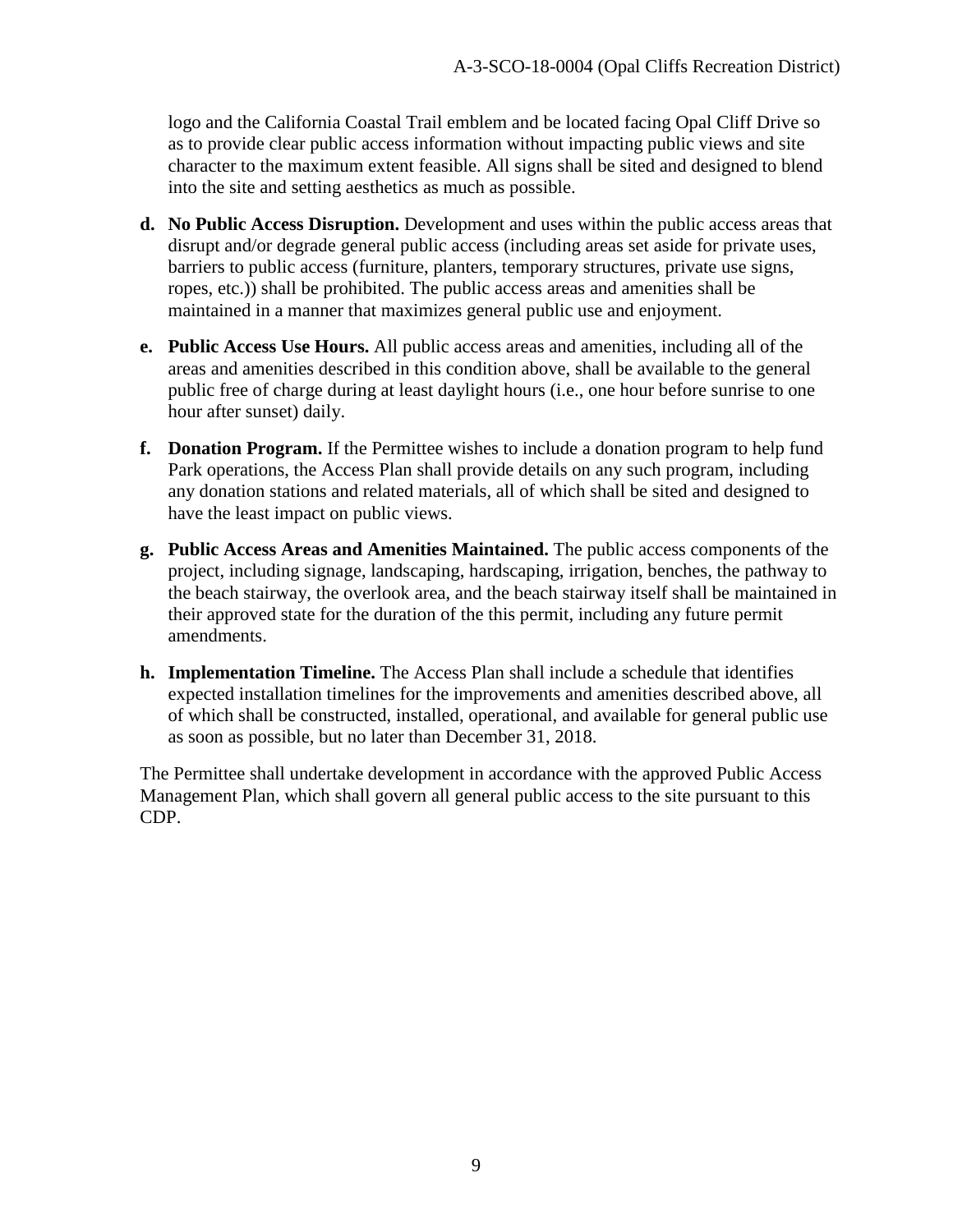# **IV. FINDINGS AND DECLARATIONS**

The standard of review for the proposed project is the Santa Cruz County certified LCP and, because the project is located between the first public road and the sea, the public access and recreation policies of the Coastal Act.

# **A. PROJECT LOCATION**

 $\overline{a}$ 

The proposed project is located at Opal Cliffs Park along Opal Cliff Drive, which extends from 41st Avenue in Pleasure Point to Cliff Drive downcoast in the City of Capitola. This area is generally referred to as Opal Cliffs, but it is technically part of the larger Live Oak Beach area of Santa Cruz County between the Cities of Santa Cruz and Capitola.

# **Santa Cruz County Regional Setting**

Santa Cruz County is located on California's central coast, and is bordered to the north and south by San Mateo and Monterey Counties (see **Exhibit 1**). The County's shoreline includes the northern half of the Monterey Bay and the rugged north coast extending to San Mateo County along the Pacific Ocean. The County's coastal zone resources are varied and oftentimes spectacular, including the Santa Cruz Mountains coastal range and its vast forests and streams; an eclectic collection of shoreline environments ranging from craggy outcrops to vast, sandy beaches (in both urban and more rural locations); numerous coastal wetland, lagoon and slough systems; habitats for an amazing variety and number of endangered species; water and shoreoriented recreational and commercial pursuits, including world class skim boarding, bodysurfing, and surfing areas; internationally renowned marine research facilities and programs; special coastal communities; vast State Park lands; and the Monterey Bay itself. The unique grandeur of the region and its national significance was formally recognized in 1992 when the area offshore of the County became part of the Monterey Bay National Marine Sanctuary (MBNMS), the largest of the thirteen federally-protected marine sanctuaries in the nation.

Santa Cruz County's rugged mountain and coastal setting, its generally mild climate, and its well-honed cultural identity combine to make the area a desirable place to both live and visit. As a result, the County has seen extensive development and regional growth over the years since the coastal permitting requirements of Proposition 20 and the Coastal Act were instituted in the early 1970s. In fact, Santa Cruz County's population has more than doubled since 1970 alone with current state estimates indicating that the County is home to over one-quarter of a million persons.<sup>[6](#page-9-0)</sup> This level of growth not only increases the regional need for housing, jobs, roads, urban services, infrastructure, and community services, but also the need for park areas, recreational facilities, and visitor-serving amenities. For coastal counties such as Santa Cruz where the vast majority of residents live within a half-hour of the coast, and most significantly closer than that, coastal zone resources are a critical element in helping to meet these needs. Furthermore, with coastal parks and beaches attracting visitors into the region, an even greater pressure is felt at coastal recreational systems and destinations like Live Oak, including the

<span id="page-9-0"></span><sup>6</sup> Census data from 1970 shows Santa Cruz County with 123,790 persons, and California Department of Finance estimates for 2017 indicate that over 276,603 persons reside in Santa Cruz County (*California Department of Finance Demographic Research Unit, Report E-1: Population Estimates for Cities, Counties, and the State January 1, 2016 and 2017*; Sacramento, California; May 1, 2017).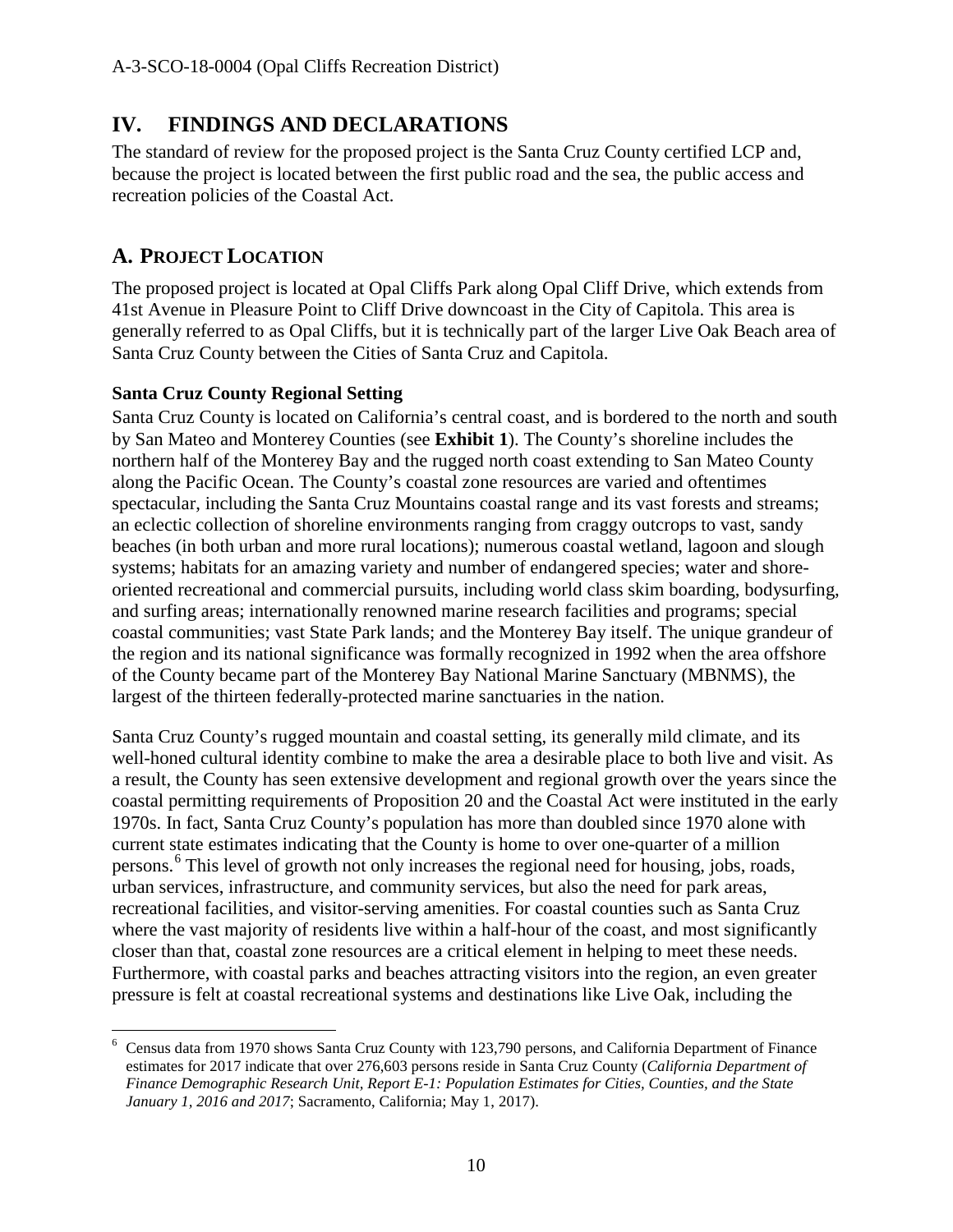southern portion of Live Oak where Pleasure Point and Opal Cliffs are located. With the Santa Cruz County shoreline and beaches providing arguably the warmest and most accessible ocean waters in all of Northern California, and with the large population centers of the San Francisco Bay area, San Jose, and the Silicon Valley nearby, this type of resource pressure is particularly evident in coastal Santa Cruz County.

Live Oak is part of a larger area, including the Cities of Santa Cruz and Capitola, that is home to some of the best recreational beaches and shoreline areas in the Monterey Bay area. Not only are north Monterey Bay weather patterns more conducive to beach and shoreline recreation than the rest of the Monterey Bay area, but northern Santa Cruz beaches are generally the first beaches accessed by visitors coming from the north of Santa Cruz. With Highway 17 providing the primary access point from the north (including from the San Francisco Bay Area, San Jose and the Silicon Valley) into the Monterey Bay area, Santa Cruz, Live Oak, and Capitola are the first coastal areas that visitors encounter upon traversing the Santa Cruz Mountains. With an \$850 million tourist industry, $\frac{7}{1}$  $\frac{7}{1}$  $\frac{7}{1}$  the Santa Cruz area is also a prime visitor destination for other shoreline pursuits, including the very popular Santa Cruz Beach Boardwalk, the only major amusement park left along the coast of California, and the oldest amusement park in the State. The Boardwalk's some three million annual visitors also look to experience the rest of the area, including its beaches and shoreline. As such, the Live Oak beach area (including Pleasure Point/Opal Cliffs) is an important coastal access asset for not only Santa Cruz County, but also the entire central and northern California region, including inland population centers of the Central Valley.

#### **Live Oak Beach Area**

 $\overline{a}$ 

Live Oak is the name for the unincorporated segment of Santa Cruz County located between the City of Santa Cruz on the upcoast end and the City of Capitola on the downcoast end (see **Exhibit 1**). The Live Oak coastal area is well known for excellent public access opportunities for beach area residents, other Live Oak residents, other Santa Cruz County residents, and visitors to the area. Walking, biking, skating, viewing, ocean swimming, skim boarding, bodysurfing, surfing, fishing, sunbathing, and more are all among the range of recreational activities possible along the Live Oak shoreline. In addition, Live Oak also provides a number of different coastal environments including sandy beaches, rocky tidal areas, blufftop terraces, and coastal lagoons. Live Oak includes a number of defined neighborhood and special communities, including the larger Pleasure Point and Opal Cliffs areas where the proposed project is located. These varied coastal characteristics make the Live Oak shoreline unique including because a relatively small area provides different recreational users a diverse range of alternatives for enjoying the coast. By not being limited to one large, long beach, or solely an extended stretch of rocky shoreline, the Live Oak shoreline accommodates recreational users in a manner that is typical of a much larger access system.

Primarily residential with some concentrated commercial and industrial areas, Live Oak is a substantially urbanized area with few major undeveloped parcels remaining. Development pressure has been disproportionately intense for this section of Santa Cruz County. Because Live Oak is projected to absorb the majority of the unincorporated growth in Santa Cruz County,

<span id="page-10-0"></span><sup>7</sup> Visit California 2016 Economic Impact by State, Region, & County.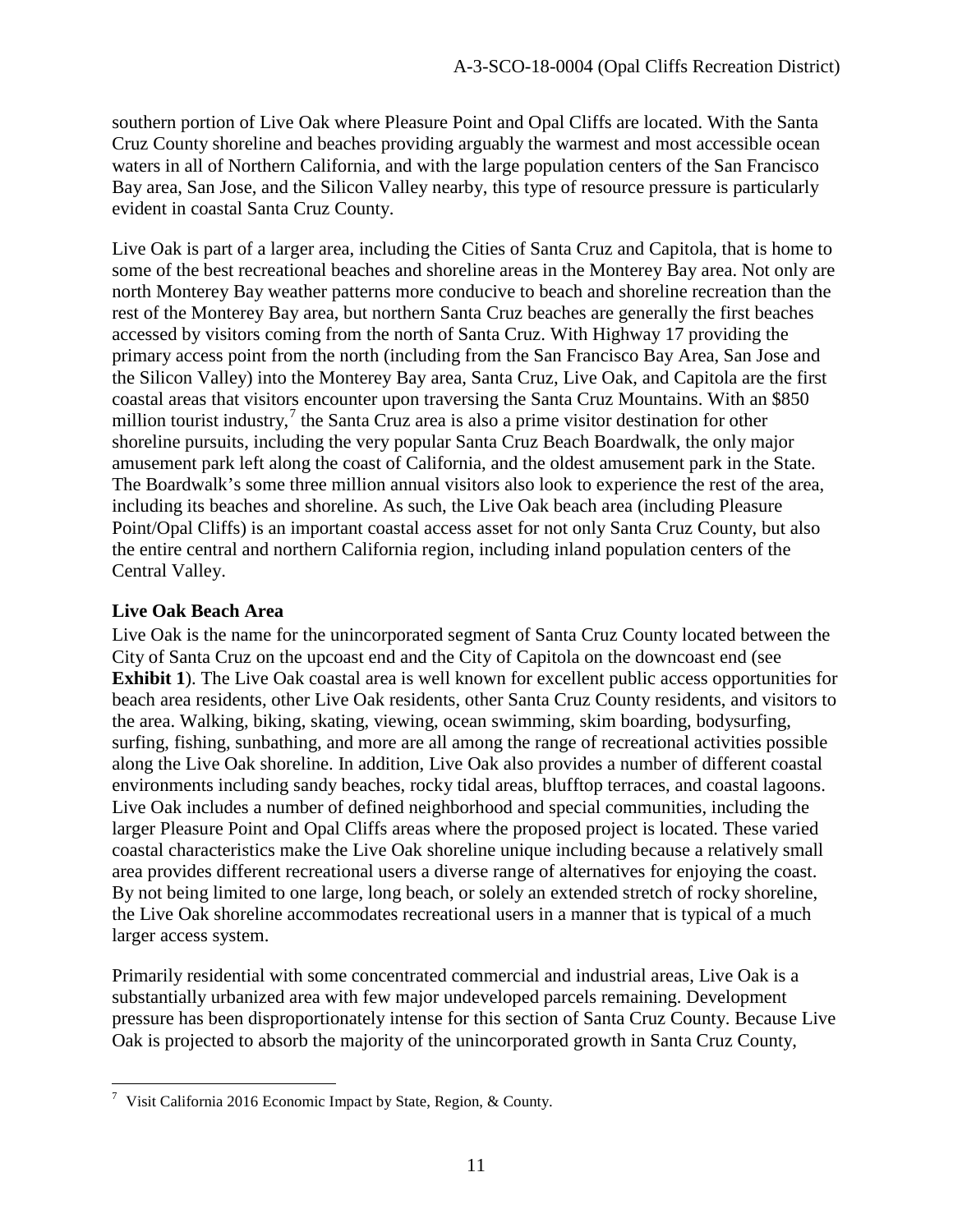development pressure will likely continue to tax Live Oak's public infrastructure (e.g., streets, parks, beaches, etc.), including with respect to Live Oak beaches, which make up the majority of  $\alpha$  identified public park facilities.<sup>[8](#page-11-0)</sup> Given that the beaches are the largest public facility in Live Oak, and called out as such by the LCP, this pressure will be particularly evident in the immediate shoreline and beach area, and maximum access to these areas is thus critical to satisfy both resident and visitor recreational needs.

### **Pleasure Point/Opal Cliffs**

Pleasure Point is the name of the predominantly residential area located roughly between upcoast Moran Lake and downcoast  $41<sup>st</sup>$  Avenue (at the "Hook" where it transitions to the Opal Cliffs area). Pleasure Point is also the name of the offshore surfing area between Soquel Point (aka "Pleasure Point") and the Hook (see **Exhibit 1**). This area has an informal, beach community aesthetic and ambiance that clearly distinguishes it from inland commercial areas as well as the downcoast Opal Cliffs neighborhood towards Capitola. Housing stock is eclectic and densely crowded together. Though certainly in the midst of a gentrification that has intensified over the last decade or so, the Pleasure Point area retains its informal charm and appeal, much of it rooted in the intrinsic relationship between the built environment, its inhabitants, and the surfing area offshore.

Pleasure Point is an extremely popular recreational surfing destination that is well known around the world. It is not uncommon to see more than 100 surfers in the water, even more when prime surfing conditions are present, and to see small groups of people lining East Cliff Drive both enjoying the shoreline view and watching the surfing below.

The Opal Cliffs area is also part of this prime and popular visitor destination, especially for surfing, but its built environment characteristics are significantly different from adjacent Pleasure Point. Perhaps most striking, whereas Pleasure Point is fronted atop the bluffs by a public linear park (with an almost 20-foot wide recreational trail (part of the California Coastal Trail (CCT)), benches, picnic tables, showers, restrooms, interpretive materials, and other visitor amenities)<sup>[9](#page-11-1)</sup> with only three intervening private residential structures (including the iconic Jack O'Neill residence), Opal Cliffs is almost exclusively described by a row of private mostly two-story residential properties that are perched atop the bluffs located seaward of Opal Cliff Drive. As a result, seaward public views and access to the beach from Opal Cliff Drive have been extremely curtailed. The only respite from the row of approximately 50 large residences blocking off access to and views of the shoreline in all of Opal Cliffs is at Opal Cliffs Park, the site of the proposed project.

<span id="page-11-0"></span> $\overline{a}$ <sup>8</sup> The LCP identifies Live Oak at buildout with a population of approximately 29,850 persons; based on the County's recreational formulas, this corresponds to an LCP-identified need for corresponding park acreage of 150-180 acres. Though Live Oak accounts for less than 1% of Santa Cruz County's total acreage, this projected need for park acreage represents nearly 20% of the County's total projected needed park acreage, only heightening the importance of existing park facilities in this regard.

<span id="page-11-1"></span><sup>9</sup> All required as part of the Coastal Commission's approval of the County's Pleasure Point seawall project in 2007 (CDP A-3-SCO-07-015/3-07-019).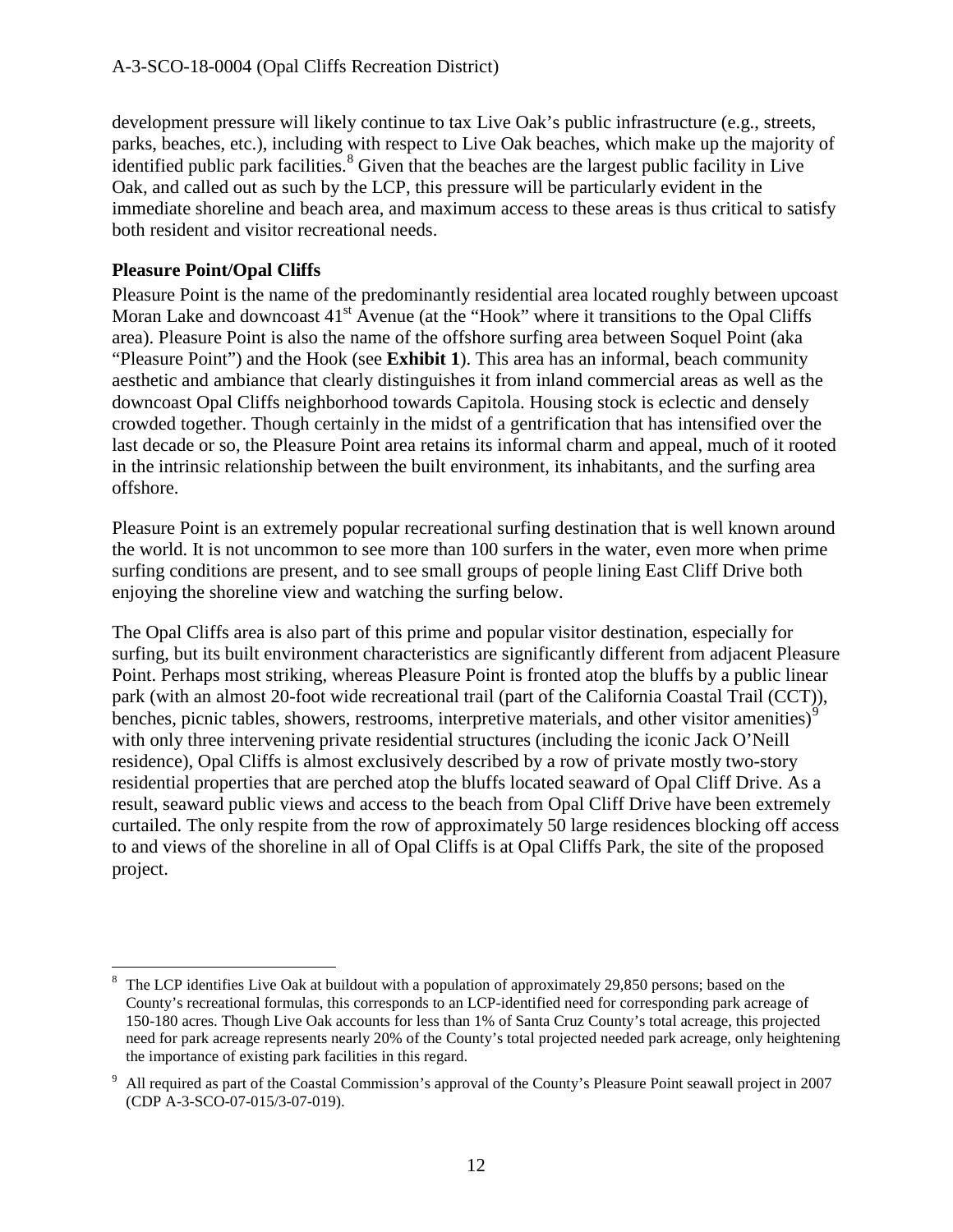#### **Opal Cliffs Park Project Location**

The proposed project is located at Opal Cliffs Park at 4520 Opal Cliff Drive, on the seaward side of Opal Cliff Drive, approximately 100 yards downcoast of its intersection with Court Drive. Opal Cliff Drive is approximately two-thirds of a mile long, beginning at its intersection with 41<sup>st</sup> Avenue and continuing downcoast to its intersection with Cliff Drive in Capitola, and the Park is roughly in the middle of its length. The Park is the only non-residential property along all of Opal Cliff Drive, and it is the only vertical accessway to the beach and shoreline for the stretch of coastline between public stairway beach accessways at  $41<sup>st</sup>$  Avenue (upcoast) and Hooper Beach in Capitola (downcoast), a distance of over a mile. In addition, it is the only location along Opal Cliff Drive where the public is afforded a through blue-water view because the view from the street is otherwise blocked by approximately 50 private residences and related residential development. Although Pleasure Point has the blufftop linear park with a major CCT recreational trail, the trail development does not continue through to the Opal Cliffs area. In fact, Opal Cliff Drive lacks sidewalks, and the CCT is forced into the area adjacent to the street's travel lane, where it has to compete with parked cars and other obstacles.

The Park itself extends from Opal Cliff Drive to the blufftop edge, and a staircase continues down the bluff to the sandy beaches below. At Opal Cliff Drive, four to five parking spaces, which are perpendicular to the street, face an unpermitted<sup>10</sup> 9-foot-tall wrought iron fence and associated locked gate. The locked gate is opened by use of a keycard that costs \$100 per year<sup>[11](#page-12-1)</sup> and is required to access the Park and the pocket beaches below, which are known locally as "Key Beach" or "Privates." The park-like component of the project site located on the blufftop is approximately one-quarter acre in size and consists of a lawn as well as various unpermitted hardscape and landscaping improvements and benches. A path through this blufftop area leads to a wooden stairway that provides access to the beach and ocean below. The staircase itself extends down to a rock shelf at beach level, which in turn provides access to the two small pocket beaches on either side the staircase/rock shelf and the aptly named surf break located immediately offshore known as "Privates." Just upcoast is the "Sharks" surf break, and just downcast is the "Trees" surf break, and the Park provides ready access to these surfing areas as well. Although some lateral beach-level access to the pocket beaches at this location is also available from up- and downcoast, such access is generally limited to extremely low tides, due at least in part to the significant shoreline armoring present along much of Opal Cliffs, including at either end of the pocket beaches, which essentially "closes-off" these beaches from lateral access at most times due to the presence of such armoring, which also itself occupies the very limited beach area along this stretch of coast. In fact, the majority of the bluffs along these pocket beaches are themselves armored at their base by a patchwork mix of riprap, concrete cylinders, stepped concrete retaining walls, wooden walls, and a variety of vertical concrete seawalls. During times of good surf and/or good weather, the Park is staffed by a guard/gate attendant who monitors the accessway, including the keyed gate access.

See **Exhibit 1** for project location maps and **Exhibit 2** for site photos.

<span id="page-12-0"></span><sup>&</sup>lt;sup>10</sup> See subsequent sections describing Park history, including its CDP history and ongoing CDP violations, and the Violation section.

<span id="page-12-1"></span> $11$  The key is purchased at Freeline Surf Shop, almost a half-mile away from the Park.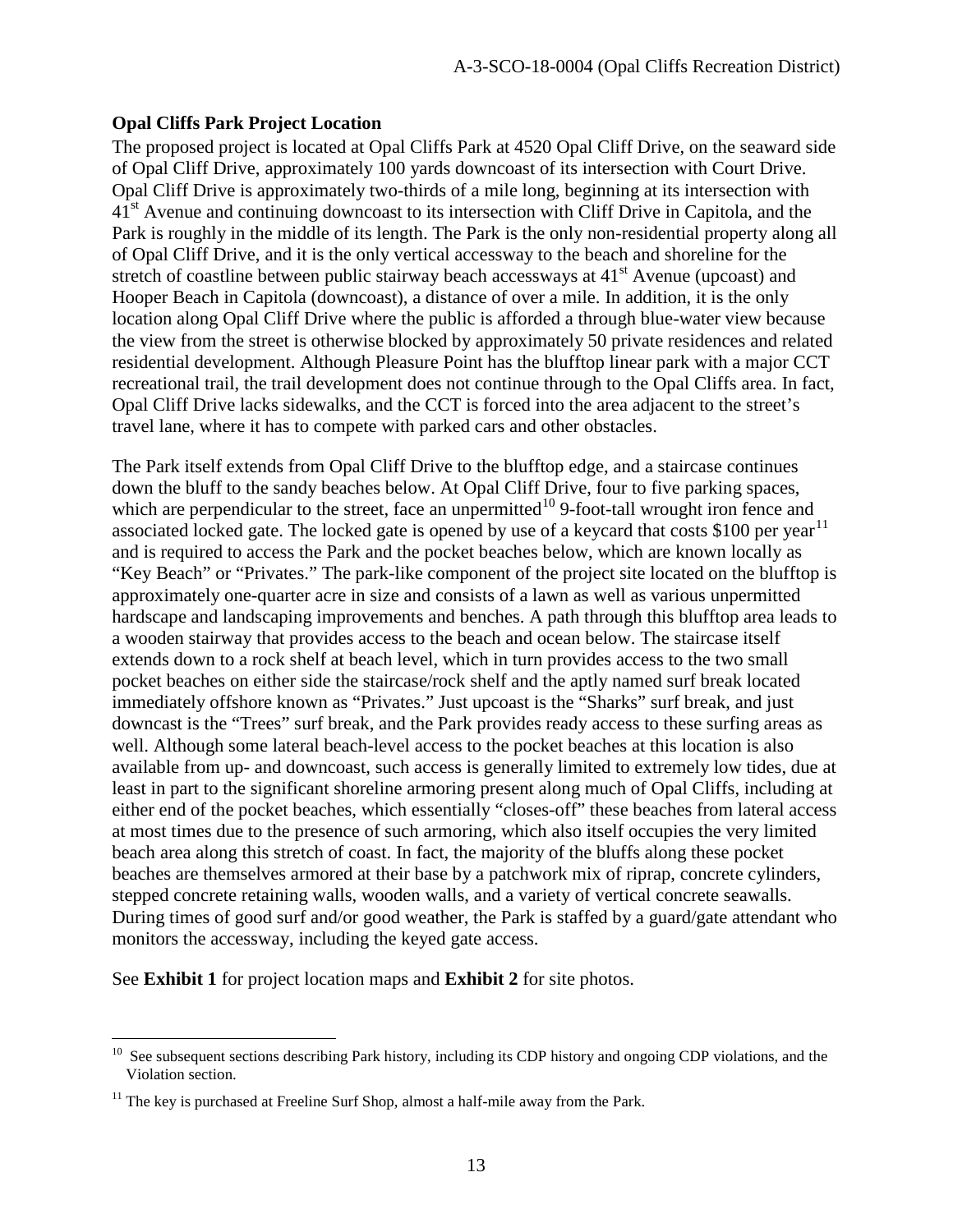# **B. PROJECT HISTORY AND BACKGROUND**

#### **Opal Cliffs Recreation District**

The Applicant, the Opal Cliffs Recreation District (OCRD), was established in 1949 and is a public agency and special district of Santa Cruz County government that owns and operates Opal Cliffs Park (including its associated beach accessway) and nothing else. The District is made up of some 100 or so properties in the immediate Opal Cliffs area (i.e., all within several hundred feet of the Park, see page 9 of **Exhibit 8** for an OCRD boundary map), and these property owners are the voting constituency that elects the OCRD Board of Directors, who then make decisions regarding the Park. Currently, each OCRD property owner is assessed about \$50 per year in their property tax bill, and this yearly assessment current nets roughly \$5,000 per year.<sup>[12](#page-13-0)</sup> OCRD charges a fee for both OCRD and non-OCRD members to access the Park and the beach access stairway. OCRD members (after providing proof of residency or ownership in the district) can buy a reduced-rate keycard for \$50 to gain access through the gate to the beach. In other words, OCRD property owners pay roughly \$50 through their property taxes, and this allows them to buy a keycard for about half of what the general public is required to pay (see below), presumably based on the presumption that the OCRD members have already paid \$50.<sup>[13](#page-13-1)</sup>

In order for non-OCRD members (i.e., the general public) to access the Park and the beaches down below, the general public has to purchase a keycard to open the locked gate. The keycards are sold at Freeline Surf Shop, which is located on  $41<sup>st</sup>$  Avenue, almost a half-mile away from the Park on 41st Avenue inland of Portala Drive. A sign posted on the fence adjacent to the locked gate informs the general public of the location and operating hours of the surf shop (see page 11 of **Exhibit 2**). The cost of a keycard for the general public is \$100 per year (starting June 1<sup>st</sup> of each year). There is some historical documentation showing that if a keycard was not purchased until the following January, the cost of the key card dropped to \$50; if not purchased until the following April, the key card cost was reduced to  $$25$ .<sup>[14](#page-13-2)</sup>

#### **Pre-Coastal Operations of Opal Cliff Park**

OCRD has managed the Park in a variety of ways over the years, ranging from allowing general public access to only allowing access via the use of access fees, gates, and guards/gate attendants, as is the case currently. Although there is an intermittent history<sup>[15](#page-13-3)</sup> of use of keys and guards at the Park before Coastal Act permitting requirements applied to new development at the Park, it is worth noting that any claim that access fees and a related fence/gate/guard program constitute a pre-Coastal Act vested right, as the Applicant claims, is untenable. First, there is no clear indication that use of such an access fee and related program was continuously applied at the Park by the time CDP requirements became applicable in order to constitute a vested right,

<span id="page-13-0"></span> $\overline{a}$  $12$  These assessed fees are not distributed directly to the OCRD, but instead are directed to the County's general Parks and Recreation fund from which OCRD requests periodic disbursements.

<span id="page-13-1"></span> $^{13}$  It is worth noting that property taxes are paid on a property-by-property basis, and there is typically more than one resident per property. In addition, some such residents may be tenants, and thus, individual \$50 keycard purchasers from within the District will not all have also paid \$50 through the property tax assessment.

<span id="page-13-2"></span> $14$  This reduced payment option for only portions of the year does not appear to exist today.

<span id="page-13-3"></span><sup>&</sup>lt;sup>15</sup> For example, a 1967 Public Notice placed in the local newspaper by OCRD describing use parameters at least at that time.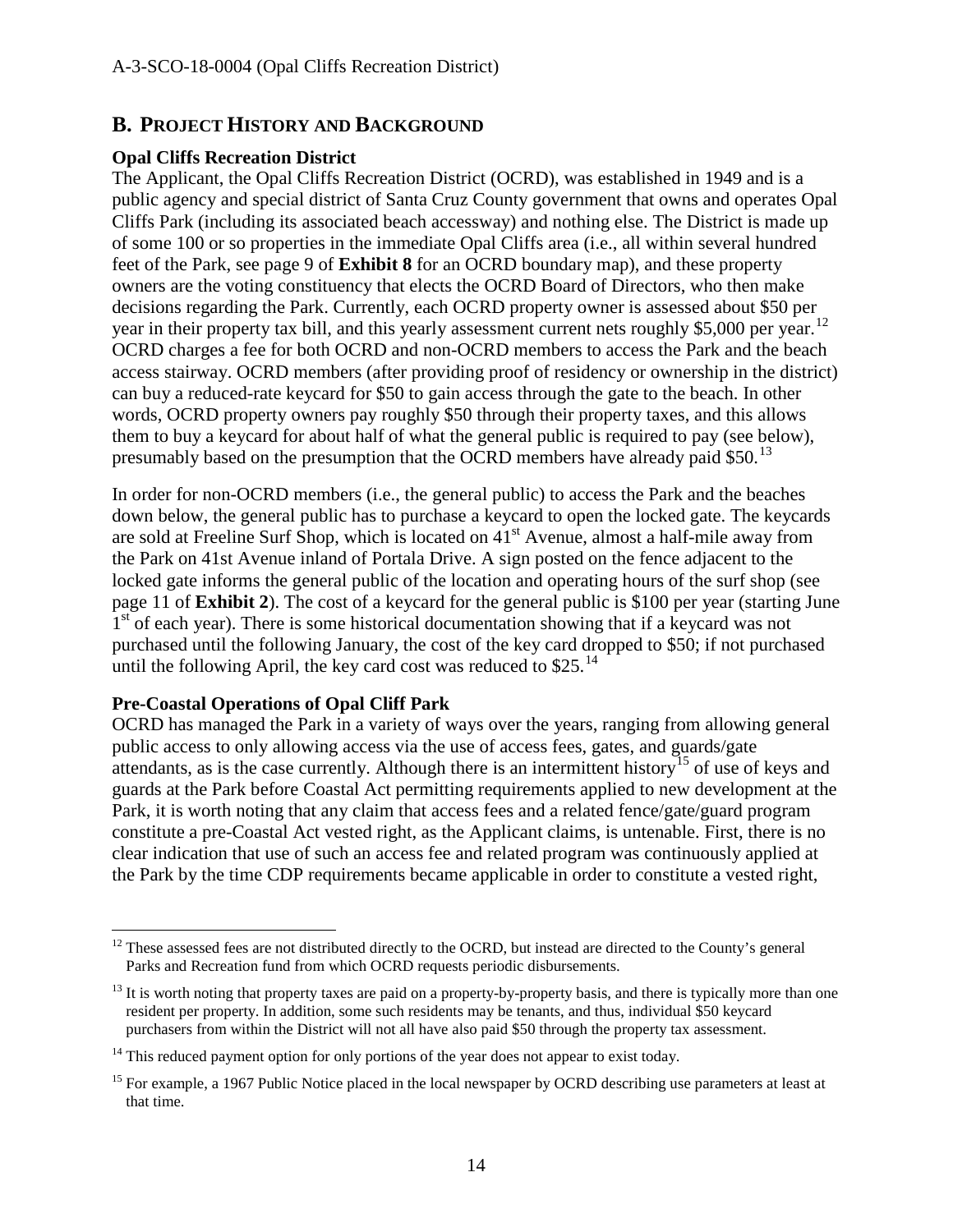and no clear indication that such a program was continuously applied after that time until the time the Commission first became involved via OCRD's 1980 CDP application (see below).

Second, the manner in which the fee and related program may have been applied before CDP requirements is not how the fee and related program are proposed to be used today. For example, by the terms of the 1967 Public Notice itself, there were no fees charged for access, rather the only identified "fee" was the cost of a key itself. When persons who did not have a key wanted to use the Park, they were allowed in with no fee when the "guard or caretaker employed by the District is on duty at the gate." In other words, at least in 1967, users who wanted the convenience of their own key could obtain one for the cost of the key, and other users were allowed in without a fee when the gate guard was on duty. This is in contrast to the fact that OCRD now wants to charge the general public a fee to access the Park during about nine months of the year (i.e., other than the daytime hours between the Memorial Day and Labor Day weekends), and the fee is not the "cost of the key" but rather a flat rate of \$100. Thus, any pre-Coastal program (at least from 1967) does not establish a pre-Coastal vested right for how OCRD wants to apply the fee requirement and related programmatic elements today, including because the current proposal would constitute an expansion and intensification of any prior program that may have been in effect.

Third, by the terms of the 1967 Public Notice itself, the manner in which the "guard or caretaker" was intended to function was to screen people who did not have keys "who are not known to the caretaker." Furthermore, such people had to be over 21 years of age in order to access the Park. The practice of discriminating against people younger than age 21 from accessing the Park appears prohibited by Government Code Sections 54091 and 54092 to the extent OCRD argues its history of age-based discriminatory access to the Park establishes a pre-Coastal Act vested right to the guard or caretaker program. Similarly, by the terms of the 1967 Public Notice itself, application for keys was limited to persons over 21 years of age, and such age-based discriminatory access to the Park appears prohibited by these Government Code Sections as well to the extent OCRD argues its history of age-based discriminatory access to the Park establishes a pre-Coastal Act vested right to the access fee program.

Finally, the Commission's 1981 CDP (see below) legalized replacement of the then-in-place fence and gate, and required recordation of a public access program prior to issuance of the CDP. Neither the 1981 staff report nor that CDP's special conditions made any reference to an access fee or guard program at all; rather the findings indicate that OCRD represented that the gate/fence "access control" in place at the time was needed to protect against dangers from the "unstable, hazardous nature of the bluffs in the area" and not for the purpose of prohibiting access to all but those who paid a fee for access (see **Exhibit 4**). The Commission noted at that time that providing some confirmation of how to obtain a key or "other means of assuring public access" was required to find consistency with Coastal Act Sections 30210 through 30212. In short, at least when the Applicant came to the Commission in 1980, the program the Applicant represented was *not* a fee program; rather it was represented as a need to have some control over access for safety purposes alone. Thus, at that time, the program was not a fee-for-access program, and there were no guards or related measures pursuant to the Applicant's own representations at that time.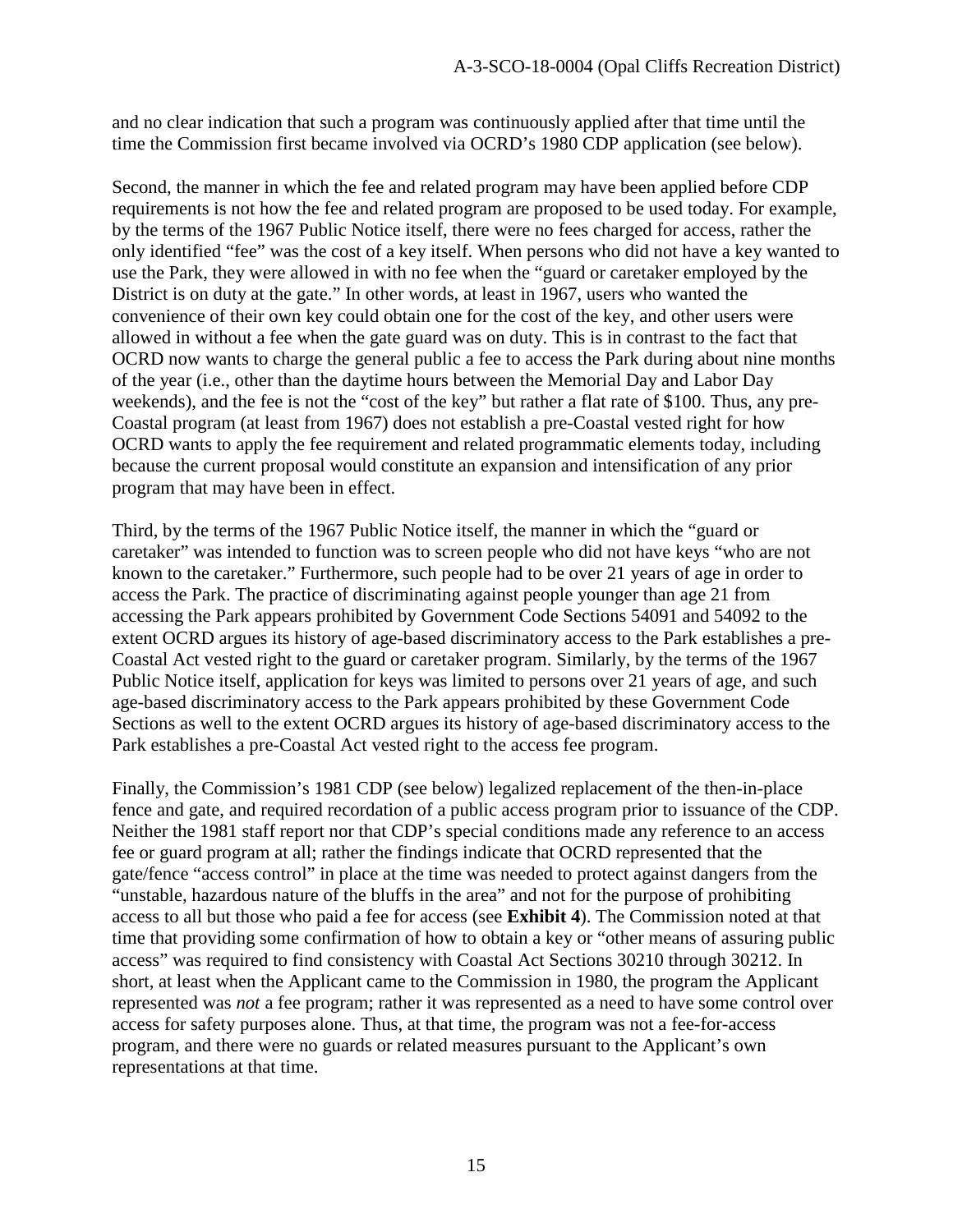#### A-3-SCO-18-0004 (Opal Cliffs Recreation District)

Any claim that the fence, gate, and key access program are "vested rights" pre-dating the Coastal Act are also untenable for a number of other reasons. For example, the Applicant provides no authority for the proposition that a public entity such as OCRD is capable of asserting a "vested right" in the land use context to continue a legal nonconforming use (here, the fence, gate, and key access program) actually instituted notwithstanding an intervening change in the law (the Coastal Act) that would otherwise preclude or regulate it.<sup>[16](#page-15-0)</sup> In addition, even assuming the Applicant, as a public entity, could assert a vested right to a legal nonconforming use as here, the Applicant has lost any such vested right due to expansion or intensification of the use, which is clearly prohibited under vested rights jurisprudence.<sup>[17](#page-15-1)</sup> Here, any 6-foot-tall chain link/wooden fence and gate which pre-dated the Coastal Act have clearly been completely replaced, expanded and intensified to a 9-foot-tall wrought iron fence and gate. OCRD does not have a vested right to maintain any fence of any size and design it so chooses as long as it applies for a CDP.

Furthermore, regarding the access fee program, OCRD provides no authority for the proposition that its "access fee program" (framed otherwise, an access regulatory program) is a "land use" that can properly serve as the basis for a vested rights claim. Even assuming OCRD can make such a vested rights claim for its access fee program, this access fee program has been expanded and intensified well beyond that specified in the 1967 Public Notice, clarifying how OCRD implements the access fee program today. In 1967, the "access fee program" did not in fact charge fees for access. Rather, as discussed above, the only "fee" identified was in terms of the cost of the key itself. When persons who did not have a key wanted to use the Park, they were allowed in with no fee when the "guard or caretaker employed by the District is on duty at the gate." Thus, any such "access fee program" the Applicant might argue based on that evidence that might pre-date the Coastal Act only required a fee for the actual cost of a key but otherwise allowed public access if the guard or caretaker was on duty at the gate. By contrast, OCRD now attempts to assert a vested right to preclude all public access unless a person has first paid \$100 for an access key, which cost OCRD itself has acknowledged is not connected to the actual cost of the key, but rather intended to pay for park maintenance. Again, OCRD does not have a "vested right" to charge whatever fee it deems "necessary" and exclude those who do not pay that fee simply because OCRD may have charged for the cost of an access key at one point prior to the Coastal Act. In conclusion, OCRD has no valid claim to a vested right to any portion of the physical development or the fee-for-access program (including gate attendant) that is now the subject of the proposed project.

#### <span id="page-15-3"></span>**Coastal Commission Initial Involvement and CDP P-80-393**

 $\overline{a}$ 

As alluded to above, the Commission first became involved in permitting with Opal Cliffs Park in 1980<sup>[18](#page-15-2)</sup> when OCRD applied for replacement fencing and a gate at the Park.<sup>19</sup> Per the

<span id="page-15-0"></span><sup>&</sup>lt;sup>16</sup> See *Whaler's Village Club v. Cal. Coastal Com.* (1985) 173 Cal.App.3d 240, 252 ("The term 'vested' in the sense of 'fundamental vested rights' to determine the scope of judicial review, however, is not synonymous with its use in the 'vested rights' doctrine related to land use and development.")

<span id="page-15-1"></span><sup>17</sup> See *Hansen Bros. Enterprises v. Board of Sup.* (1996) 12 Cal.4th 533, 552 ("Intensification or expansion of the existing nonconforming use … is not permitted"), and *Goat Hill Tavern v. City of Costa Mesa* (1992) 6 Cal.App.4th 1519, 1529 ("Generally, a nonconforming use has no legal right to expand.")

<span id="page-15-2"></span> $18$  CDPs for new development at this location were required starting on February 1, 1973 under 1972's Proposition 20 ("The Coastal Initiative"), and then again starting on January 1, 1977 under the 1976 Coastal Act.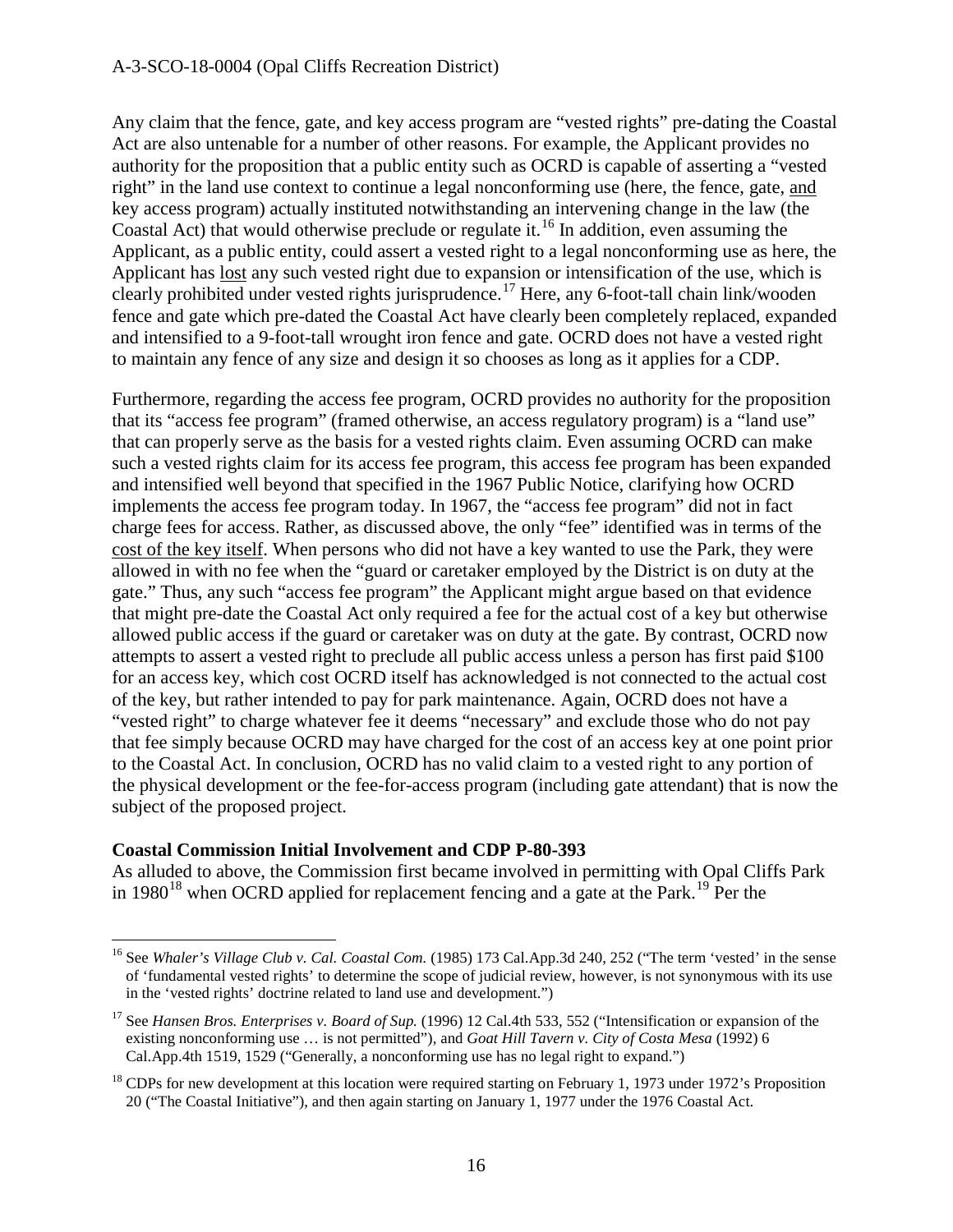Applicant, the existing fencing at that time consisted of a 5- to 6-foot-tall chain link fence with a gate on the street frontage with 3- to-5-foot-tall wooden fencing along each of the side yards, and OCRD applied for a uniform 6-foot-tall chain link fence on all three sides with a gate in the fence on the street frontage.<sup>[20](#page-16-0)</sup> On April 13, 1981, the Commission approved CDP P-80-393 (see **Exhibit 4**), allowing for the proposed fencing and gate subject to certain conditions, including the requirement for the Applicant to submit an access program for the Executive Director's review and approval, which needed to be recorded as a deed restriction on OCRD's property title. Notably, the Commission's findings for that approval identify the presence of an existing fence and gate, but did not recognize or approve any fees for access, nor did the Commission recognize or approve any use of a guard/gate attendant for the Park. Rather, that approval noted that "keys are readily available," and further noted that the purpose of the gate was not for collecting fees, but rather "the reason for the access control is the unstable, hazardous nature of the bluffs in the area." In other words, the gate's purpose was to control access for safety purposes, and not revenue purposes. The Commission further noted that "confirmation of key availability and/or some other means of assuring public access (such as a sign directing potential users how to gain access) would be appropriate to ensure consistency with Section[s] 30210-12 of the Coastal Act if the fence is necessary" (emphasis added). Thus, the Commission required OCRD to prepare an access program for the Executive Director's review and approval prior to CDP issuance (see Special Condition 1 in **Exhibit 4**), and also required, prior to commencement of construction, that OCRD provide evidence in writing that the development was acceptable to all local public safety agencies (see Special Condition 3 in **Exhibit 4**). Again, importantly, the Commission did not authorize any access fees or use of a guard/gate attendant in its 1981 action.

The Commission's 1981 fence and gate approval was valid for one year from the date of approval (i.e., until April 13, 1982) as identified in the Notice of Intent (NOI) to issue the CDP that allowed one year to commence development (see **Exhibit 4**).<sup>[21](#page-16-1)</sup> Relatedly, P-80-393 required the access program to be submitted prior-to-issuance of the CDP, which means that the permittee must complete the prior-to-issuance requirement, the CDP must be issued, the permittee must return the signed CDP agreeing to be bound by its terms and conditions, the permittee must complete the pre-construction safety review requirements, and then the approved project must be constructed in substantial reliance upon the CDP consistent with the CDP terms and conditions, all within the one-year timeframe identified by the NOI. In this case, none of the prerequisites to

<sup>&</sup>lt;sup>19</sup> The County's LCP had not yet been certified (it was certified in 1983), and thus the Commission had CDP jurisdiction over the entire Santa Cruz County coastal zone at that time.

<span id="page-16-0"></span> $20$  OCRD had hoped to propose an 8-foot-tall fence, but on October 31, 1980, the County Zoning Administrator denied the District's request locally for a variance to allow an 8-foot-tall fence at the Park, citing a lack of special circumstances justifying the increased height (i.e., the maximum height allowed locally was 6 feet).

<span id="page-16-1"></span><sup>&</sup>lt;sup>21</sup> In addition, Coastal Commission Regulations (CCR) Section  $13156(g)$  states that a permit should include "the time for commencement of the approved development except that where the commission on original hearing or on appeal has not imposed any specific time for commencement of development pursuant to a permit, the time for commencement shall be two years from the date of the commission vote upon the application." In this case, the Commission imposed a one-year time frame, as indicated in the NOI. CCR Section 13156 goes on to state that "an extension of the time of commencement must be applied for prior to the expiration of the permit," and CCR Section 13169 then governs how potential extensions of the expiration date can be pursued. In short, however, CCR Section 13156 provides for a time within which development consistent with the terms and conditions of the CDP must commence, and after that time period has past the CDP is expired, unless extended per CCR Section 13169. No such extension was ever applied for in this case.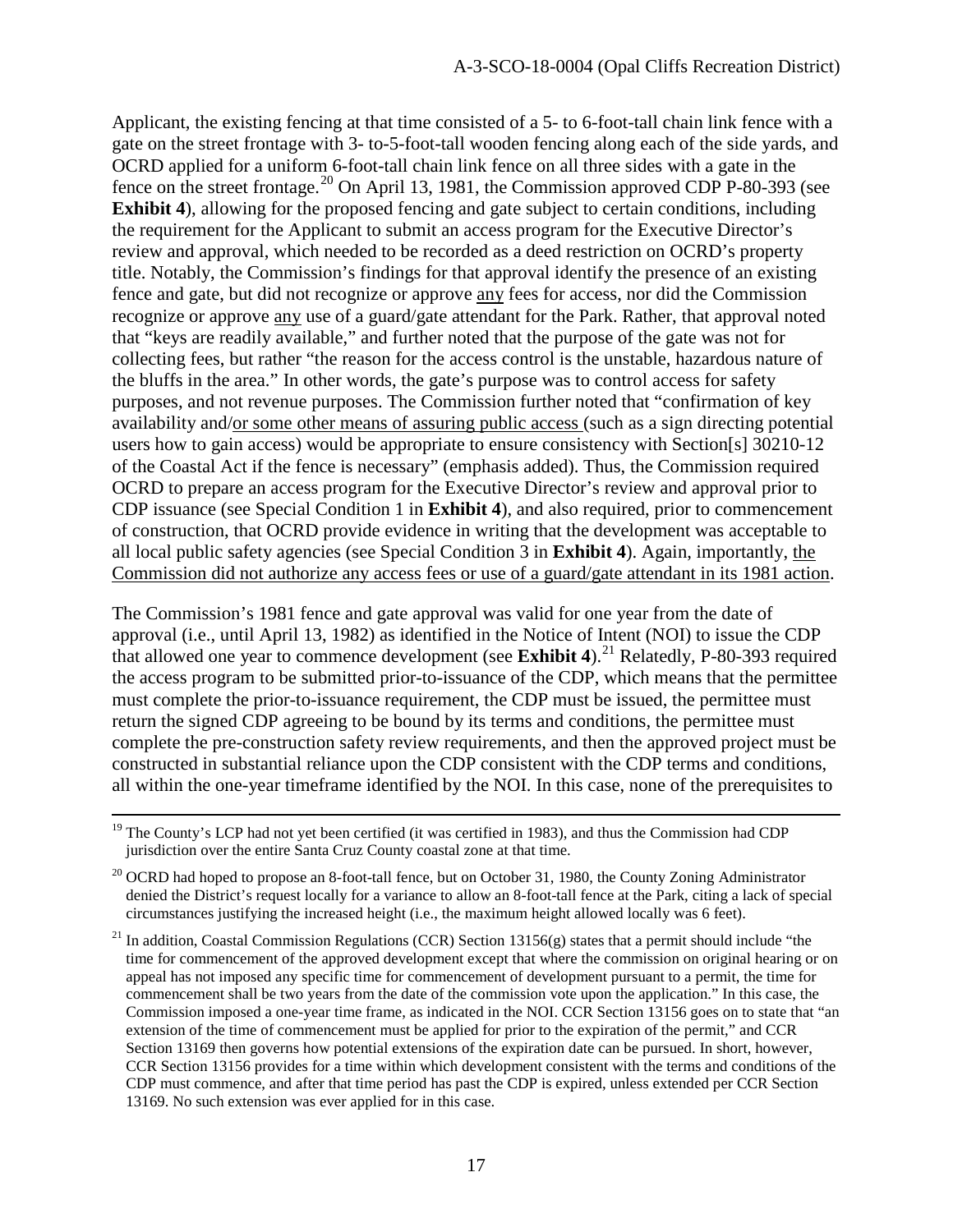allow for the development to commence (and thus to exercise or "vest" the CDP) were achieved within the required one-year period. In fact, the only thing that occurred is that OCRD apparently prematurely installed the subject gate and fence without meeting any of the CDP's terms and conditions, which represents unpermitted development because the CDP was never issued within the required time frame and thus OCRD did not comply with the requirements of the Commission's CDP approval.<sup>[22](#page-17-0)</sup> OCRD never signed the NOI and thus never accepted the terms and conditions of the Commission's approval; and thus, the CDP was not issued within the required timeframe and no development was authorized to commence within one year of issuance of the NOI. Thus, as of April 13, 1982, the CDP had expired<sup>23</sup> and OCRD had apparently installed a new fence and a gate without the benefit of a CDP (see also "Violation" Section below). In addition, sometime in or around 1984-85, OCRD locked the gate and began charging a fee of \$20 for keys to the gate, notwithstanding the fact that the Commission's approval, which had expired by this time, did not contemplate nor allow such fees, and thus this fee was also unpermitted.

In the early 1990s, and in recognition of the fact that many CDPs had by then been approved by the Commission (but the Commission's system for verifying compliance with their terms and conditions was limited), the Commission initiated a statewide project that reviewed overall CDP special condition compliance. As part of this effort, CDP P-80-393 was flagged as a CDP approval where special conditions had not been met by the applicant. For some reason, at that time, Commission staff did not realize that the CDP had expired by its own terms in 1982 and thus such condition compliance was mooted.<sup>[24](#page-17-2)</sup> In any case, in late 1991 OCRD was informed

<span id="page-17-0"></span> $\overline{a}$  $22$  Unpermitted development and/or development inconsistent with the CDP's terms and conditions cannot constitute a valid exercise of a CDP. For example, any work done prior to a CDP being issued, and the permittee signing and agreeing to be bound by the conditions of the CDP, cannot validly exercise a CDP. Similarly, even when a CDP has been issued and signed, if "prior-to-construction" requirements are not met before construction commences, such construction is unpermitted and cannot validly exercise the CDP. In this case, the CDP included both "priorto-issuance" and "prior-to-construction" requirements that were not met within the requisite one-year NOI time frame (see Special Conditions 1 and 3 in **Exhibit 4**), and thus any work done by OCRD did not validly exercise the CDP, and the CDP expired on April 13, 1982.

<span id="page-17-1"></span><sup>&</sup>lt;sup>23</sup> Note that OCRD does not agree with this conclusion, and suggests that the 1981 CDP is still valid based on certain staff-level (i.e., not Commission level) actions some ten years after initial CDP approval by the Commission and nine years after CDP expiration per its own terms (see discussion that follows). However, it is worth noting that the NOI provided to the District in 1981 clearly identified that it would expire in one year. Even assuming that a longer expiration period applies here based on the default two-year period for commencement specified in CCR Section 13156(g), for the same reasons discussed above, OCRD cannot show that it signed the NOI, completed all prior-to-issuance and prior-to-construction conditions (specifically, compliance with prior-toissuance Special Condition 1 of CDP P-80-393), and was validly authorized to commence development by April 13, 1983. Thus, under any best-case scenario for OCRD, CDP P-80-393 expired by April 13, 1982 without OCRD having validly exercised or vested the permit.

<span id="page-17-2"></span> $24$  There are a number of possible explanations for this error, but it seems the most likely to have been related to the Commission's lack of a thorough CDP management system, including at a time when the Commission's technology was rudimentary at best and exclusively defined by paper-based systems and large file cabinets. CDP expiration information was not collectively maintained in any single location, but rather in individual CDP files, so there was not a systematic way of identifying the range of expired CDPs, particularly as related to a CDP from a decade prior where recollections may have dimmed. Also, the staff working on the statewide special condition compliance effort was working on that issue alone, and probably separate from those who were involved with the CDP P-80-393 action itself nearly a decade earlier, and this may have provided some disconnect as well. In any case, it is not clear whether expired CDPs were first eliminated from the statewide condition compliance project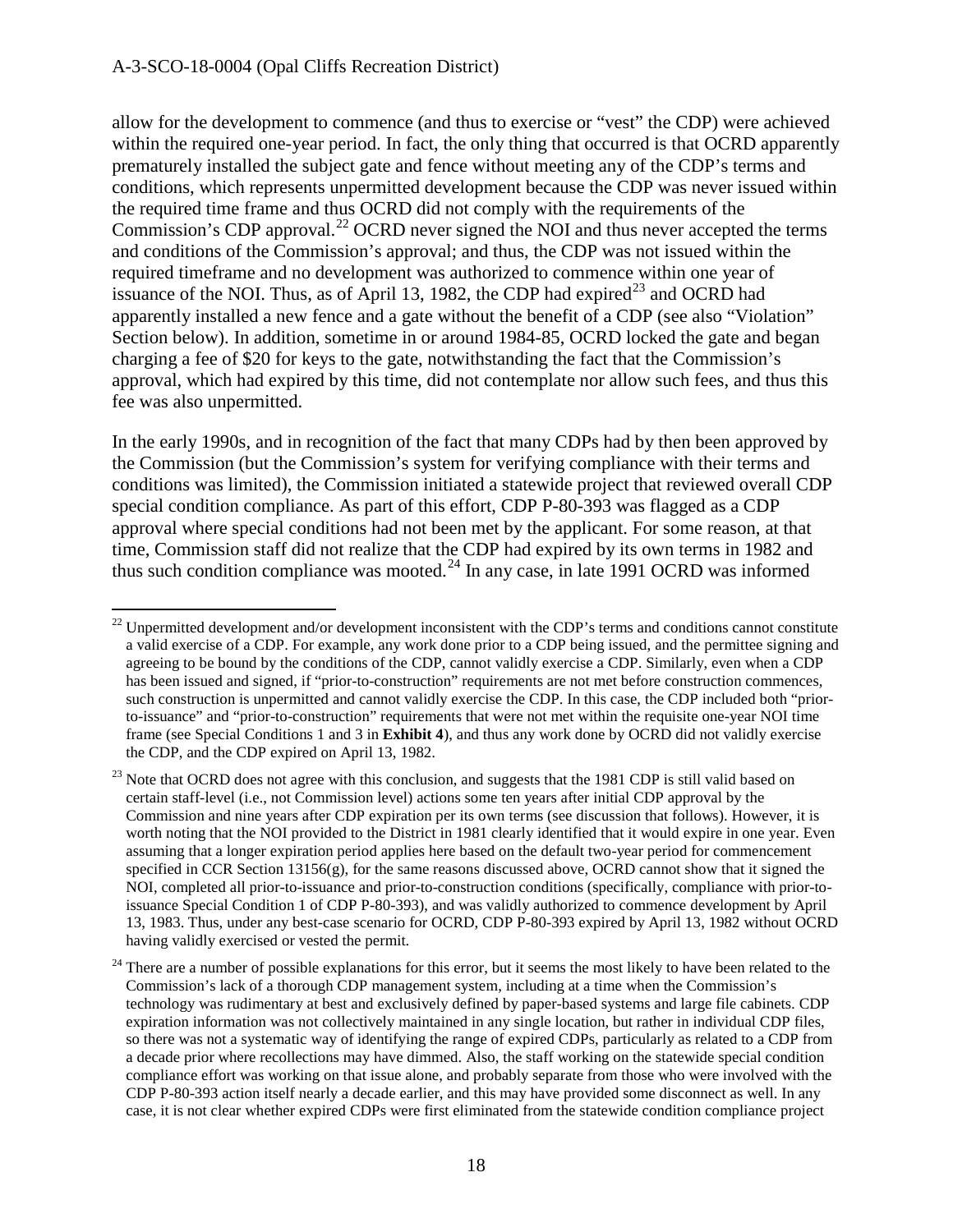that it had not complied with the special conditions, and was directed to correct that violation by submitting the outstanding materials related to Special Conditions 1 and 3, including the required safety review and the required public access program. OCRD submitted these materials and they were signed-off by Commission staff, including an access program deed restriction that included allowing OCRD to charge a \$20 gate access fee (see **Exhibit 5**). Commission staff at that time then issued the CDP to OCRD on January 9, 1992 (i.e., nearly ten years after the CDP had expired).

However, Commission staff did not (and does not) have the legal authority to resurrect an expired CDP and did not have the authority to issue the CDP in 1992. In other words, staff made a mistake. In addition, staff not only made a mistake in not recognizing that the Commission's approval had expired in 1982, staff also went beyond what the Commission had approved in 1981 and allowed OCRD to implement a fee program when the Commission had not even contemplated nor allowed access fees as part of its approval of CDP P-80-393. In other words, Commission staff – not the Commission – agreed to public access fees when staff cannot legally do so because the CDP as approved by the Commission provided no basis for allowing public access fees, and staff did so anyway based on an expired CDP. Because staff does not have the authority to do either, those staff level actions cannot and do not govern in this case. The Applicant continues to point to the mistakenly issued CDP and the mistakenly-approved access program that allows a fee for access as justification for the gate, fence, and fee program over three decades, and further claims that the Commission is estopped from concluding that the CDP expired and that no such fee program is authorized here.<sup>25</sup>

However, an essential element of estoppel is that the party asserting estoppel must be ignorant of the true state of facts.[26](#page-18-1) Even conceding that Commission staff erroneously sent letters to OCRD in the early 1990s providing OCRD an opportunity to receive a CDP and record an access program, which allowed for public access fees, these staff-level errors occurred over 10 years after the CDP was originally approved, thus it would be unreasonable to conclude that OCRD was "ignorant of the true state of facts" that the CDP had expired back in 1982. Specifically, Special Condition 1 of the CDP clearly required that prior to issuance of the CDP the access program had to be recorded. And as previously mentioned, the NOI clearly allowed only one year for OCRD to meet all of the CDP terms and conditions and to develop consistent with them.<sup>27</sup> And paragraph 1 of the NOI clearly stated that the CDP would be effective only after the acknowledgement was signed and sent back to the Commission within 10 working days of issuance, and paragraph 4 of the NOI specified that the development needed to have commenced within one year of issuance. Finally, neither the CDP nor the NOI are complex documents, and

<sup>(</sup>which they should have been because in such cases condition compliance would be moot), but in at least this case it was not eliminated.

<span id="page-18-0"></span> $25$  Bracketing for a moment that the staff-level sign-off was for a 6-foot-tall chain link fence and gate, and not the 9foot-tall fence, gate, and gate attendant system in place today – see also discussion that follows.

<span id="page-18-1"></span><sup>26</sup> See *Strong v. County of Santa Cruz* (1975) 15 Cal.3d 720, 725.

<span id="page-18-2"></span> $27$  In addition to the plain language of the NOI itself specifying a one-year timeframe for commencement of development, the default regulatory provision regarding expiration of CDPs and time periods for commencement is set forth in CCR Section  $13156(g)$ , as discussed above, and was publicly available at the time of issuance of CDP P-80-393.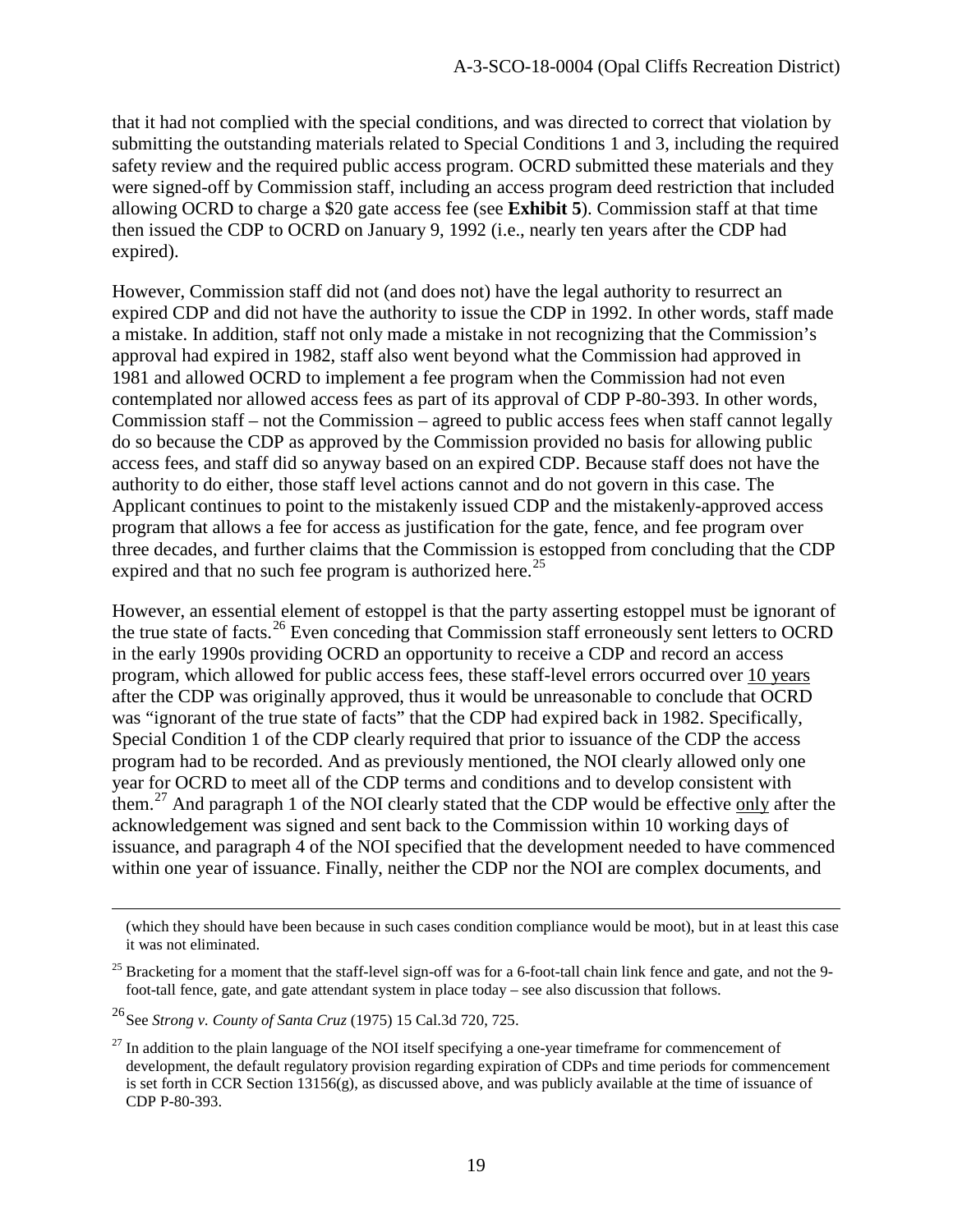CCR Section 13156(g) was readily locatable within the Commission's regulations at the time of CDP issuance in 1981; thus, OCRD should be charged with knowledge that the CDP had expired well before 1991. Given the facts above, it can reasonably be presumed that OCRD had actual knowledge of this true set of facts. And, as a practical matter, it is unreasonable for a permittee to assume that it has over 10 years to exercise and vest a CDP, notwithstanding any erroneous actions by staff at that time some 10 years after the Commission's CDP approval.

Furthermore, another essential element of estoppel is that the party asserting estoppel must rely upon the other party's conduct to their injury (again, see *Strong v. County of Santa Cruz* (1975)). Even assuming OCRD relied on the validity of the 1981 CDP for the last some 27 years, taking the position that the CDP is expired does not result in "injury" to OCRD. The Commission here is proposing to allow retention of a fence and gate system (see discussion below). Although this approval does not provide for the proposed access fee program, OCRD cannot point to any "harm" such as an expenditure or other "sunk cost" that it expended in reliance on the erroneously-issued CDP that it would lose with cessation of this program. In addition, the Commission's approval here is not dissimilar to what the Commission approved in 1981 (albeit at a larger scale for the fence and gate), and will allow reasonable use restrictions based on safety/resource considerations. If anything, OCRD has received a "windfall" over the last approximately 27 years by charging for access to the Park when an access fee was not authorized by the Commission through a CDP approval and never has been. Denial of the access fee going forward therefore does not "injure" OCRD's financial position.

Considering the above, it is clear that the CDP was not properly exercised and it expired of its own accord in 1982, well before staff's mistake (and OCRD's mistake) in 1991, and that the fencing and gate that are currently legally authorized to be onsite now are the 5- to 6-foot-tall chain link fence and gate and the approximately 3-foot-tall wooden side yard fencing that were present at the site when the Applicant applied for the 1981 CDP in 1980 (and when CDP requirements began in the early 1970s).

#### **Violations in the 2000s**

Subsequently, in approximately the mid-2000's OCRD apparently removed the unpermitted 6 foot-tall chain link fence and gate and replaced it with a new 9-foot-tall wrought iron fence and gate (i.e., the same fence and gate that exist today) topped with razor wire, and apparently increased the annual fee charged to the general public from \$20 to \$100, and made use of a gate guard/attendant, all without benefit of a CDP. When this ultimately came to the Commission's attention in April of 2006, the Commission opened a violation investigation (V-3-06-012) for the above-described new wrought iron fence/gate and razor wire, as well as the overall fee program (including the gate keycard and the gate attendant elements),  $28$  and alerted the OCRD that it was in violation of the Coastal Act's CDP requirements. Following initial discussions between enforcement staff and OCRD, OCRD agreed to remove the razor wire,  $^{29}$  and to submit a CDP application to retain the fencing and gate after the fact (this application also proposed new

<span id="page-19-0"></span> $\overline{a}$  $28$  While a gate attendant was apparently periodically present at the site prior to 2008, a gate attendant (or equivalent) has never technically been permitted. See discussion above regarding consideration of the gate attendant as a pre-Coastal Act "vested right."

<span id="page-19-1"></span><sup>&</sup>lt;sup>29</sup> Ultimately, after the razor wire was removed, black grease was applied to the ends of the top of the fence and gate at that time, apparently in an attempt to try to dissuade potential fence jumpers.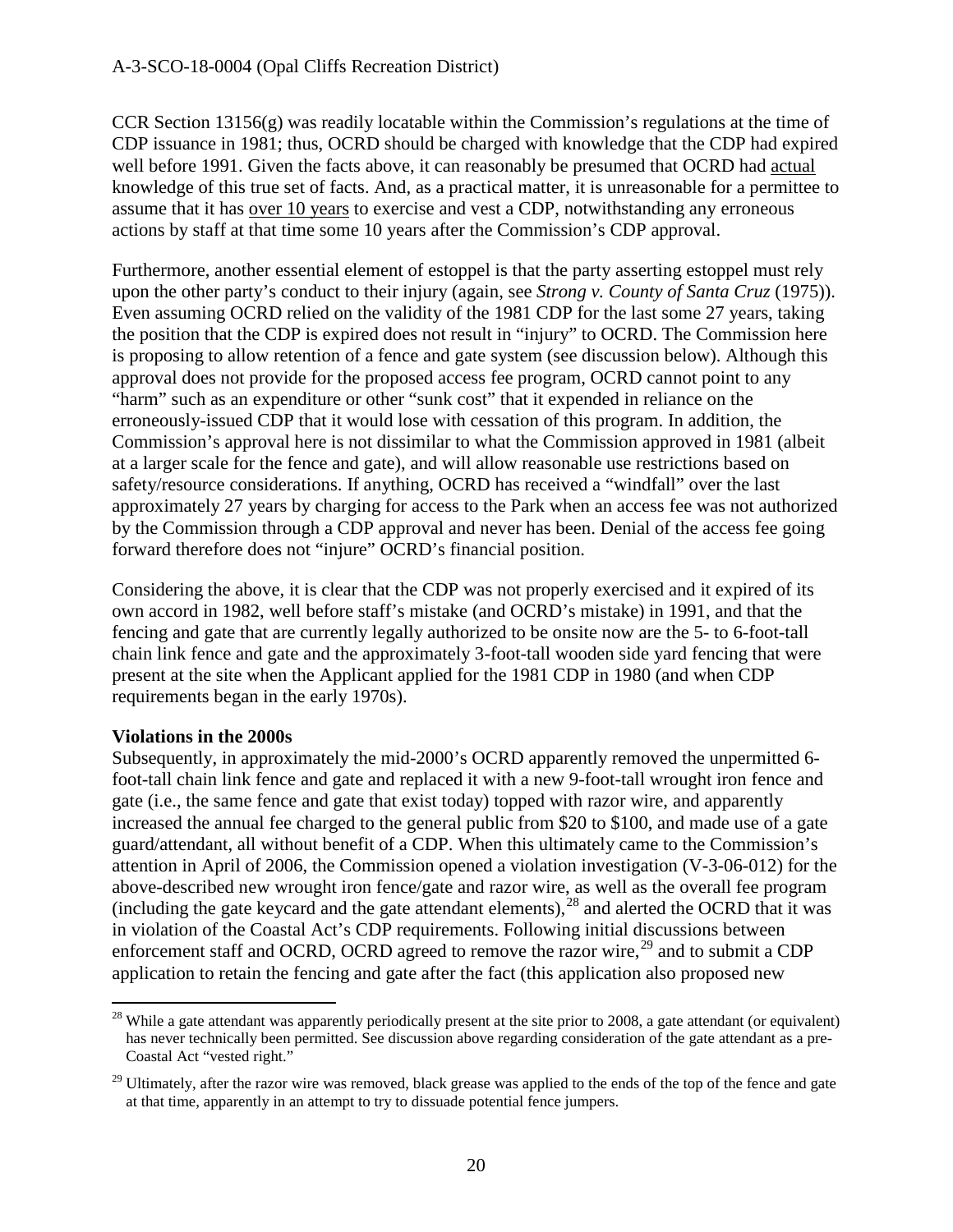hardscaping, landscaping and irrigation development). At that time, Commission staff was under the mistaken impression that the CDP had not expired and that a fee program had been approved by the Commission, and thus that an after-the-fact application could be considered as an amendment to the base CDP, including because OCRD represented that it had a valid CDP and recorded access program at that time (see also above).

Ultimately, OCRD then applied to the Commission for an amendment to CDP P-80-393 for after-the-fact authorization of the unpermitted development,<sup>[30](#page-20-0)</sup> and that application was scheduled for a Commission hearing in January of 2009. Staff explored at that time whether OCRD would be willing to modify the accessway to provide free beach access to all of the general public (i.e., not just those who could afford to pay the fee), but OCRD was not interested in such an outcome, and represented that it continued to want to charge the same fee and to implement the same related access control program as OCRD believed it was permitted to do through the 1981 CDP and the recorded access program. Based on the then-mistaken understanding that the CDP had not expired, and that the Commission had approved a fee program in 1981, Commission staff prepared a staff report and recommendation that these components were the existing baseline development at the site, and recommended a series of changes to that baseline to reduce public access impacts (as compared to the \$100 fee to gain gate access), including recommending a \$5 day use fee and other measures. Although the Applicant continues to refer to that staff recommendation in an attempt to show that Commission staff supports access fees at this location, and to suggest that that recommendation was adopted by the Commission, neither of these claims are accurate. On the former, the 2009 staff recommendation was based on the mistaken presumption that the existing permitted baseline for considering the amendment was

<span id="page-20-0"></span> $\ddot{\phantom{a}}$  $30$  OCRD initially applied to the County and the County approved a project, but that approval was mooted based on the then-mistaken understanding that the Commission's CDP (i.e. P-80-393) had not expired and was in effect. In other words, based on the mistaken understanding at the time that the Commission's CDP was still in effect, the Commission determined that the County did not have the legal authority to modify the Commission's CDP approval by issuing its own CDP, which would have "superseded" the Commission's CDP, and thus the County's action was deemed improper at that time. OCRD and the County were informed of this, and OCRD subsequently applied to the Commission for an amendment to CDP P-80-393. While acknowledging that the County's approval may not have been moot had Commission staff known at that time that the Commission's 1981 CDP was expired and of no effect, any resulting error is non-prejudicial and harmless for the following reasons: (1) the development that was the subject of the County approval was already undertaken by OCRD without benefit of a required CDP, as evidenced by the fact that Commission staff opened violation case V-3-06-012, so OCRD cannot claim that the Commission's current stance that the Commission's 1981 CDP expired and lack of a County approval for the 2008 improvements resulted in OCRD's current position of having unpermitted development in place at the Park; (2) even assuming that the Commission had recognized the validity of the County's approval, Commission staff would have recommended Commissioner appeal of that decision, and given the significant public access issues raised by this unpermitted development, such an appeal would have been extremely likely, resulting in essentially the same position as OCRD finds itself now with the County's most recent CDP approval on appeal by Commissioners and in front of the Commission; and (3) as explained below, upon determining that the Commission's 1981 CDP had expired, Commission staff directed OCRD to seek a local CDP from the County to authorize ATF the unpermitted development installed by the OCRD in 2008, which ORCD did and which was appealed to the Commission, and the Commission took jurisdiction over the CDP application in March of this year (2018). In other words, any attempt to legalize the 2008 unpermitted development through a locally-issued CDP is expected to have resulted in an appeal to the Commission, as evidenced by the 2018 appeal, and ultimately be in front of the Commission for action, including because of the Commission's oversight role for development in the County's coastal zone under its LCP and the Coastal Act. Thus, there is simply no evidence to demonstrate that OCRD relied upon its submittal of a CDP amendment application in 2008 to its injury.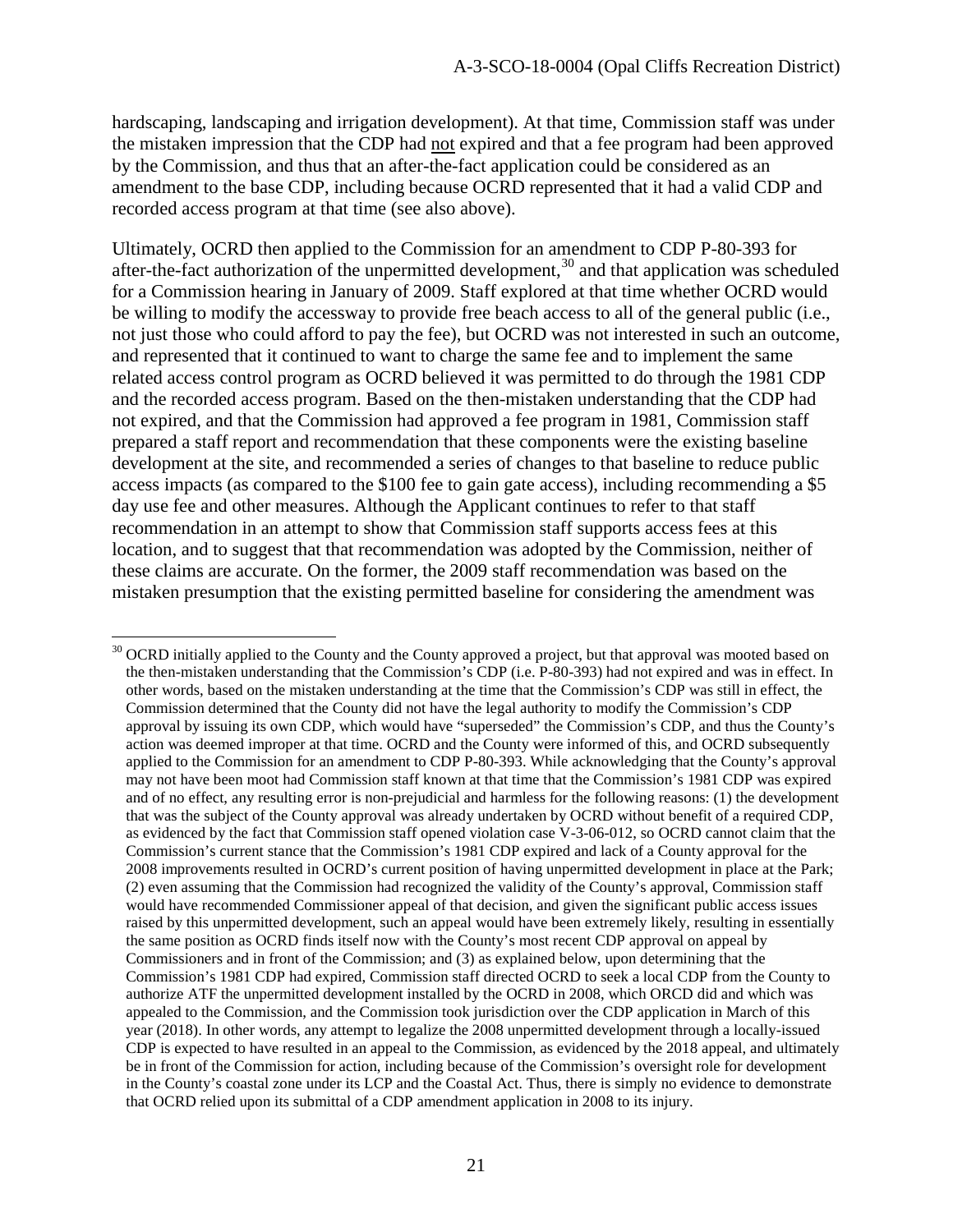that the access fee program and related elements had been approved by the Commission and were operating by virtue of a valid CDP, including the \$100 gate key. As discussed above, it is now clear that that is not the case. On the latter, it is worth clarifying that the Commission never decided on the 2009 application. Rather, the Commission allowed limited public testimony at the January 2009 hearing (because OCRD had travelled, was present, and requested to speak), but Commission staff recommended that the application be removed from the hearing calendar in early 2009 (and the Commission ultimately voted to continue the item) because of concerns that had surfaced at that time that suggested that the original CDP may have actually expired and that an amendment was not properly before the Commission. After the item was continued, Commission staff subsequently researched its archived files further and determined that the 1981 CDP had expired and was no longer valid, and that thus there was no CDP to amend and the CDP amendment application was moot, and informed OCRD of these facts. At that juncture, the 9-foot-tall wrought iron fence and gate, the fee program, and the gate attendant remained unpermitted.

Ultimately, following OCRD lapses in terms of fulfilling requirements associated with a 2011 Coastal Commission emergency CDP that allowed OCRD to replace a portion of a piling supporting the beach access staircase (ECDP 3-11-018-G),  $31$  Commission staff again reengaged with OCRD staff in May of 2011. At that time OCRD had done nothing to resolve the outstanding violations at the site, including those related to V-3-06-012. Commission staff explained that the conditions of ECDP 3-11-018-G had not been fulfilled, that violations remained outstanding related to the unpermitted development at the site (i.e., fencing, gate, gate attendant, as well as the landscaping, hardscaping, and irrigation improvements that OCRD installed without a CDP approximately in 2009 or shortly thereafter), and that the 1981 CDP approval had long since expired. Furthermore, because the CDP had expired and could no longer be amended (and thus the Commission had no direct permitting authority for the blufftop portion of the site because the LCP was now certified), OCRD would need to apply to Santa Cruz County under the County's certified LCP for any of the unpermitted improvements it wanted to retain after the fact. OCRD was provided a memo summarizing these procedural issues and identifying the path forward to retain the unpermitted development at a May 18, 2011 meeting (see page 30 of **Exhibit 3).** OCRD was further explicitly informed that Commission staff continued to not support the proposed access fees and related program, and OCRD was encouraged to pursue a different path forward that would allow the accessway to be used by the general public without fees. At that time, OCRD indicated that the members of the OCRD Board would need to think about their options, and would get back to Commission staff regarding their proposed next steps. Following this meeting, OCRD did nothing in terms of resolving the outstanding violations, and did not contact Commission staff for nearly four years.

Ultimately, Commission staff began receiving complaints from the public about how the unpermitted fence, gate, fee, and gate attendant were precluding their ability to access the beach, and complaints about the lack of resolution of these decades' old issues. It became clear to

<span id="page-21-0"></span><sup>&</sup>lt;sup>31</sup> The ECDP was issued to OCRD on March 18, 2011. Conditions of approval of that ECDP required OCRD to sign and return the ECDP Acceptance Form within 15 days of ECDP issuance, and to apply for a follow-up regular CDP within 60 days of ECDP issuance to authorize the work completed under the ECDP. OCRD completed the emergency repair work on April 29, 2011. By mid-May of 2011, however, OCRD had not returned a signed copy of the ECDP Acceptance Form to Commission staff and had not applied for the required follow-up regular CDP.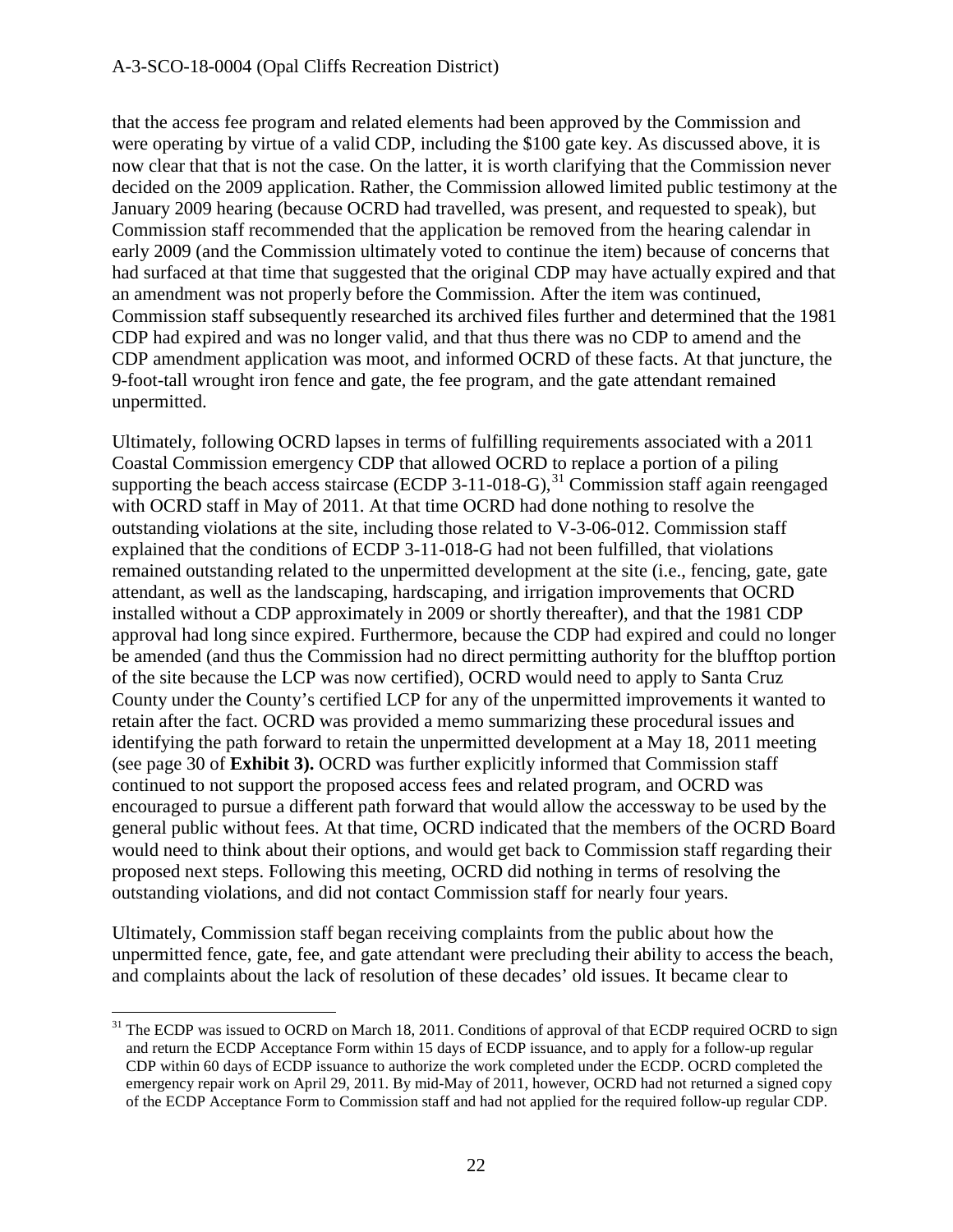Commission staff at that time that OCRD had not done anything in response to the May 18, 2011 meeting and memo. Staff contacted OCRD and in April of 2015, Commission staff again met with OCRD and informed OCRD that it would need to remove the unpermitted gate and fence, and cease from charging fees and using gate attendants to enforce the fee requirement to access the Park and the beaches, absent a CDP that provided for same. In addition, OCRD was notified that it would have to secure the required follow-up regular CDP to authorize the work done under ECDP No. 3-11-018-G, which was now 4 years out of compliance. OCRD indicated an interest in pursuing an after-the-fact CDP for the existing fence/gate and the fee program. Commission staff's response was the same as it had provided to OCRD for many years, namely that such fee-based access is antithetical to the LCP and the Coastal Act at this location, and that staff did not support such a fee access program at this location. Alternatives to fee-based access were discussed, including the possibility of the County Parks Department taking over management and opening the Park as a free Park and accessway comparable to its other publiclyfunded parks and beach access stairways. OCRD was also reminded of the existing violation for the unpermitted development (V-3-06-012) on the subject property including the fence, gate, fee, guard, and now the hardscaping, landscaping, and irrigation development that was installed in 2009 or shortly thereafter without the necessary CDP.

Commission enforcement staff repeatedly directed OCRD to remove the unpermitted fence, gate, gate attendant, and to cease charging an unpermitted fee to gain public access to the beach through Opal Cliffs Park, but OCRD repeatedly refused to do so. OCRD continues to be in violation for all of such development, which remains in place in essentially the same form as when the 9-foot-tall wrought iron fence and gate were first installed some ten years ago. Finally, in 2016, after several violation letters sent to and meetings with OCRD and its representatives and the County directing OCRD to resolve the outstanding violations, OCRD submitted a regular application to the Commission to authorize the stair piling replacement done pursuant to ECDP  $3-11-018-G$ ,  $32$  and also applied to the County (County Application Number 161195) to authorize the unpermitted development after-the-fact including the 9-foot-tall wrought iron fence and gate, the fee program, use of a gate attendant, and the landscaping, hardscaping and irrigation improvements installed sometime in 2009 or shortly thereafter.<sup>[33](#page-22-1)</sup> On December 13, 2017, the County approved CDP Number 161195, and then on March 8, 2018, the Commission subsequently found that the County's action approving the project raised a substantial issue of conformance with the County's LCP and the Coastal Act, and took jurisdiction over the CDP application. Thus, the subject ATF application is a culmination of the permitting and appeal process, and brings all of these matters before the Commission for CDP action.

# **C. BASELINE FOR PROJECT EVALUATION**

One of the critical analytic steps in evaluating proposed projects under the Coastal Act and the LCP is establishing the existing baseline in order to compare it against what is being proposed.

<span id="page-22-0"></span> $\overline{a}$ <sup>32</sup> CDP Waiver 3-16-0680-W (i.e., the required follow-up regular authorization for ECDP 3-11-018-G) authorized the emergency stair piling replacement work when it was authorized by the Commission in March of 2017.

<span id="page-22-1"></span><sup>&</sup>lt;sup>33</sup> OCRD applied to Santa Cruz County in an effort to resolve outstanding violations related to unpermitted development at the site, and the County subsequently approved the CDP, expressly stating that its approval was an effort to "clean up" the record given the complex history.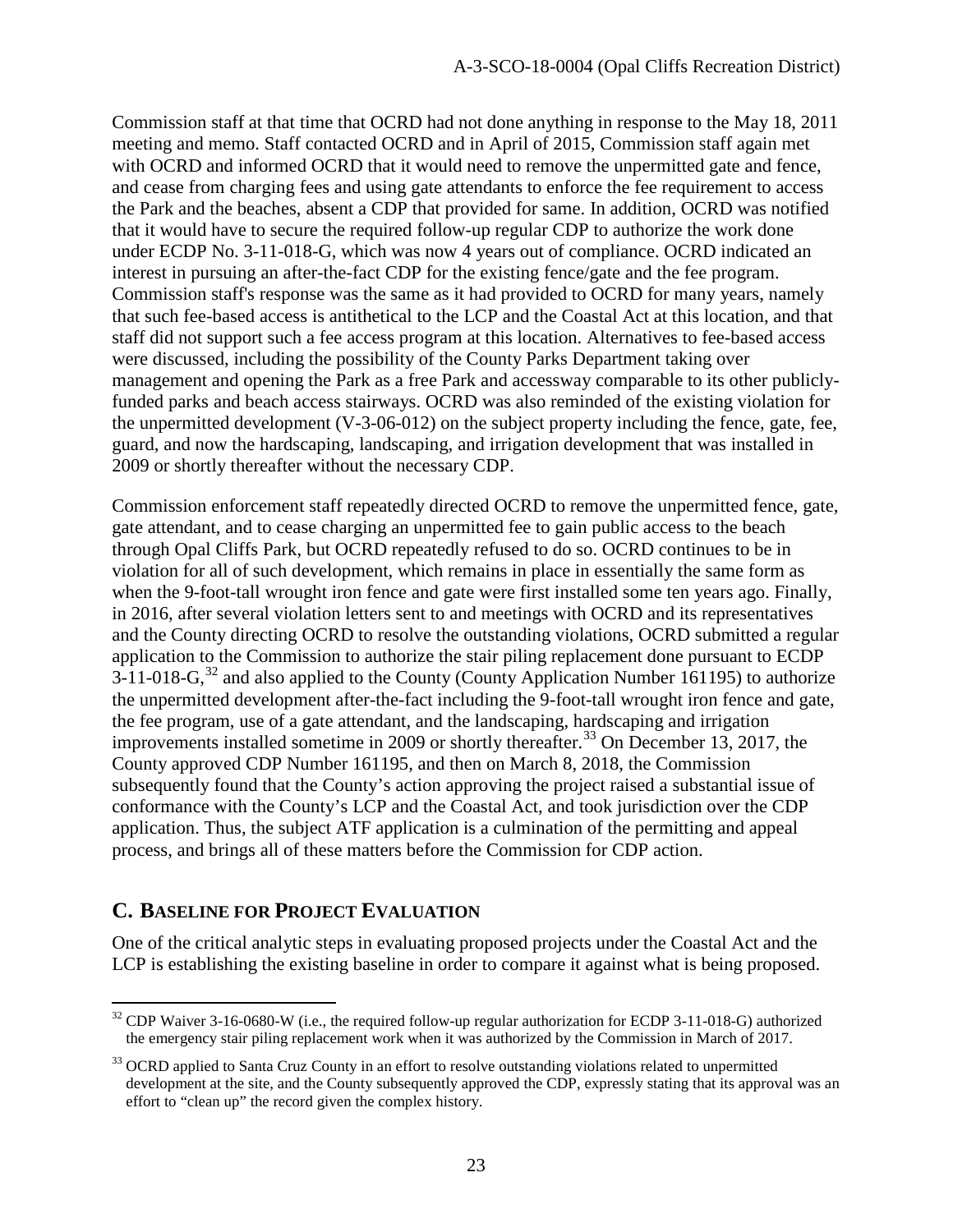Oftentimes that existing baseline is readily understood, such as a vacant property without any past permitting history or violations. Other times the analytic baseline can be more complicated, especially when violations are involved, as is the case here (including whether one takes the position that the Commission's 1981 CDP expired or not because it is undisputed that OCRD has constructed and implemented development past the 1981 CDP approval without the benefit of a CDP, and has implemented fees well in excess of even the mistakenly staff-approved access program (i.e., \$100 versus \$20 for gate access)). In fact, the analytic baseline for considering a project on a site with violations is as if the violations do not exist (i.e., the site in its pre-violation state).  $34$ 

In this case, the Applicant believes that the analytic baseline for project evaluation should be as if the 1981 CDP (P-80-393) had not expired, and thus the development authorized by the 1981 CDP represents the "existing" baseline, including the access fee program that was not part of the Commission's CDP deliberations but that was mistakenly signed off by staff after the CDP had already expired (as discussed above). The County also took this analytic tact in its proceedings. In contrast, and as has been communicated to the Applicant and the County on many occasions, Commission staff has determined that the analytic baseline is founded in the fact that the 1981 CDP expired, and thus the actual baseline for permitting considerations are the conditions that existed at the site when CDP's were first required in the early 1970's (because no other CDPs exist that authorize anything at the site). Under either "baseline" scenario, it is clear that OCRD's 1990's era construction (i.e., the 9-foot-tall wrought iron fence and gate) were put in place without the benefit of a CDP, which means that none of these components are included as a part of the analytic baseline. Furthermore, the hardscaping, landscaping, and irrigation improvements that were installed in 2009, or shortly thereafter, were also put in place without a  $CDP<sup>35</sup>$  $CDP<sup>35</sup>$  $CDP<sup>35</sup>$  and thus

<span id="page-23-0"></span> $\ddot{\phantom{a}}$ <sup>34</sup> When unpermitted development has altered the current situation, in order to fairly evaluate the impacts of proposed development, the Commission compares the proposed condition to the condition that would exist now were the unpermitted development not to have occurred (see *LT-WR, LLC v. California Coastal Commission* (2007) 152 Cal.App.4th 770, 797 ("to enable the Commission to protect coastal resources, and to avoid condoning unpermitted development, the Commission properly reviewed the application as though the unpermitted development had not occurred"). Stated differently, unpermitted development does not form the baseline from which impacts are assessed in a CDP application.

<span id="page-23-1"></span><sup>&</sup>lt;sup>35</sup> The Applicant has asserted (including in additional correspondence received from the Applicant on March 2, 2018) that the landscaping improvements and the 9-foot-tall wrought-iron fence/gate were "previously approved by Santa Cruz County in 2005 and 2008 via exemptions and Santa Cruz County Coastal Permit No. 07-0639." With respect to Permit 07-0639, this permit was rejected by the Commission (which means the appeal period never ran and thus the development was never actually authorized under a permit) because the Commission had already directed OCRD (including on at least two occasions in 2006 as is explained in an earlier footnote and later in this footnote) to apply to the Commission for development at this site. Any error relating to the rejection by Commission staff of Permit 07-0639 is *de minimis* and non-prejudicial for the reasons discussed in the earlier footnote above. The referenced exemption (covering landscaping, pavers, benches and other aesthetic improvements) was mistakenly authorized by Glenda Hill, a Santa Cruz County Planner, without consultation with Commission staff regarding whether exempting said development was appropriate under the LCP (and it is not exemptible under the Coastal Act). Furthermore, OCRD was notified in a letter from the Commission's enforcement staff dated October 4, 2006 (see **Exhibit 3**) that summarizes a meeting between Commission staff and OCRD that took place on June 6, 2006, at which time the Applicant was informed that the unpermitted development that had been installed and was proposed for installation "including the use of a security guard and placement of razor wire on top of the existing gated fence at the Opal Cliffs Park and Beach Accessway, and proposed future development, including but not limited to, reconstruction of an access stairway railing, concrete pathway and seating area, installation of outdoor showers, retaining walls, new irrigation system, drainage system and sod lawn, removal and planting of vegetation, and construction of new fencing along the sides of the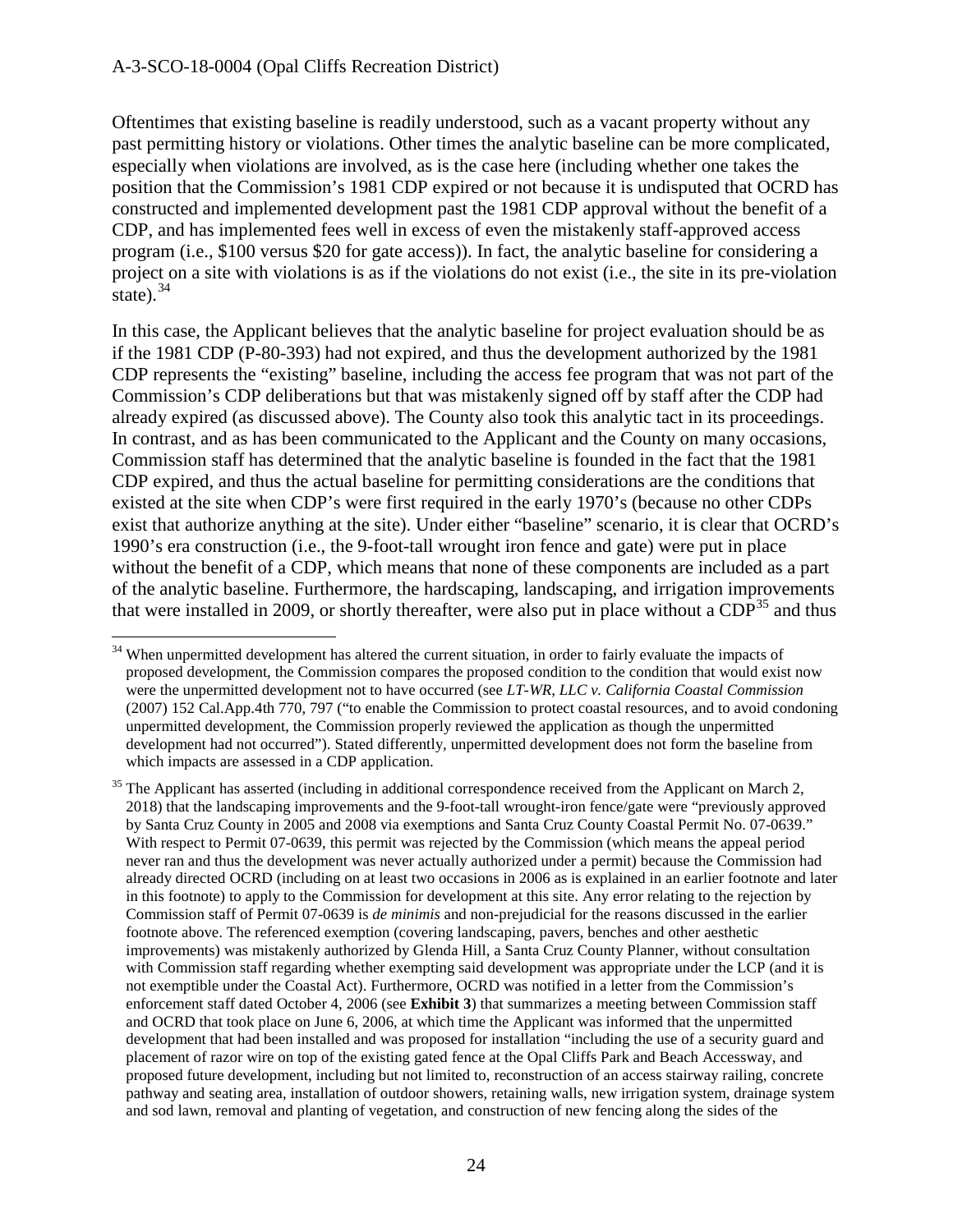none of these components are part of the analytic baseline either. Although it appears that the Applicant's position might differ significantly from Commission staff's, fortunately the parameters of these two positions for baseline analytic purposes (at least with respect to the extent of physical development for the Park in relation to the fence) are actually almost identical.

First, in terms of Commission staff's position, because CDP P-80-393 expired in 1983, the analytic baseline at the site reverts back to what was present at the site prior to any CDP issued for the development and prior to the CDP requirements associated with 1972's Proposition 20 and 1976's Coastal Act. From the available records it appears that the development at that time consisted of an approximately 5- to 6-foot-tall chain-link fence, and the intermittent presence of a gate attendant who permitted entrance to those with a key, and (free of charge) to those he/she recognized and to anyone from the general public over the age of 21 who provided their name, address, phone number, and license plate number to the attendant.<sup>[36](#page-24-0)</sup> In short, the analytic baseline for considering the proposed project is the presence of a roughly 6-foot-tall chain link fence and gate, where keys could be acquired and/or access gained, but no fees were charged for access.

In terms of the Applicant's position, even assuming that CDP P-80-393 did not expire in 1983, and even assuming that Commission staff had the legal authority to authorize fees when the Commission did not consider or authorize fees as part of the 1981 CDP approval, the access plan authorized by the deed restriction and required by the 1981 CDP approval is no longer in effect in any case because it has terminated by its own terms. This is important because, even using the Applicant's CDP rationale, the deed restriction is actually the only element associated with that CDP that purports to authorize fees, because the Commission itself did not authorize any fees in its 1981 action. The deed restriction mistakenly approved by Commission staff that memorialized the access plan states the following (see also **Exhibit 5** for the full deed restriction):

*DURATION. Said Deed Restriction shall remain in full force and effect during the period that said permit, or any modification or amendment thereof remains effective, and during the period that the development authorized by the Permit or any modification of said development, remains in existence in or upon any part of, and thereby confers benefit upon, the Property described herein, and shall bind Owner and all his/her assigns or successors in interest (emphasis added).* 

Thus, based on its own terms, the deed restriction remains in effect only during the period when "the development" specifically authorized by the CDP remains in existence. Because

accessway" was unpermitted and needed to be authorized by a CDP. The letter further directed OCRD to apply directly to the Commission to authorize all of the unpermitted existing development at that time, as well as the "proposed development" (including the development mistakenly exempted by the County that had not yet been installed). Specifically, the letter directed OCRD to "Please submit a CDP application to the Coastal Commission's Central Coast District Office no later than by November 3, 2006 in order to avoid possible legal enforcement action." Therefore, OCRD was clearly on notice of the need to apply to the Commission (and not the County) for all unpermitted development and any future proposed development, including the development that the County had mistakenly found to be exempt from CDP requirements.

<span id="page-24-0"></span> $36$  See discussion above explaining why intermittent use of the access fee and guard program prior to Coastal Act permitting requirements does not constitute a "vested right" to those elements for purposes of operation of the Park.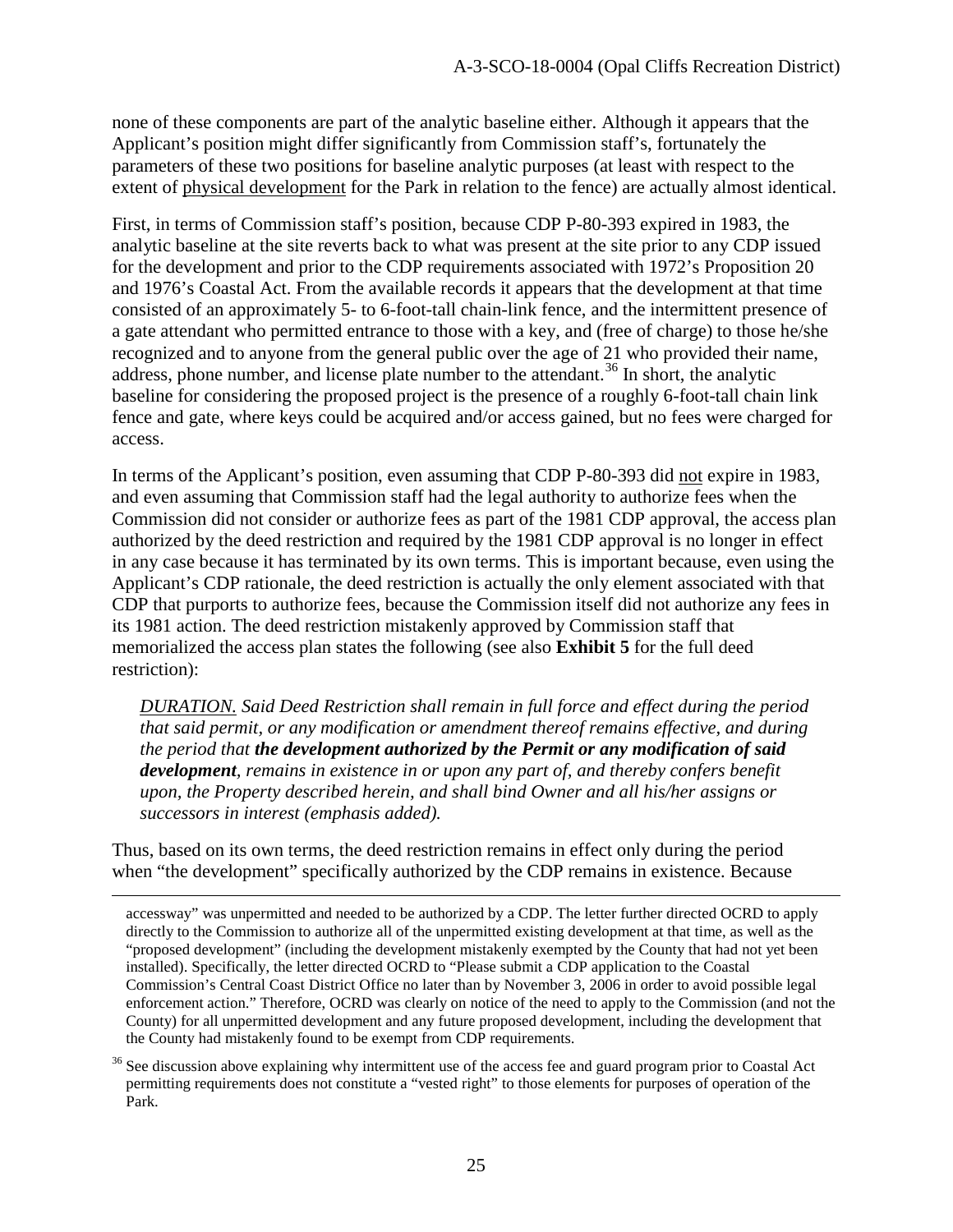all of the development authorized by P-80-393 (i.e., the 6-foot-tall chain link fence/gate along Opal Cliff Drive and the six-foot-tall chain link fence along the Park's two side yards) was replaced in the 1990s and in the early 2000s, respectively (and without the benefit of a CDP), the entire scope of development approved under CDP P-80-393 no longer exists, and thus the recorded access program was terminated by its own terms at that time. In addition, although the duration clause also states that the deed restriction remains in effect during the period where any modifications to the approved development are in place, such modifications do not extend to unpermitted modifications. In short, by its own terms, the deed restriction is no longer in full force and effect. As a result, and even assuming that CDP P-80-393 did not expire in 1983, and even assuming that Commission staff had the legal authority to authorize fees when the Commission did not consider nor authorize fees in the 1981 CDP approval, only the physical development installed under CDP P-80-393 (i.e., a 6 foot-tall chain-link fence and gate, since removed) would still be authorized at the present time. The Applicant and the County were repeatedly informed of this information, including by enforcement staff in 2016, but have yet to provide any evidence to suggest that the deed restriction should still be valid when it includes a sunset clause that was long ago triggered. Thus, no matter which interpretation is used, the Applicant's/County's or Commission staff's, the analytic existing baseline is the same.

In sum, regardless of whether the CDP is considered expired or not, the baseline physical development at the site is essentially equivalent (either a 5- to 6-foot-tall chain link fence/gate or a 6-foot-tall chain link fence/gate). With respect to the access fee program, because the deed restriction (which authorized the access program) terminated by its own terms, a fee program is therefore not authorized regardless. Therefore, to err on the conservative side, the Commission will consider the analytic baseline to be a 6-foot-tall chain link fence/gate without any access fees.

# **D. PROJECT DESCRIPTION**

The project includes after-the-fact authorization of the following: 1) removal of the existing (i.e., baseline for analytic purposes) 6-foot-tall chain-link fence and gate and replacement with a 9 foot-tall wrought iron fence and gate; 2) an access fee program (which requires a \$100 keycard fee for unlimited annual access (including nighttime access) and limits free general public access (with no fee) to between Memorial Day weekend and Labor Day weekend between the hours of 5:00am and 8:00pm daily); 3) a gate attendant to oversee the keycard access program, assist patrons with the gate door, and provide general assistance as needed (e.g., help carry gear/equipment down to the beach); 4) various improvements installed with funding from Proposition 40, including a colored-concrete paver pathway, concrete seating (i.e., six backless benches), approximately 3-foot-high stone retaining walls located at various locations throughout the blufftop portion of the Park and along either side of the pathway that leads to the stairway to the beach, as well as landscaping and irrigation, including sprinklers, drip tape, and a valve box; and 5) associated signage and parking improvements.

See **Exhibit 2** for project photos of all the above-described physical development including the 9-foot-tall wrought iron fence/gate and the improvements funded by Proposition 40.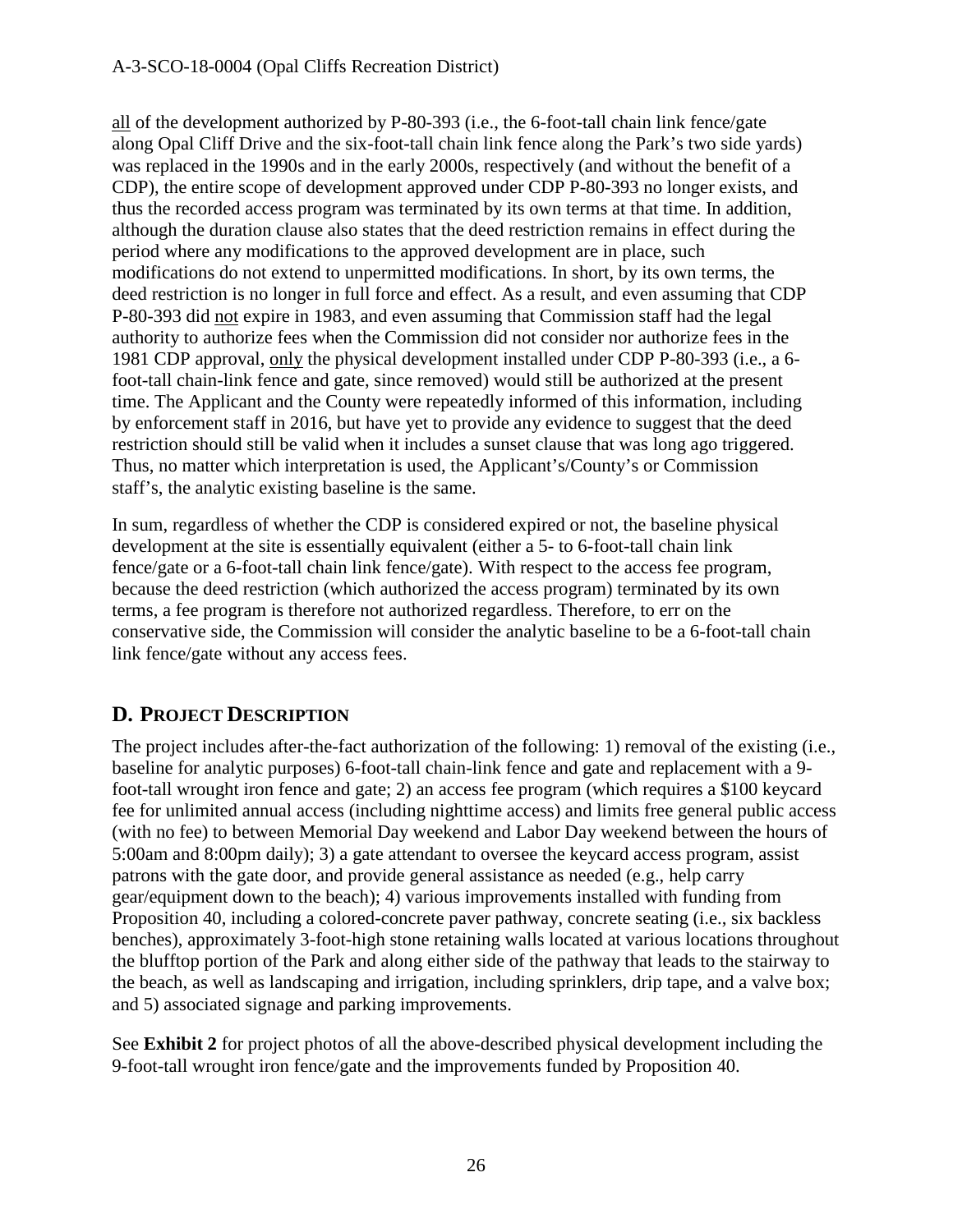# **E. PUBLIC RECREATIONAL ACCESS**

## *Applicable Policies*

The project site is located between the sea and the first public road (i.e., Opal Cliff Drive), and thus the Coastal Act's public access and recreation policies are applicable to the project, as well as the public access and recreation provisions of the LCP. The Coastal Act's access and recreation policies provide significant direction regarding not only protecting public recreational access, but also ensuring that access is provided and maximized. Specifically, Coastal Act Section 30210 requires that *maximum* public access and recreational opportunities be provided. This direction to maximize access and recreational opportunities represents a different threshold than to simply provide or protect such access, and is fundamentally different from other like provisions in this respect. In other words, it is not enough to simply *provide* access to and along the coast, and not enough to simply *protect* such access; rather such access must also be *maximized*. This terminology distinguishes the Coastal Act in certain respects, and provides fundamental direction with respect to projects along the California coast that raise public access issues, such as this one.

Beyond that fundamental direction and requirement that public recreational access opportunities be maximized for all in the coastal zone, the Coastal Act provides a series of mechanisms designed to meet that objective and to ensure public access considering appropriate time, manner, and place considerations. For example, Section 30211 prohibits development from interfering with the public's right of access to the sea when acquired by legislative authorization or by use. In approving new development, Section 30212(a) requires new development to provide access from the nearest public roadway to the shoreline and along the coast, except in certain limited exceptions, such as when there is existing adequate access nearby. Section 30212.5 identifies that public facilities are to be appropriately distributed throughout an area to minimize overcrowding and overuse at any single location. This section has been used in the past to ensure an adequate distribution of access points, especially vertical beach access points such as the case in this application, are provided at appropriate intervals. Importantly, Section 30213 requires that lower-cost visitor and recreational access facilities be protected, encouraged and provided, and gives a stated preference to development that provides public recreational access opportunities. And Coastal Act Section 30220 requires that areas that provide water-oriented recreational activities, such as the offshore areas accessed through the accessway in this case, be protected, while Section 30221 states that oceanfront land suitable for recreational use shall be protected for recreational use and development, and Section 30223 protects upland areas such as this one necessary to support coastal recreational uses. Finally, Coastal Act Section 30604(c) requires that every CDP issued for any development between the nearest public road and the sea "shall include a specific finding that the development is in conformity with the public access and public recreation policies of [Coastal Act] Chapter 3," and thus because the proposed project is located seaward of the first public road and the sea, this additional finding must be made to approve a project in this case*.* Applicable Coastal Act policies include:

*Coastal Act Section 30210: In carrying out the requirement of Section 4 of Article X of the California Constitution, maximum access, which shall be conspicuously posted, and recreational opportunities shall be provided for all the people consistent with public safety needs and the need to protect public rights, rights of private property owners, and natural resource areas from overuse.*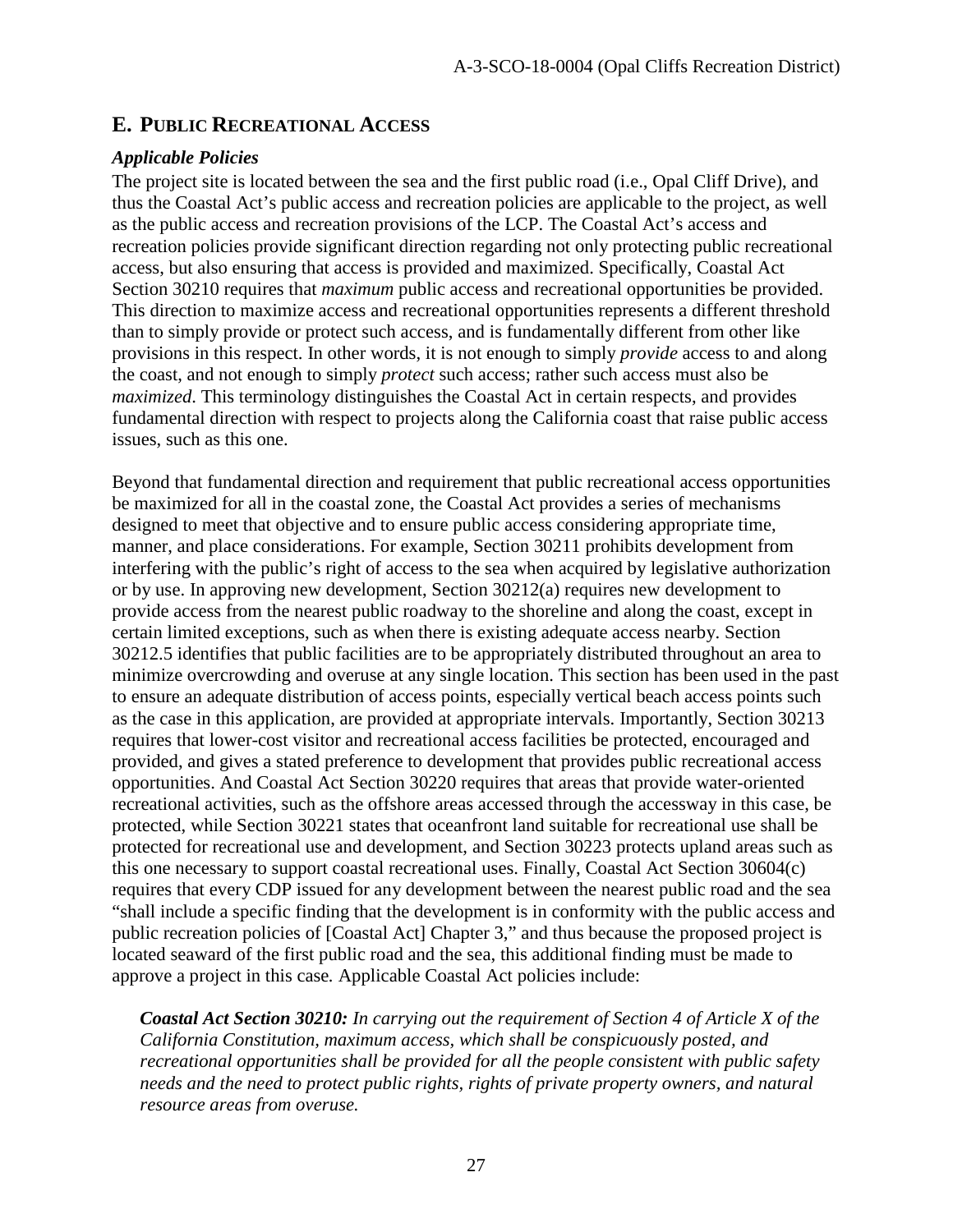*Coastal Act Section 30211: Development shall not interfere with the public's right of access to the sea where acquired through use or legislative authorization, including, but not limited to, the use of dry sand and rocky coastal beaches to the first line of terrestrial vegetation.* 

*Coastal Act Section 30212(a): (a) Public access from the nearest public roadway to the shoreline and along the coast shall be provided in new development projects…* 

*Coastal Act Section 30212.5: Public facilities; distribution Wherever appropriate and feasible, public facilities, including parking areas or facilities, shall be distributed throughout an area so as to mitigate against the impacts, social and otherwise, of overcrowding or overuse by the public of any single area.* 

*Coastal Act Section 30213: Lower cost visitor and recreational facilities; encouragement and provision; overnight room rental. Lower cost visitor and recreational facilities shall be protected, encouraged, and, where feasible, provided…* 

*Coastal Act Section 30220 Protection of certain water-oriented activities Coastal areas suited for water-oriented recreational activities that cannot readily be provided at inland water areas shall be protected for such uses.* 

*Coastal Act Section 30221: Oceanfront land suitable for recreational use shall be protected for recreational use and development unless present and foreseeable future demand for public or commercial recreational activities that could be accommodated on the property is already adequately provided for in the area.* 

*Coastal Act Section 30223: Upland areas necessary to support coastal recreational uses shall be reserved for such uses, where feasible.* 

*Coastal Act Section 30604(c): Every coastal development permit issued for any development between the nearest public road and the sea or the shoreline of any body of water located within the coastal zone shall include a specific finding that the development is in conformity with the public access and public recreation policies of Chapter 3 (commencing with Section 30200).* 

Similarly, the County's LCP reiterates and amplifies Coastal Act direction, including through requiring that coastal public access and recreational opportunities be maximized for everyone, regardless of one's income group, and further specifying that a full range of access opportunities needs to be provided for all users (including LCP Objectives 7.1a and 7.7a). The LCP also seeks to maximize the availability of parks facilities for general public use (including those owned and operated by recreation districts – see LCP Policy 7.1.8); requires that access be provided to every beach where the public has a right of access, including to provide at least one accessway to every pocket beach, such as the pocket beaches reached through Opal Cliffs Park (LCP Objective 7.7c); requires beach access to be pursued/dedicated at least every 650 feet (LCP Policy 7.7.10); protects coastal blufftop areas and beaches from intrusion by non-recreational structures (LCP Policy 7.7.4); and provides that assisting other public agencies (such as OCRD) in opening and maintaining coastal accessways between the first public road and the shoreline is a stated public policy goal of the County (LCP Policy 7.7.13). The LCP also recognizes County beaches as regional park facilities meant for more than just neighborhood use (LCP Policy 7.5.7) Similarly, the LCP Implementation Plan (IP) highlights the importance of maintaining access coastal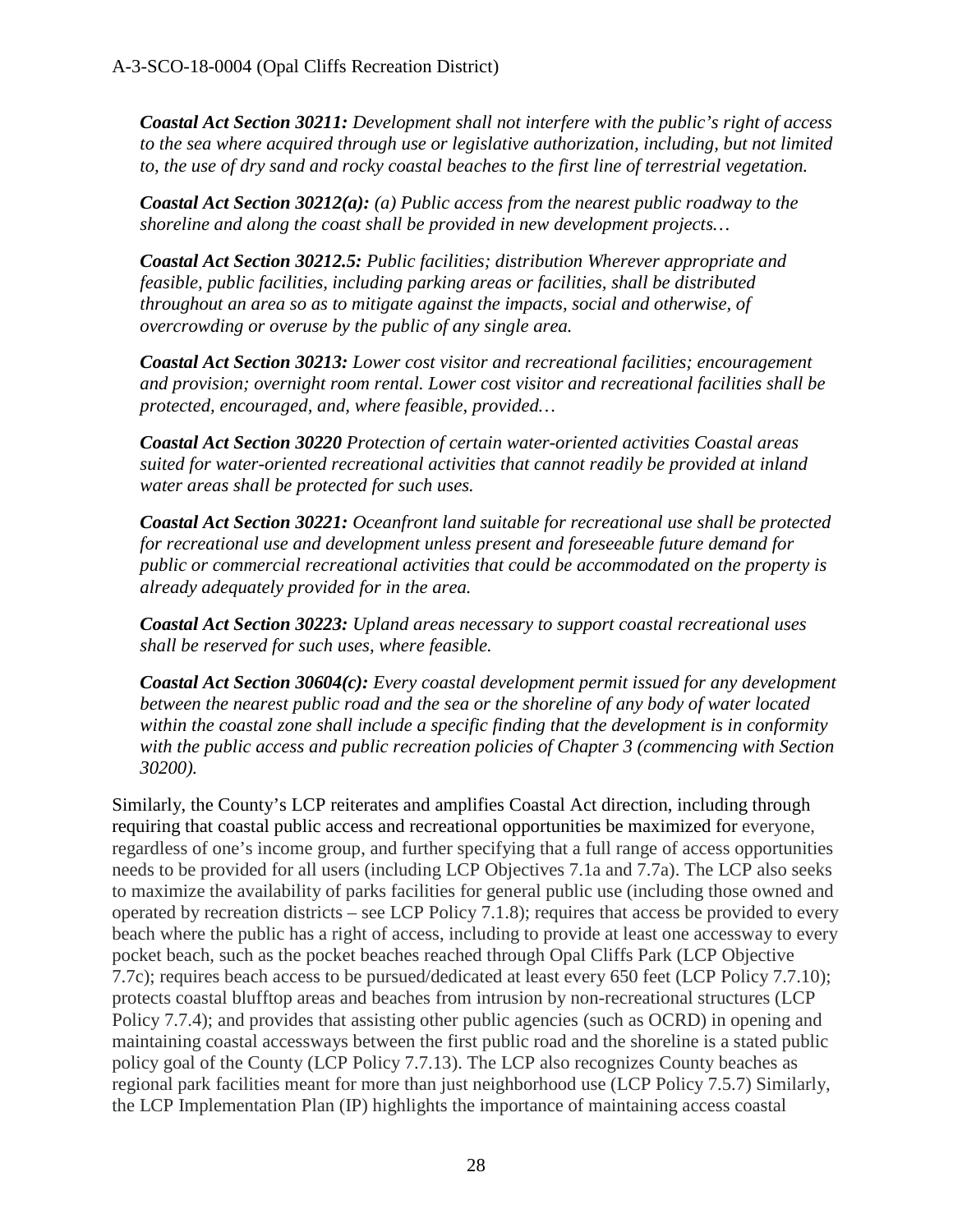beaches and bluff areas, and protecting existing accessways and trails that have been used by the public. Applicable LCP provisions include:

#### *LCP Objective 7.1a Parks and Recreation Opportunities*

*To provide a full range of public and private opportunities for the access to, and enjoyment of, park, recreation, and scenic areas, including the use of active recreation areas and passive natural open spaces by all ages, income groups and people with disabilities with the primary emphasis on needed recreation facilities and programs for the citizens of Santa Cruz County.* 

### *LCP Objective 7.1b Park Distribution*

*To establish and maintain, within the economic capabilities of the County, a geographical distribution of neighborhood, community, rural, and regional park and recreational facilities throughout the County based on the standards for acreage and population ratios contained in this plan (see Figure 7-3); and to preserve unique features of the natural landscape for public use and enjoyment. [Note: pursuant to LCP Figure 7- 2, Opal Cliffs Park is an LCP-designated Regional Park Facility]* 

### *LCP Policy 7.1.8 Sharing Parks and Recreation Facilities*

*Recognize the use of existing recreational facilities owned and/or operated by other agencies, including the cities, recreation districts and the school districts as serving the recreational needs of the community and partially meeting standards for community park acreage. Cooperate in funding and sharing recreation facilities, and seek to maximize the availability of all such facilities for general public use commensurate with the needs and priorities of other agencies through joint powers agreements addressing development, maintenance and operating programs, as allowed by budget constraints. (emphasis added)* 

# *LCP Policy 7.5.7 Beaches as Regional Parks*

*Recognize the use of beach areas to satisfy regional recreational opportunities for County residents and improve access where appropriate.* 

#### *LCP Objective 7.7a Coastal Recreation*

*To maximize public use and enjoyment of coastal recreation resources for all people, including those with disabilities while protecting those resources from the adverse impacts of overuse.* 

#### *LCP Objective 7.7b Shoreline Access*

*To provide a system of shoreline access to the coast with adequate improvements to serve the general public and the coastal neighborhoods which is consistent with the California Coastal Act…* 

#### *LCP Objective 7.7c Beach Access*

*To maintain or provide access, including visual access, to every beach to which a granted access exists or to which the public has acquired a right of access through use… in order to ensure one access to every pocket beach…*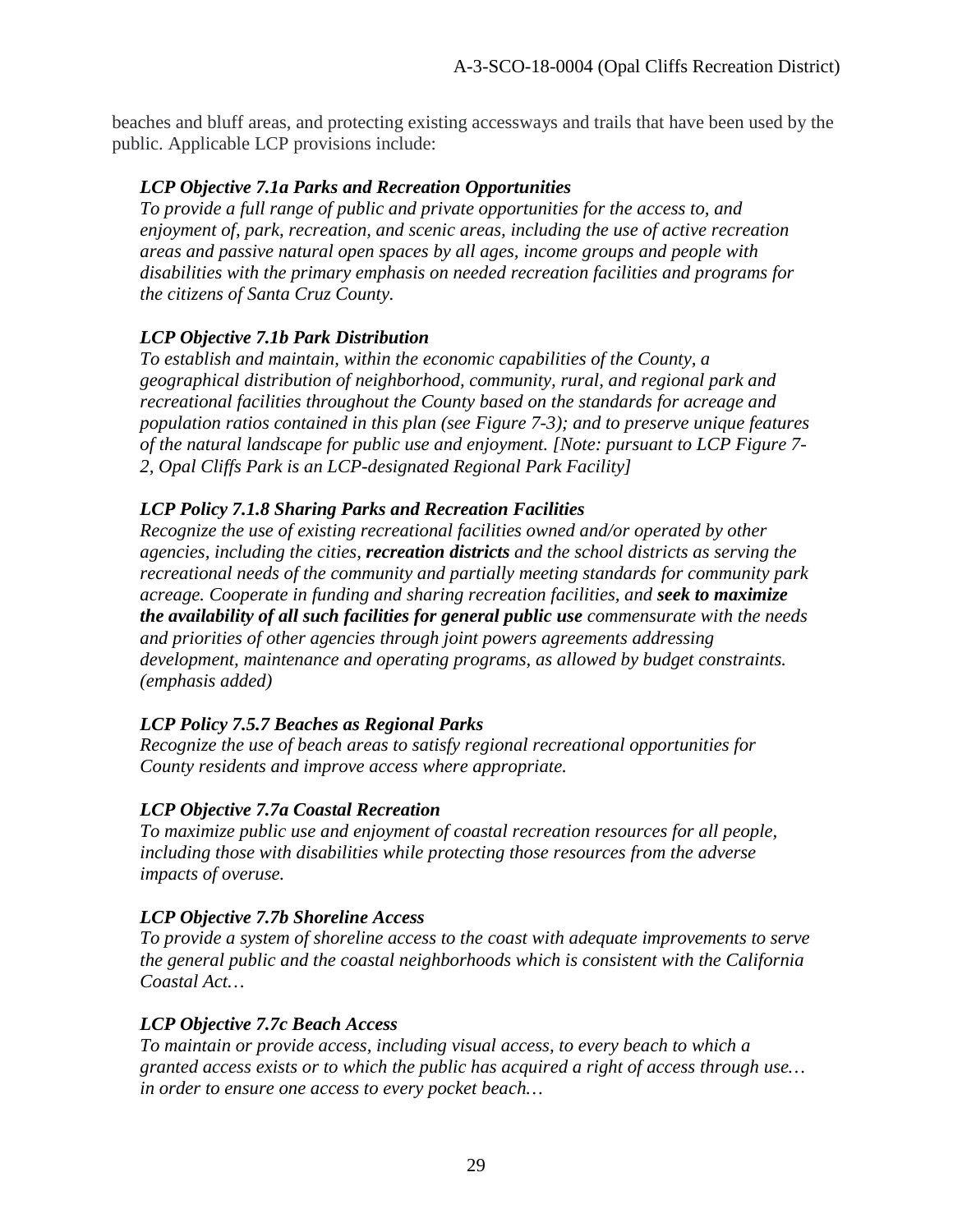## *LCP Policy 7.7.1 Coastal Vistas*

*Encourage pedestrian enjoyment of ocean areas and beaches by the development of vista points and overlooks with benches and railings, and facilities for pedestrian access to the beaches, subject to policy 7.6.2.[37](#page-29-0)*

#### *LCP Policy 7.7.4 Maintaining Recreation Oriented Uses*

*Protect the coastal blufftop areas and beaches from intrusion by nonrecreational structures and incompatible uses to the extent legally possible without impairing the constitutional rights of the property owners, subject to policy 7.6.2.* 

### *LCP Policy 7.7.10 Protecting Existing Beach Access*

*Protect existing pedestrian, and, where appropriate, equestrian and bicycle access to all beaches to which the public has a right of access, whether acquired by grant or through use, as established through judicial determination of prescriptive rights, and acquisition through appropriate legal proceedings. Protect such beach access through permit conditions such as easement dedication or continued maintenance as an accessway by a private group, subject to policy 7.6.2.* 

### *LCP Policy 7.7.11 Vertical Access*

*Determine whether new development may decrease or otherwise adversely affect the availability of public access, if any, to beaches and/or increases the recreational demand. If such impact will occur, the County will obtain, as a condition of new development approval, dedication of vertical access easements adequate to accommodate the intended use, as well as existing access patterns, if adverse environmental impacts and use conflicts can be mitigated, under the following conditions: … (a) Within the Urban Services Line: from the first public roadway to the shoreline if there is not dedicated access within 650 feet…* 

#### *LCP Policy 7.7.13 Access Maintenance Responsibility and Liability*

*Open accessways only after a public agency or private association agrees to accept responsibility for maintenance and liability of the accessway, including regular garbage collection and recycling at the trailhead, along the trail, and at the beach destination. Notwithstanding the foregoing, it is the policy of Santa Cruz County to accept offers to dedicate coastal access, to complete, open and maintain or assist other public agencies or private non-profit groups to complete, open, and maintain coastal accessways between the first public road and the shoreline as soon as it is feasible.* 

#### *LCP Program 7.7 Coastal Recreation*

- *a. Improve existing parking areas through the use of fencing, striping, landscaping, bike racks, and safety improvement…*
- *b. Increase parking opportunities to serve visitors to the Live Oak coastline in locations where such facilities are feasible and compatible with the neighborhood and the*

<span id="page-29-0"></span> $37$  LCP Policy 7.6.2 speaks to obtaining easements and dedications to further the LCP's coastal public access objectives.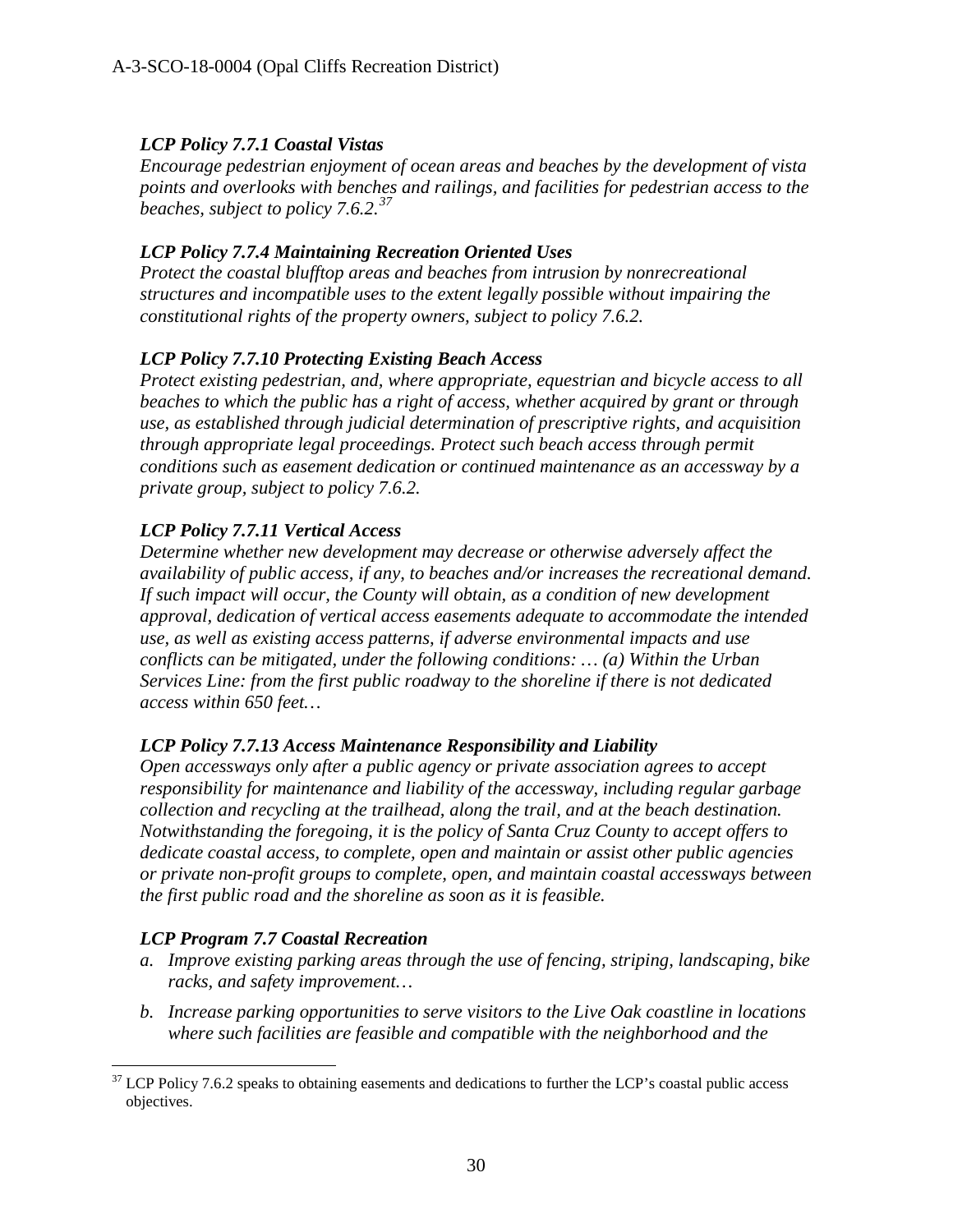*natural setting. Provide on-and-off-street parking improvements and facilities within walking distance of the beaches and bluffs…* 

*d. Encourage the continued recreational use of Monterey Bay through the development of marine programs and facilities that may serve local residents.*

See also **Exhibit 6** for all applicable Coastal Act and LCP provisions cited in this report.

In short, the LCP echoes the Coastal Act with respect to public recreational access requirements, and provides some additional specificity, particularly in terms of beach accessways such as is the case at Opal Cliffs Park (e.g., requiring access to every pocket beach; provisions for ensuring vertical accessways at least every 650 feet; and recognizing County beaches as regional park facilities for more than just neighborhood use).

# *Consistency Analysis*

As discussed in the preceding findings, the analytic existing baseline for considering the proposed project is a public park with a roughly 6-foot-tall fence and gate without any fees for access, and for which there were intermittent periods over the years where the gate was either left unlocked 24 hours a day or left unlocked during daytime hours only. Thus, in place of such free access<sup>38</sup> the Applicant proposes to require users to pay a \$100 fee to gain daytime access to the Park and the beach during the majority of the year, and disallows any access between 8pm and 5am all year around. The only time that a fee would not be required to gain access would be between the hours of 5 am and 8 pm from Memorial Day weekend through Labor Day weekend only (roughly three months or only about 25 percent of the year). During the remaining almost nine months (or almost 75 percent of the year), only keycard holders (i.e., those who purchase the \$100/year annual keycard) can access the Park and the beach. In other words, in place of the existing free access the Applicant proposes to charge a \$100 fee for access, and also proposes a two-tiered access program whereby those who cannot afford or are unwilling to pay a \$100/year keycard are only allowed reduced access that is for about 25 percent of the time that access is allowed to keycard holders. Nighttime beach and shoreline access would be prohibited altogether.

Although there are a number of ways of trying to understand Coastal Act Section 30210 and LCP Objectives 7.1a and 7.7a requirements to maximize public recreational access opportunities, at a fundamental level the proposed project actually reduces public recreational access opportunities as related to the existing baseline by requiring a fee for access most of the year (i.e., almost 75 percent of the roughly daytime hours), and limiting access only to daylight hours.<sup>[39](#page-30-1)</sup> This

<span id="page-30-0"></span> $\overline{a}$  $38$  As explained above, regardless of whether the 1981 CDP is considered still valid or expired, the recorded public access program required by Special Condition 1 of that CDP (which is arguably the only basis for charging an access fee) has terminated by its own terms because "the development" authorized by that CDP is not what is on the ground now, considering the unpermitted increase in height, materials, and design via replacement of the 6 foot-tall chain-link fence with the 9-foot-tall wrought iron fence, as well as the unpermitted replacement of the side fencing. As also explained above, there is no vested right to charge an access fee either. Thus, there is no CDP basis for charging an access fee at Opal Cliffs, and the analytic baseline for evaluating the subject ATF application is as if no fees are currently charged.

<span id="page-30-1"></span> $39$  And although the free access period is during the heart of the summer season, it does not correspond to the full time during the year when the weather is conducive to beach going in Santa Cruz, which often begins well before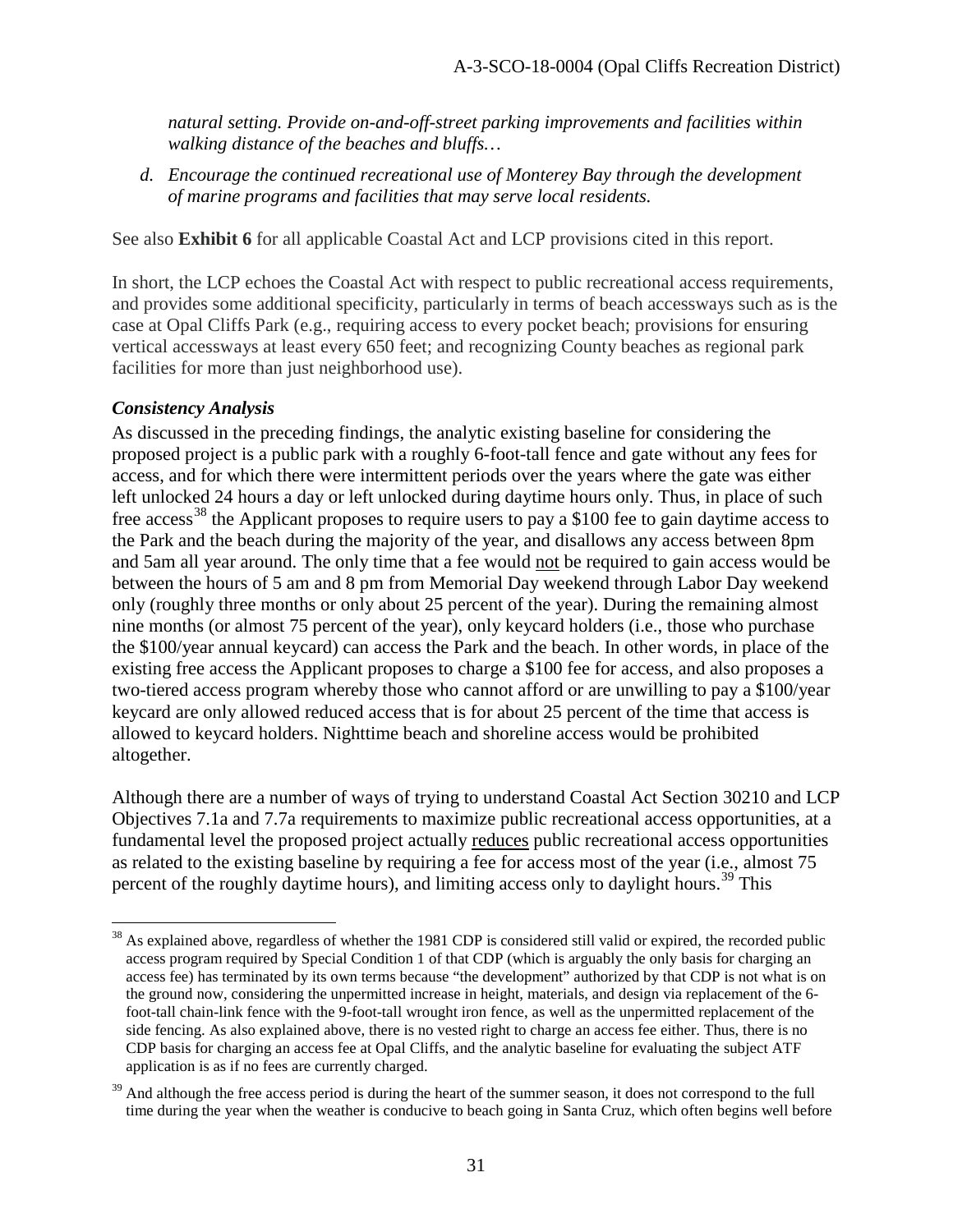proposed reduction in public recreational access opportunities at this location is inconsistent with maximizing public recreational access opportunities, and cannot be found consistent with either the LCP's or the Coastal Act's requirements to maximize public access and recreational opportunities.

In addition, at \$100, the proposed fee itself to gain access during all daytime times of the year is significant, particularly for lower income and/or non-local users. A \$100 access fee is a significant cost to many, if not most, potential public access users, particularly when one considers that this is a public park and beach facility. Ultimately, unless members of the public who want to use this public beach have the ability or are willing to pay a \$100 fee, the Applicant is effectively proposing to prohibit public beach access at this location during almost 75 percent of the year. This beach access prohibition will fall disproportionally on the lower income and more disadvantaged among the beach-going public, as well as intermittent, sporadic, or fartraveling visitors who do not live in the immediate vicinity of Opal Cliffs. The proposed access fee is not a parking fee, akin to what State Parks might charge for a yearly parking pass at certain State Park units, but rather it is a beach access fee. State Parks does not charge bike-in and walkin users beach access fees in such circumstances, rather they are allowed in for free. In contrast, there is no other way to readily access the beach and shoreline at this location other than through the Park, and thus the fee is, at its core, a beach access fee, and an expensive one at that. Again, the \$100 fee does not maximize public recreational access opportunities, but rather it significantly decreases them, especially for those least able to pay such a fee in the first place and for those who may not use the Park on a regular-enough basis to justify paying such a high fee. At its heart, the proposed fee sets up what can best be described as a two-tiered access system, one where those able to pay the fee get year-round beach and shoreline access, but those who cannot or will not pay a \$100 access fee are only allowed a limited amount of access. None of this can be found consistent with the Coastal Act and LCP requirements to maximize opportunities for public recreational access activities.

Similarly, the Applicant proposes to recognize after-the-fact a 9-foot-tall wrought iron fence (i.e., roughly one-inch in diameter iron poles spaced about four inches apart with approximately oneinch in diameter crossbeams at top and bottom, and curved at the top) with an integrated gate to replace the baseline 6-foot-tall chain-link fence and gate along the Park frontage. The proposed ATF recognition of the fence and gate presents a rather imposing and exclusionary barrier to public access generally as compared to a 6-foot-tall chain-link fence and gate, and this has the additional adverse impact of establishing more than a physical barrier to access, but a psychological barrier as well. In other words, potential access users who are not familiar with the setting, particularly visitors from inland locations who do not live in Opal Cliffs, may be intimidated by such an imposing edifice and, as such, may tend to not approach the accessway in the first place, whether fees are charged or not. This barrier to general access, especially to visitors from outside the area, is only further enforced by the presence of a proposed gate attendant.<sup>[40](#page-31-0)</sup> Regardless of whether the attendant's nominal role is to help all potential access

May and often extends well into October and further. In addition, as discussed above, this accessway also provides shoreline access to at least three popular surf breaks, and these are a visitor draws at all times of the year.

<span id="page-31-0"></span> $^{40}$  Again, as explained above, regardless of whether the 1981 CDP is considered still valid or expired, use of a gate attendant does not constitute part of the baseline conditions for Opal Cliffs Park as part of the consideration of the CDP at issue. The 1981 CDP says nothing about use of a gate attendant and, as explained earlier in this report, the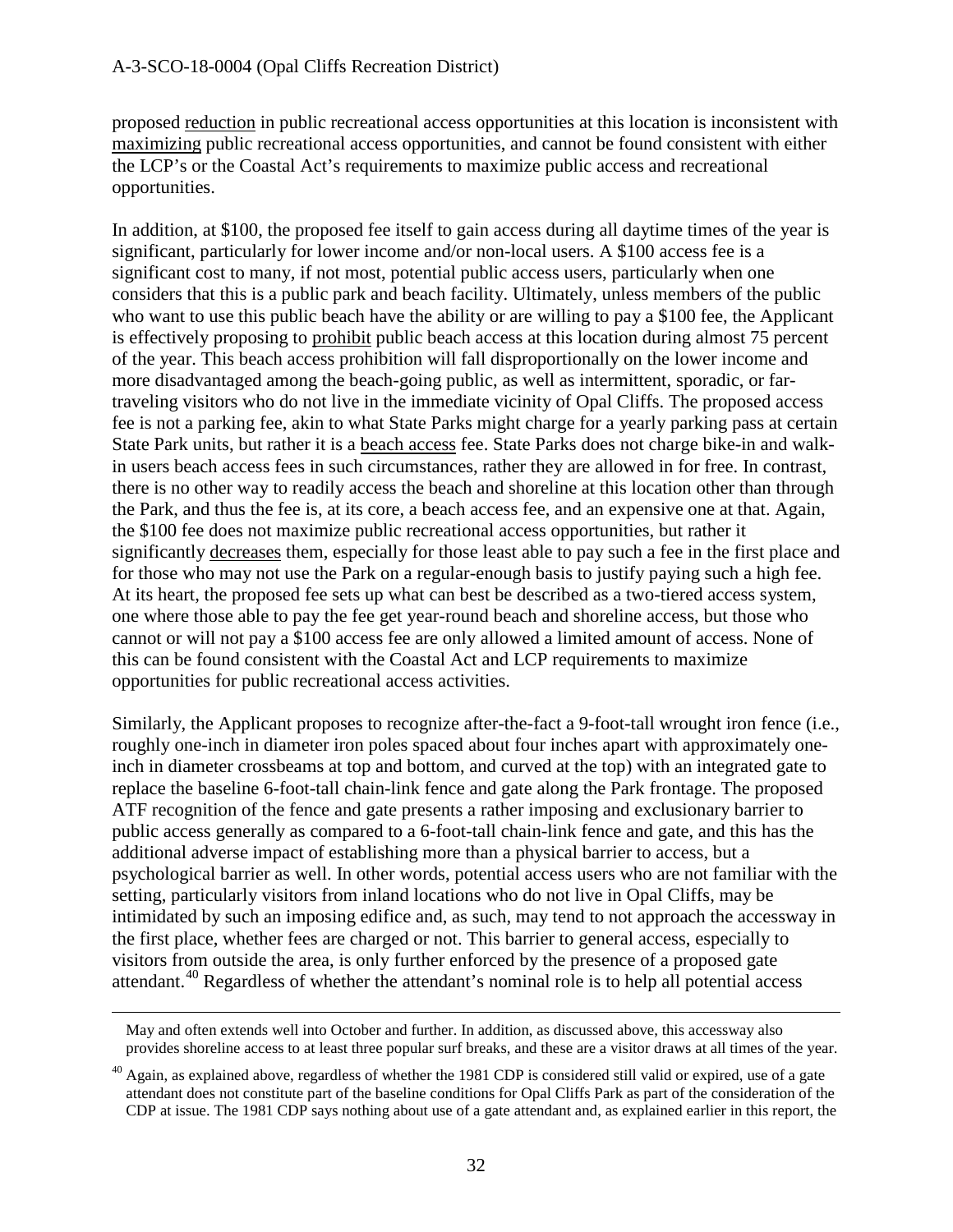users understand Park rules, etc., as the Applicant indicates, the presence of a person guarding the gate and the accessway will tend to only serve to further emphasize the perception that nonlocal users are not welcome as a general rule, and will most likely intimidate users not familiar with or accustomed to the proposed setup for Opal Cliffs Park, further pushing them away from using the accessway and further reducing public recreational access opportunities, inconsistent with the Coastal Act and the LCP. The Commission is not aware of any other similar "gate attendant" programs at any other public beach accessway in California.

For the same reasons as articulated above, the proposed project interferes with the public's right to access the beach and the sea, inconsistent with Coastal Act Section 30211; it provides only limited public access as opposed to general public access from the nearest public roadway to the shoreline, inconsistent with Coastal Act Section 30212; it does not protect existing free access, let alone lower-cost access, and it does not encourage or provide lower-cost public access, inconsistent with Section Coastal Act 30213; it only protects water-oriented recreational areas and oceanfront land, and only reserves upland areas necessary for coastal recreational uses, for only a limited period of time and only for a limited number of users who can afford a \$100 fee, inconsistent with Coastal Act Sections 30220, 30221, and 30223. In addition, and again for the same reasons, the proposed project does not improve beach access, inconsistent with LCP Policy 7.5.7; it reduces the utility of the overall shoreline access system, inconsistent with LCP Objective 7.7b; it does not maintain but instead only provides limited access to these pocket beaches, inconsistent with LCP Objective 7.7c; it discourages pedestrian enjoyment of the beach and the ocean, inconsistent with LCP Policy 7.7.1; it allows barriers to recreational use, inconsistent with LCP Policy 7.7.4; it interferes with the public's right to access the beach and the sea, inconsistent with LCP Policy 7.7.10; it limits vertical accessways to roughly a mile apart, inconsistent with LCP Policy 7.7.11; it does not recognize this beach area as a regional destination and not just a neighborhood facility, inconsistent with LCP Figure 7-2 and Policy 7.5.7; it does not meet the County's stated policy goal of assisting other public agencies (such as OCRD) in maintaining existing public access, inconsistent with LCP Policy 7.7.13; and it does not encourage continued recreational use of Monterey Bay, inconsistent with LCP Program 7.7.

In short, the proposed project is antithetical to Coastal Act and LCP public access requirements that apply here, including fundamentally those that require that public recreational access opportunities be maximized. Most notably, the fee program (including the imposing fence, gate, and attendant) inflicts substantial limitations on general public access to the beach, and is not consistent with the requirements of the Coastal Act and the LCP. The proposed project also disproportionately adversely affects those potential beachgoers of more limited incomes who cannot afford a \$100 beach access fee, as well as visitors from inland locations who do not live near the Park. Given that this is the only accessway to the beach and shoreline, including for surfing access between the public stairway at the Hook at 41st Avenue and the public stairway near the Capitola Wharf at Hooper's Beach (a distance of roughly a mile), this impact on the general beach-going public is particularly acute. The proposed project in not consistent with the Coastal Act or the LCP, and cannot be approved in its proposed form. As a public park providing the only readily available beach access for a mile of urban Santa Cruz shoreline, an access

gate attendant cannot be construed as a vested right. Thus, there is no basis for construing the gate attendant as part of the baseline condition.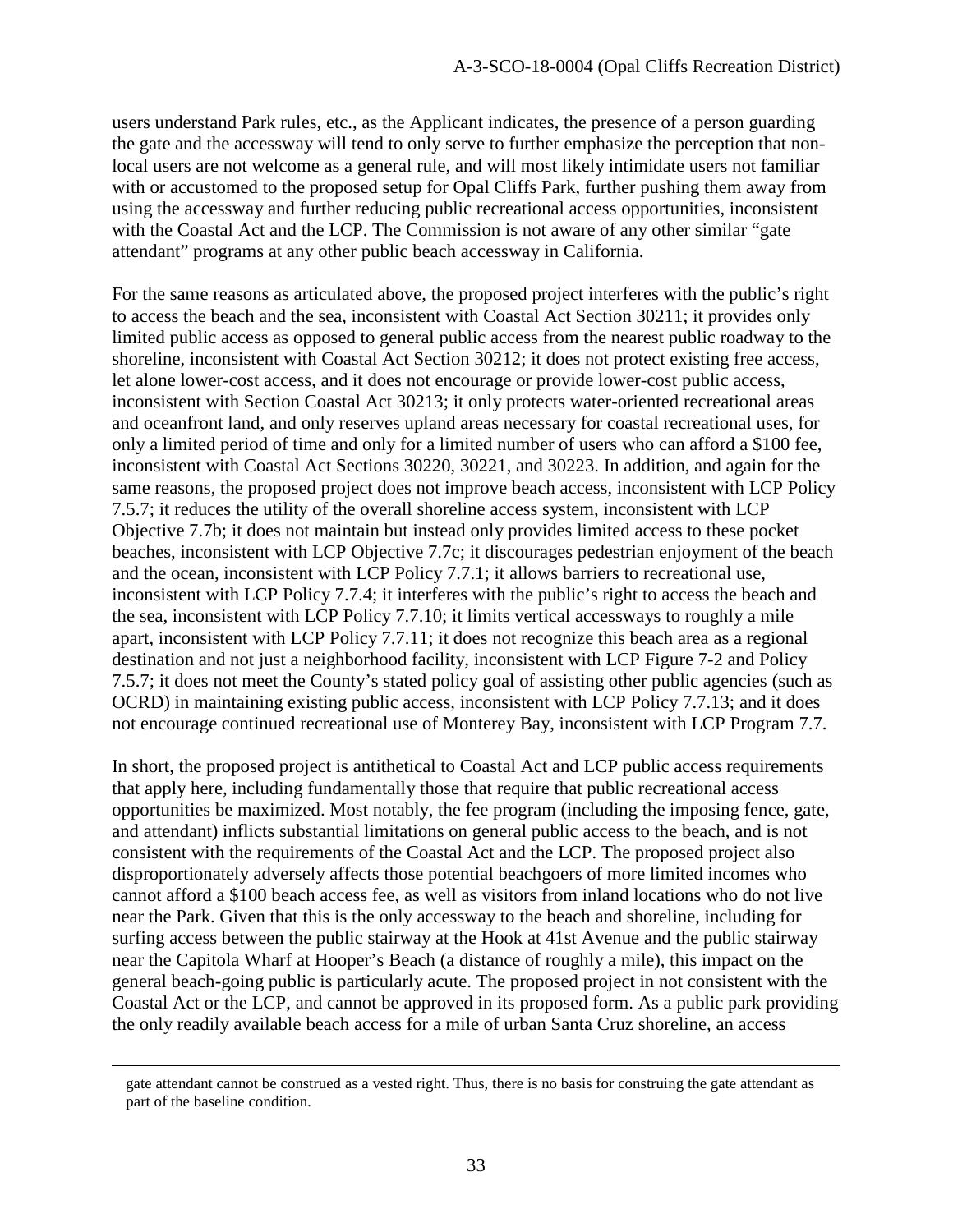$\overline{a}$ 

program can only be found consistent with the Coastal Act and LCP's requirements if it maximizes public access and recreational opportunities for all people regardless of ability to pay and if access is provided to the general public year-round (as opposed to only during select months of the year) and free of charge, consistent with other public parks and beach accessways found throughout the County and the Coastal Zone.

The Applicant maintains that the \$100 fee is the only way that OCRD can continue to operate the Park at all, and that OCRD will not be able to provide any access otherwise. However, there are a number of issues with this assertion. First and foremost, this is public property that provides the only readily available public access to popular public beaches, and it is not clear why it needs to be operated any differently than any other public beach accessway in the County, all of which are currently operated free of any charge. State Parks and the County Parks Department operate these other such accessways for the benefit of the public without fees. In fact, the Commission is unaware of any public agency charging a beach access fee (as distinct from parking access fees that apply in certain circumstances) anywhere else in California. Moreover, Commission staff has had recent discussions regarding various means that could result in increasing revenues for County Parks (including encroachment fees for development that encroaches into public rightsof-way and mitigation fees for shoreline armoring devices, the latter of which is already being implemented in Santa Cruz County and the former of which is near implementation) to better operate County coastal accessways Countywide that might have a bearing on the Park (e.g., through use of coastal armoring mitigation fees, coastal public property encroachment fees, coastal parking fees, etc.).

In addition, the record indicates that almost none of the capital improvements undertaken at the Park in recent years have been paid for by keycard fees collected by OCRD. Rather, Federal and State public grants and other funds have been used to pay for capital improvements at the Park over the years. These publicly funded capital improvements include: the repair of the beach access staircase following the 1989 Loma Prieta earthquake; the 2011 emergency stairway repairs; and the upland Park improvements constructed in 2009 (or shortly thereafter) and which are proposed to be authorized ATF under this CDP application (including the concrete paver pathway, the stone retaining walls, benches, landscaping, and irrigation).<sup>[41](#page-33-0)</sup> Beyond these most recent improvements, other public grant funds have been used for construction of OCRD's capital improvements over the years, including distributions from California Bond Acts in 1974, 1986, and 1988.<sup>[42](#page-33-1)</sup> In short, although OCRD argues that the funds generated from access fees are critical to support capital improvements at the Park, it appears that the major improvements over the last three decades have been paid for through other public funds. This is not atypical of other County and Statewide coastal accessways for which these types of public monies are used to make improvements to public parks. What is unusual in this case is that those public dollars,

<span id="page-33-0"></span><sup>&</sup>lt;sup>41</sup> Specifically, certain repairs to the stairway in 1989 were funded by the Federal Emergency Management Agency and its State counterpart (the State Natural Disaster Assistance Act Program); the 2011 stairway repairs were funded by a 2002 Resources Bond Act administered through California State Parks, and totaled \$95,621; and the 2009 improvements (proposed to be authorized ATF by this application) were funded via a separate grant from the 2002 Resources Bond Act, and totaled \$124,601.

<span id="page-33-1"></span> $42$  There is evidence in the record that OCRD received money from California Bond Acts in 1974, 1986, and 1988. Commission staff has requested that OCRD provide the amounts distributed to OCRD from these California Bond Acts and information on how these funds were used; however, OCRD had not provided this information to date.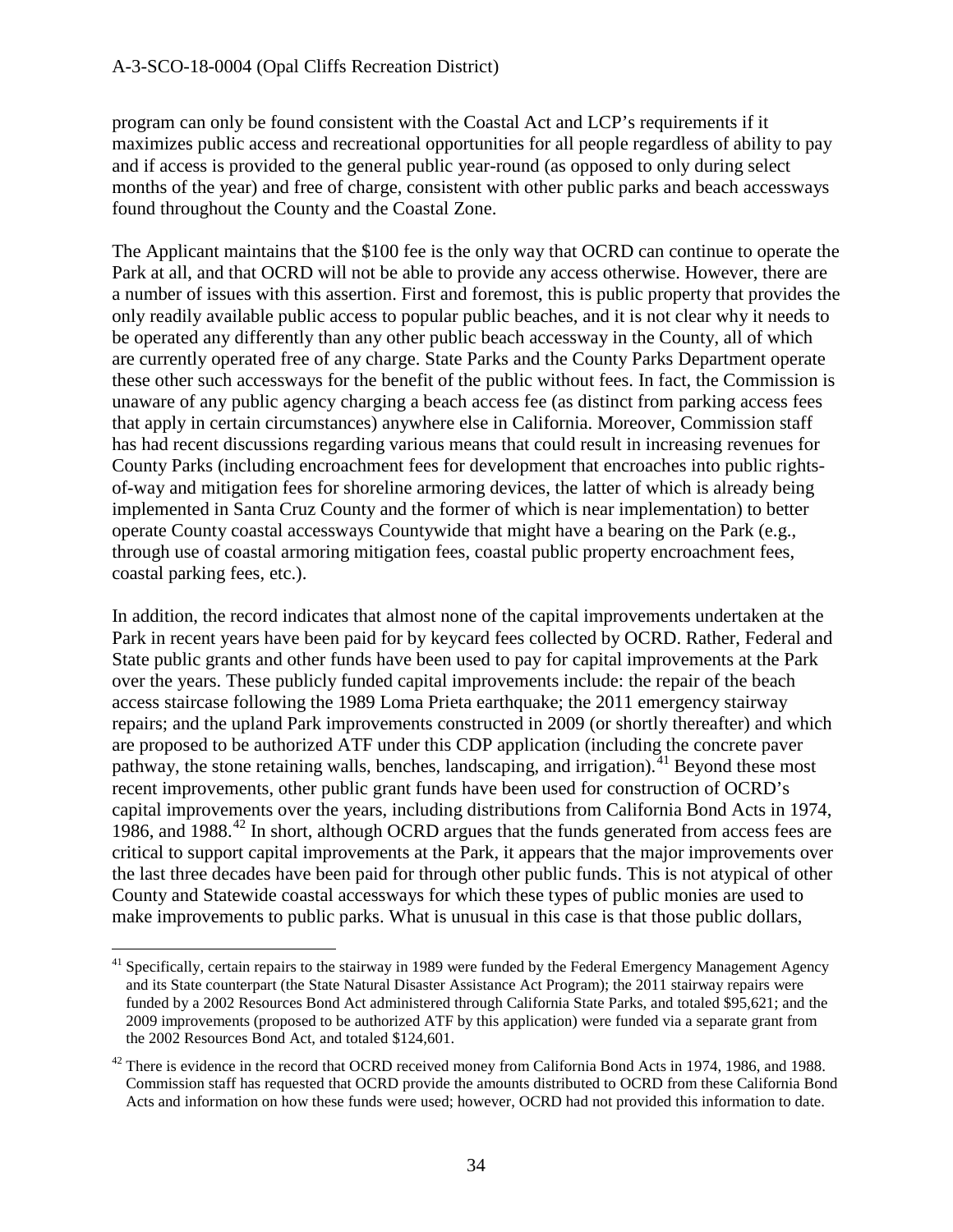including from California taxpayers, are used for improvements at a Park that is currently only available for the exclusive benefit of those persons who can afford or are willing to pay the \$100 per year fee to access the Park, as opposed to being generally available to the beach-going public in the manner that is the norm for coastal accessways. $43$ 

Furthermore, a transition away from the proposed \$100 fee program and toward a free public Park and public beach accessway is further supported by the fact that the bulk of OCRD's annual expenditures appear to be related to administration of the keycard and gate attendant program, and not basic Park or beach access needs. Indeed, even a cursory review of OCRD's finances demonstrates that OCRD's budget largely consists of expenditures that are unnecessary for providing basic Park and beach access at the site. For example, based on a 2017 budget review by the County over the preceding five-year period (see **Exhibit 7**), OCRD spent roughly \$52,000 annually. For the 2015-2016 year, OCRD spent approximately \$56,500, and of this \$56,500, approximately \$2,000 went to maintenance, \$1,000 for utilities, \$1,500 for insurance, and another \$500 for other undisclosed items (or a total of \$5,000). An additional roughly \$52,000 was used for the production of keycards/passes, security, and other professional services.<sup>44</sup> Thus, the cost for the basic operation of the accessway (i.e., maintenance, utilities and insurance) comes out to about \$5,000 per year (which is the same as OCRD already takes in through property taxes). The bulk of OCRD's annual expenditures during the budget analysis (over \$52,000) are unrelated to these basic public accessway operational needs, but rather are to pay for the fee program apparatus itself and the gate attendants.

In addition, concerns have been raised in the past regarding OCRD's budgeting and expenditures,<sup>45</sup> including in a 2016 report by the Santa Cruz Local Agency Formation Commission (or LAFCO) that recommends that OCRD consider transitioning operation of the accessway to another entity, such as the Santa Cruz County Parks Department,<sup>[46](#page-34-3)</sup> and in a more recent 2018 LAFCO report (see **Exhibit 8**) that reiterates that conclusion and states that it would make sense for County Parks to assume management of the Park given its proximity and similarity to other County-operated parks. Specifically, the report recommends that, "CSA 11

<span id="page-34-0"></span> $\ddot{\phantom{a}}$ <sup>43</sup> For example, the Coastal Conservancy, using State bond and grant funds, has funded the development of beach access stairways in other areas of coastal Live Oak at the ends of 12th, 13th, 20th, and 26th Avenues as well as along East Cliff Drive at 38th and 41st Avenues. In addition, the nearby Pleasure Point Parkway project includes three beach and surfing accessways that were all publicly funded and developed in the early 2000s. All of these beach and shoreline accessways are operated free of charge for the benefit of the general public by the Santa Cruz County Parks Department.

<span id="page-34-1"></span><sup>44</sup> Or roughly \$8,000 for the keycards/passes, \$26,000 to pay for the salaries of the gate attendants, and \$13,000 for other undisclosed professional services.

<span id="page-34-2"></span><sup>&</sup>lt;sup>45</sup> Including Santa Cruz County 2009 Grand Jury investigations, which found that the larger non-County-operated recreation and park districts generally functioned well, but the small districts such as OCRD are more likely to fall into "gray areas of minimal compliance with guidelines and statutes in the operation of their districts." In addition, and audit of OCRD's budget from 2011 found that over approximately \$11,000 of OCRD's budget was unaccounted for, and that the budget was partially used to pay for bar tabs and food bills (totaling over \$1,000) for a "June 9th Freeline Party" (Freeline is the surf shop that is responsible for selling OCRD's \$100/year keycards to the public).

<span id="page-34-3"></span><sup>&</sup>lt;sup>46</sup> The 2016 LAFCO report identifies a series of OCRD operational issues, including substantially in relation to its financial accounting and responsibilities, and ultimately recommends that OCRD consider transitioning operation of the accessway to another entity, such as the Santa Cruz County Parks Department.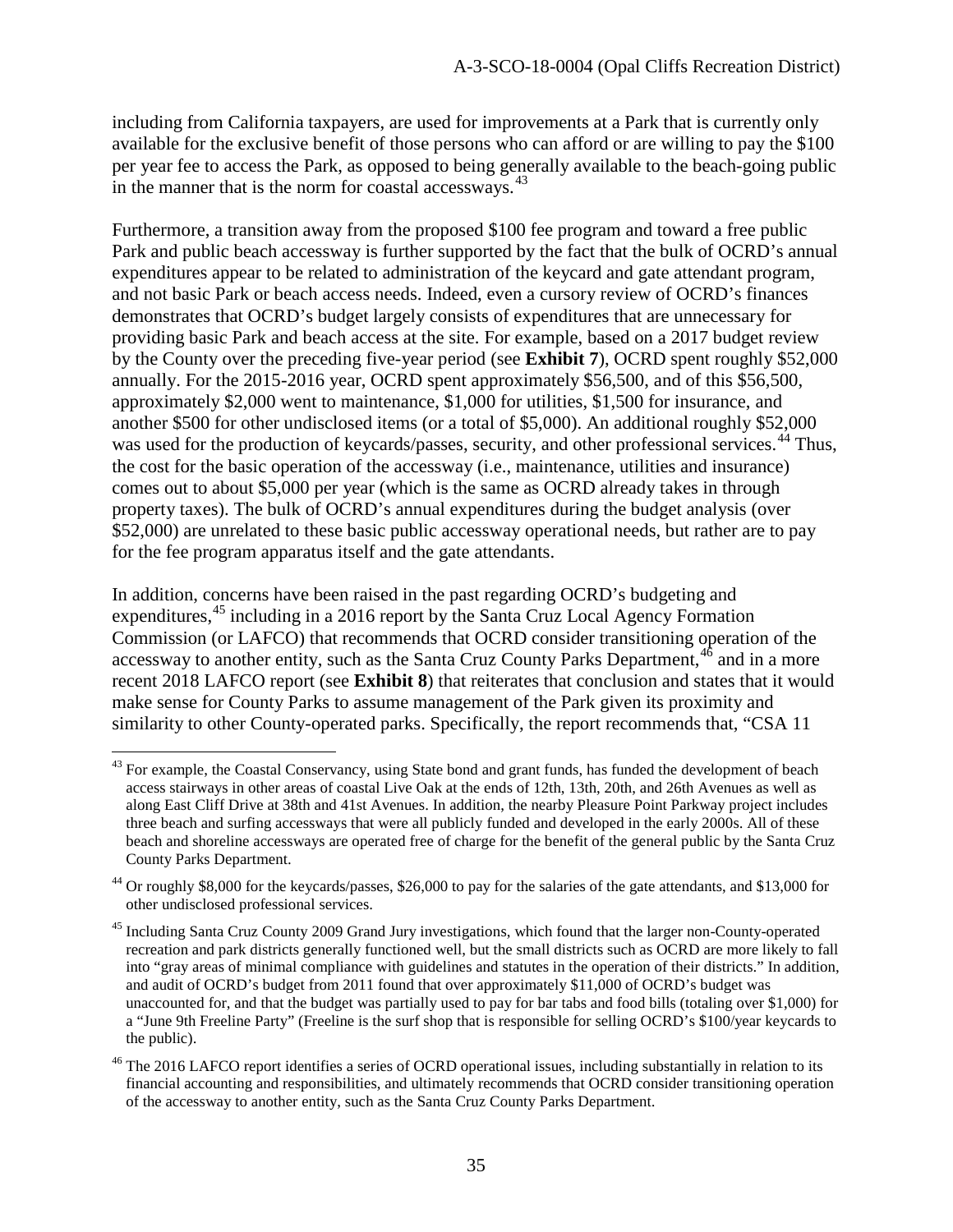[County Service Area 11] would be a logical and efficient operating option for the Opal Cliffs Park if the Opal Cliffs Park and Recreation District were unable to continue to operate Opal Cliffs Park."

In short, although OCRD argues that it needs the beach access fee revenues to be able to operate the Park at all, it appears clear that capital improvements (including stairway repairs and aesthetic improvements such as pathways, landscaping, seating, etc.) have been paid for in the past by State and Federal bonds and grants, much like other public accessways that provide free general public access without fees, and that the overwhelming bulk of OCRD's annual expenditure is used to pay for the overall gate and gate attendant program, including the gate and the locks themselves. In addition, it is not clear why this accessway needs to function differently than others Countywide to which all members of the general public are provided free public beach and shoreline access, regardless of their ability to pay. OCRD is a special district, but it is still a part of Santa Cruz County government formed for the purpose of providing public park and beach access services, and thus it is not clear why OCRD (or Santa Cruz County Parks Department in a transfer scenario as recommended by LAFCO) cannot maintain and operate this public beach accessway at a comparable level to other beach accessways throughout the County without the "need" for keycard revenue.<sup>[47](#page-35-0)</sup> It is worth noting that there are ongoing discussions with the County to facilitate alternate funding mechanisms that would eliminate the \$100/year keycard program.

Thus, the access fee program cannot be found consistent with the Coastal Act and LCP provisions described above, and cannot be approved as proposed. Consistent with Coastal Act and LCP requirements to maximize public recreational access opportunities, this approval is structured to require the submission of a Public Access Management Plan (**Special Condition 2**) that clearly depicts all public access areas and amenities at the Park (**Special Condition 2(a)**), that prohibits development and uses within the public access areas of the Park that disrupt or degrade public access (**Special Condition 2(d)**), that requires all public access amenities at the Park to be maintained in their approved state (**Special Condition 2(g)**), and provides for free year-round general public access (**Special Condition 2(c))**.

With respect to hours of use, the Applicant proposes that the Park would be open from 5am to 8pm daily (with no access between 8pm though 5am each night for anyone, whether they have purchased the \$100 key or not).<sup>[48](#page-35-1)</sup> In past cases, the Coastal Commission has typically interpreted that maximized public recreational access opportunities means unlimited access 24 hours per day and 365 days a year, unless there is a clearly demonstrated need for some kind of reduced access. Access restrictions are often proposed because of some perceived problem with access users later at night and/or overnight in terms of noise, public nuisance, inappropriate camping, public safety, and other related issues. In such cases, it is important that the problem be clearly identified and substantiated, and that the response be as focused as possible to address the

<span id="page-35-0"></span> $\ddot{\phantom{a}}$ <sup>47</sup> And it is not even clear if Government Code Sections 54090-54092 even allow for imposition of such beach access fees. Section 54092 states: "Any city, county, or other local agency that allows any property owned, operated, or controlled by it to be used as a means of access to any public beach shall allow free access over that property to all persons regardless of ancestry, residence, or any characteristic listed or defined in Section 11135."

<span id="page-35-1"></span> $^{48}$  In all cases, the locked gate would still allow exit from the Park for users leaving the beach later than 8pm; it just would not allow entry between 8pm and 5am.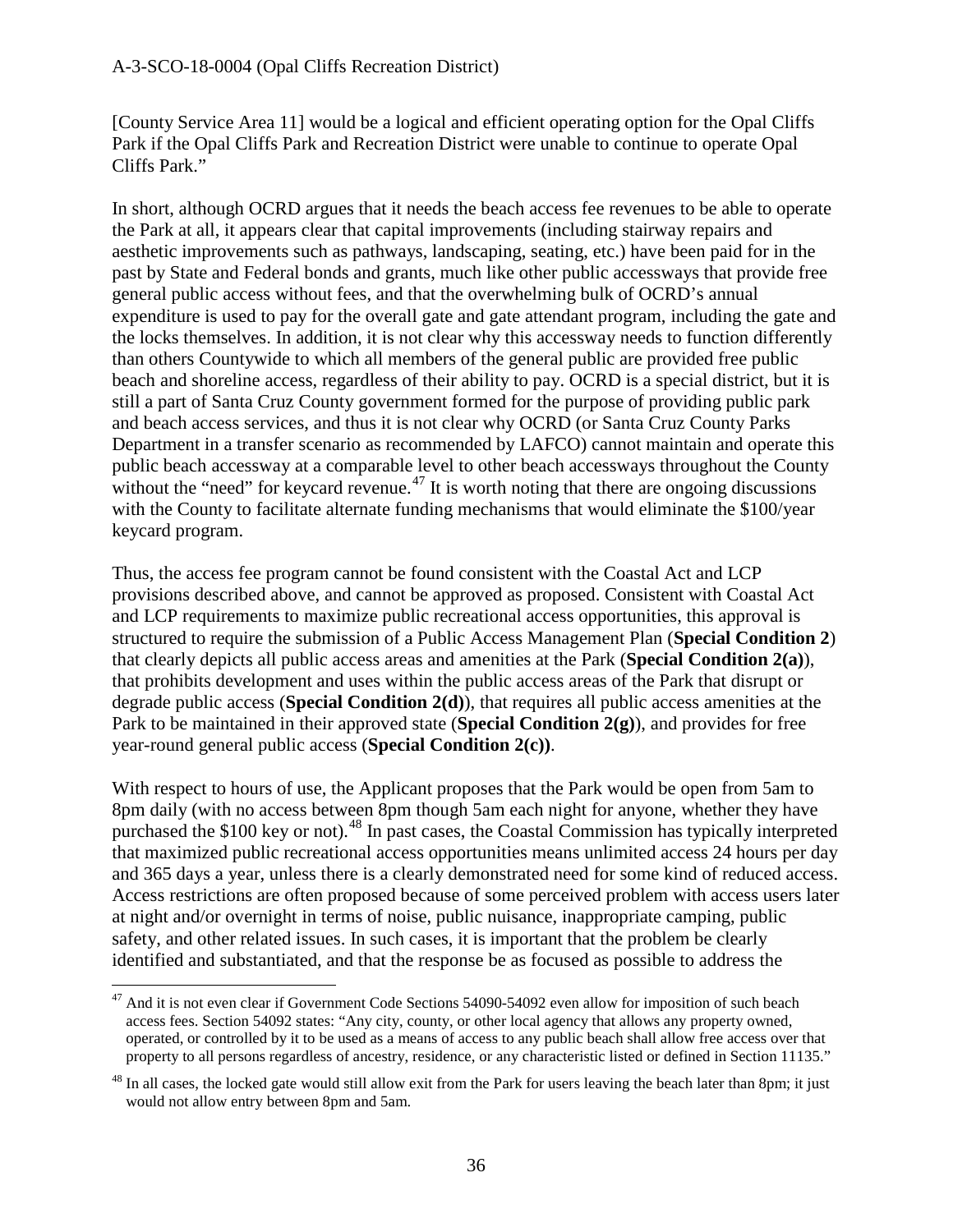problem but avoid public access impacts to the maximum extent feasible. In order to approve nighttime closures there must be legitimate justifications because nighttime closures inevitably reduce public access use after dark (including for nighttime beach and surfing access, nighttime coastal viewing across the bay waters and the Pacific Ocean, nighttime star gazing, etc.). The important question is: at what point does legitimate and appropriate use of the public access resource need to be restricted so as to address the potential concerns related to unrestricted nighttime access? As a general rule, the demand for the former decreases as the night goes on, and the potential for the latter increases as the night goes on. The key is to ensure that the least number of legitimate users are impacted while still abating the potential access issues to the fullest extent possible.

In this case, OCRD has historically identified (including as the primary impetus for the fence and locked gate proposed under the 1981 CDP) that the bluff and beach accessway can be dangerous at night, including because there is no lighting along the accessway and the stairway leading to the beach, and the fact that there is little or no beach during times of high tides and large swells. In addition, the Commission has received comments from the Santa Cruz County Sheriff Jim Hart indicating that the Sheriff's office believes that nighttime use of the Park results in the potential for unlawful activities and potential public safety concerns, including because the beach cannot readily be seen even from the blufftop above the Park, especially at night. Although limited objective data has been presented to justify the need for a nighttime closure at this location, there is little doubt that the beaches at the base of the stairway are relatively secluded pocket beaches that are difficult to patrol from the Park above to ensure public safety. Thus, it seems that a nighttime closure is supportable provided it applies to all users of the Park. Importantly, though, nighttime varies throughout the year, and a static hourly "nighttime" closure does not necessarily reflect nighttime at all times of the year, (e.g., sunset at the summer solstice in June is 8:30pm), including because there is still daylight before sunrise and after sunset. To address this issue, the Commission has typically required that public access amenities be open to general public use from one hour prior to sunrise to one hour after sunset year round. This timing makes the Park available during all daylight hours, including the early morning and early evening hours when there is some light in the sky but the sun is not technically above the horizon, and does not unduly penalize early morning and sunset users making use of such facilities. Therefore, **Special Condition 2(e)** requires the Park to be open from one hour before sunrise to one hour after sunset daily, consistent with the Commission's past actions in this regard. $49$ 

Regarding the 9-foot-tall wrought iron fence and gate,<sup>[50](#page-36-1)</sup> as articulated earlier, this fence and gate present a significant barrier, both physically and psychologically, to public access (as well as presenting public view concerns; see also "Visual Resources" finding below). In addition, IP Section 13.10.525 limits such fences and gates to six feet in height absent additional findings

<span id="page-36-0"></span> $49$  Given that the earliest sunrise is 5:47am for the bulk of June, and the latest sunset is 8:35pm in the latter part of June and in early July, that would mean *maximum* daylight hours applied to those static data points would be approximately 4:50am to 9:30pm in the summer months.

<span id="page-36-1"></span> $50$  Again, as explained above, regardless of whether the 1981 CDP is considered still valid or expired, the 9-foot-tall wrought iron fence and gate are clearly beyond the scope of development authorized by the 1981 CDP (which authorized a 6-foot-tall chain-link fence), and is wholly unpermitted. Thus, there is no basis for considering the 9 foot-tall wrought iron fence and gate as a baseline condition for purposes of consideration of the CDP.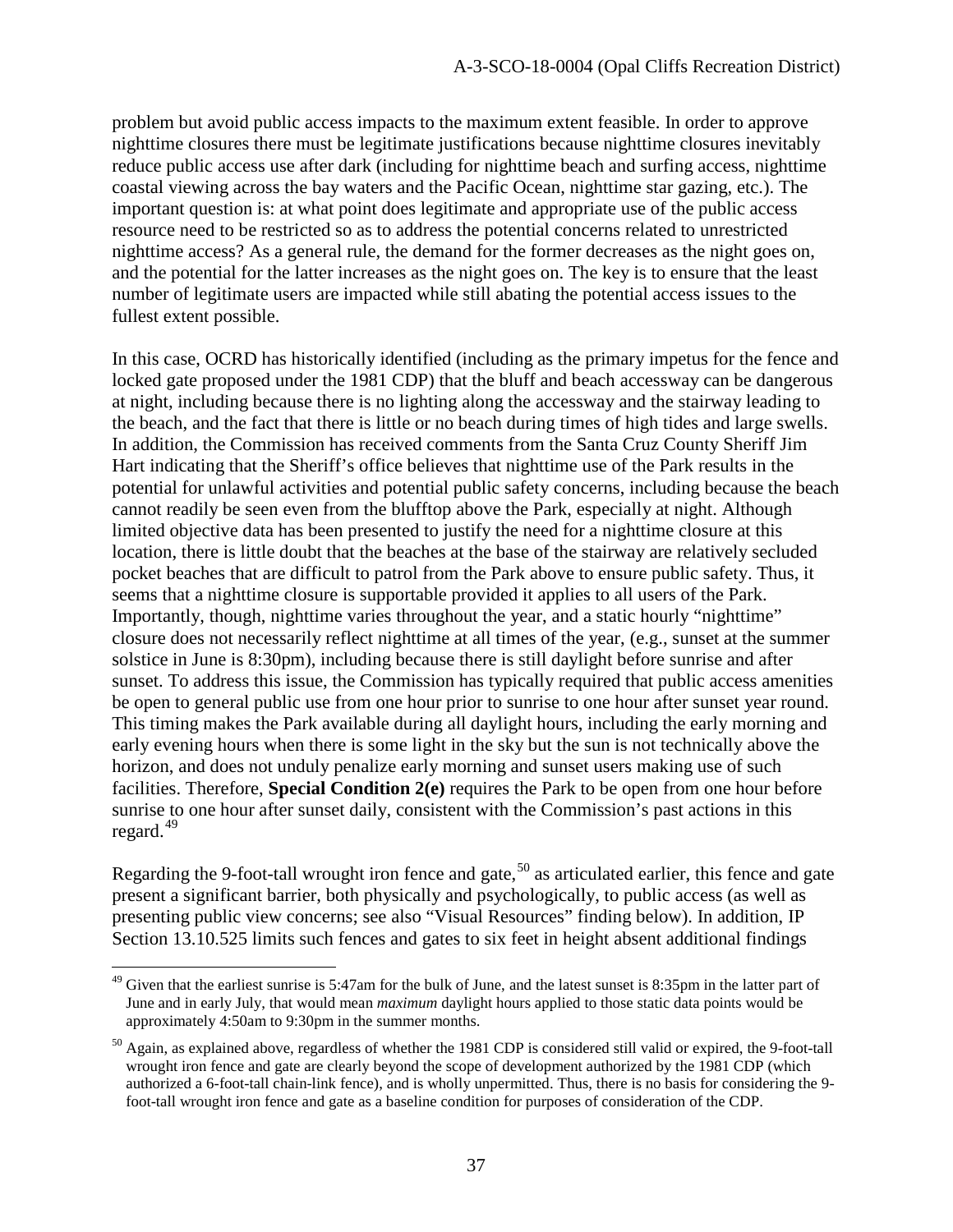#### A-3-SCO-18-0004 (Opal Cliffs Recreation District)

related to safety, community character/aesthetic, and that the project meets the LCP's requirements related to the protection of visual resources. Any fence/gate inherently creates both physical and psychological barriers to access, and thus it would be difficult to make the finding that any gate or fence is consistent with LCP's and Coastal Act's requirements for maximized public access/recreation. That being said, this particular fence/gate design with its 9-foot height and wrought iron design raises particularly significant public access/recreational issues including because the fence design generally, and in context of the neighborhood character location setting, suggests that visitors are not welcome; and relatedly, the fact that the gate door remains closed (even though unlocked) during the Park's open hours during the summer months. In addition, it is worth noting that the angled bars at the top of the fence were designed to serve as an anticlimb feature, similar albeit less intimidating compared to the previously existing and unpermitted razor wire. Moreover, although the razor wire is no longer present, it is likely that its former installation has had lingering adverse impacts to public access/recreation (e.g., someone who may have tried to visit while the razor wire was installed may not consider returning).

Therefore, only a completely open gate entrance would adequately address the long-term issues associated with maximized access at this particular site. However, because the Applicant has expressed safety concerns, including related to a lack of nighttime lighting, in order to balance public safety with the public access/recreation requirements of the LCP and Coastal Act (which is allowed, for example, by Coastal Act section 30214 and LUP Objective 7.7b), the project is conditioned to allow a fence/gate that is no more than six feet tall and can be retracted (i.e., pulled back to allow for a completely open Park entryway) during daytime hours. More specifically, **Special Conditions 1 and 2(b)** require the removal of the existing fence/gate and replacement with a retractable gate/fence that is to be retracted from one hour before sunrise to one hour after sunset daily (**Special Condition 2(d))**. This will address the Applicant's stated need for nighttime closures for safety reasons while maximizing public access to the Park and the beaches below. It is also worth noting that the existing fence is damaged; the upcoast segment of the fence/gate is no longer directly attached the rest of the fence/gate, and is being supported by rusted chains (see **Exhibit 2**). Therefore, it would appear that the existing fence/gate has deteriorated significantly since its installation in the mid-2000's and needs replacement, further supporting replacement under the current permit with an LCP/Coastal Act consistent design.

As for the Park's signage, it is critical that the Park be appropriately signed to ensure that all public access users know they are welcome to use the Park for free during daylight hours. This is particularly important given the historical presence of the imposing fence/gate and gate attendant, and because it will likely take some time and education for these perceptions of the accessway to be changed. It is also particularly important given that this accessway has been subject to exclusive use of keycard holders for many years without CDP authorization, and the general beach-going public will need to be made aware that the conditions for use of the accessway have changed so that they know they are welcome and can use it, particularly with respect to visitors from out of town. Thus, all signage needs to be updated to reflect the new access parameters and hours of use, and the same applies to all other OCRD information and materials (e.g., website, handouts, etc.) (see **Special Condition 2(c)).**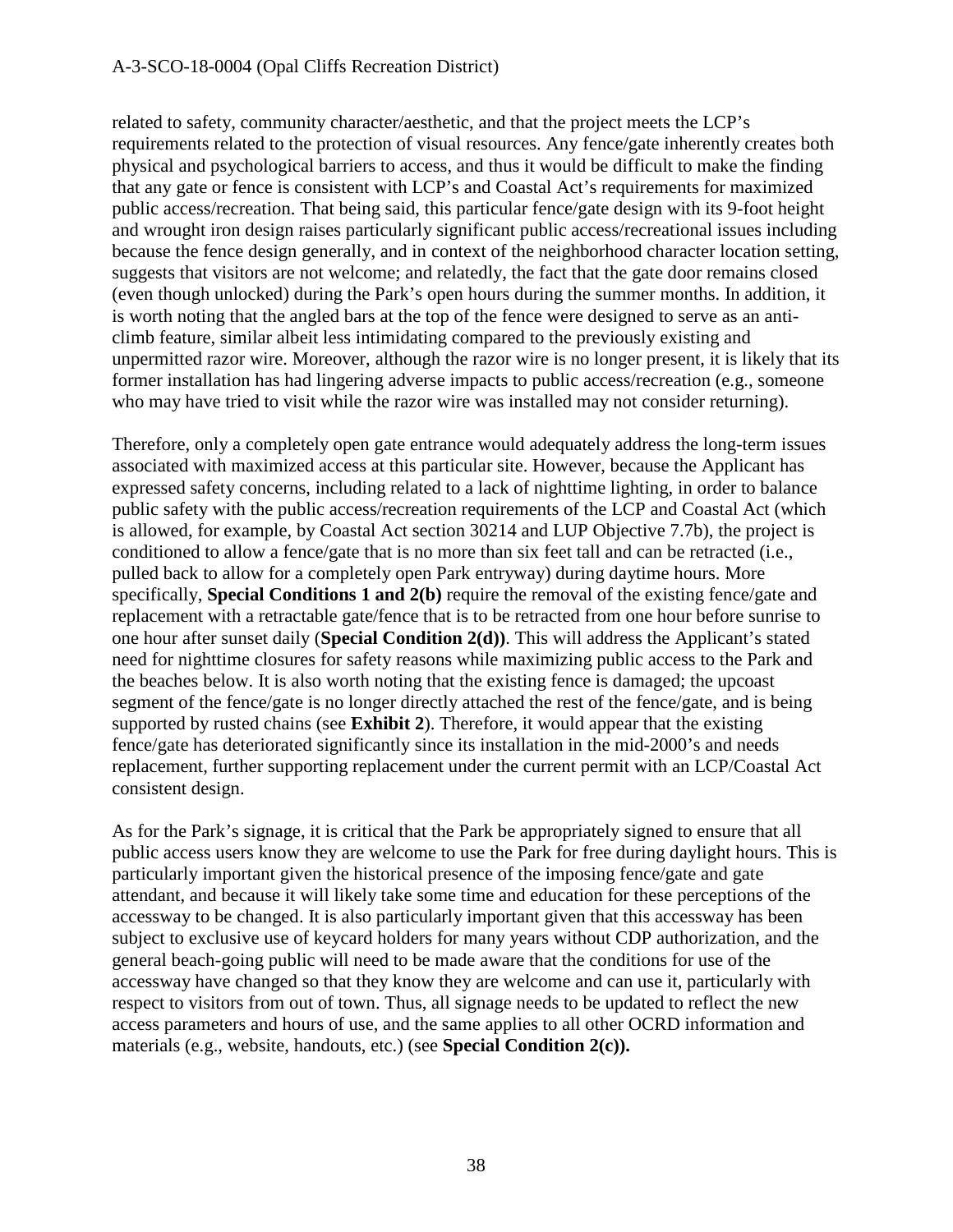Regarding the gate attendant program, the Commission does not find that such a program is necessary for basic Park and beach access purposes. In addition, the gate attendant presents an additional barrier to public access, especially for visitors from out of town not familiar with such a program. Although the Applicant has taken steps to re-characterize the gate attendant as a "Park Aide" including via defining his/her purpose and attire, the presence of a person guarding the gate and the accessway creates the perception that non-local users are unwelcome. Thus, this permit, including as codified in **Special Condition 1,** does not authorize the use of a gate attendant "Park Aide," or any person staffing the entryway to the Park.

Finally, as indicated above, the Applicant also requests after-the-fact approval of a series of previously completed improvements (including landscaping, hardscaping, and irrigation improvements) and newly proposed parking improvements (parking space striping and ADA parking signage). These Park improvements provide an enhanced park experience and can be found consistent with the Coastal Act and the LCP's public access and recreation policies as proposed.

Therefore, the approved project as conditioned can be found consistent with the above-cited Coastal Act and LCP provisions, including those that require that public recreational access opportunities be maximized for all, including nearby residents but also visitors from other parts of the County and elsewhere and of all economic groups.

# **F. VISUAL RESOURCES**

## *Applicable LCP Provisions*

The Santa Cruz County LCP is highly protective of coastal zone visual resources, particularly in regards to views from public roads, such as Opal Cliff Drive. LCP Objective 5.10a seeks to identify, protect and restore the aesthetic values of visual resources, meanwhile LCP Objective 5.10b seeks to ensure that new development does not adversely impact visual resources. In addition, LCP Policies 5.10.2, 5.10.3 and 5.10.6 recognize the importance of coastal zone visual resources, and require maximized protection and preservation of ocean vistas. LCP Policy 5.10.7 prohibits the placement of new permanent structures that would be visible from the beach, and LCP Policy 5.10.9 requires onsite restoration of any visually blighted conditions at a site as a condition of approval of any new development. LCP Policy 7.7.1 encourages the development of vista points and facilities for pedestrian access to beaches, and LUP Objective 7.7c requires the provision of visual access to every beach to which the public has acquired a right of access through use. Lastly, IP Section 13.20.130(b)(1) broadly requires that all development within the coastal zone be sited, designed and landscaped to be visually compatible and integrated with the character of surrounding neighborhoods or areas, and to embody a community aesthetic, and IP Section 13.20.130(b)(7) identifies that new development shall not block views of the ocean, and requires mitigation of any visually blighted conditions. With respect to fences, IP Section 13.10.525 states that the purpose of the fence regulations is to preserve a harmonious and compatible street front appearance, and limits fences in the area fronting a street, such as this, to a maximum of 6 feet in height. Applicable LCP policies and standards include: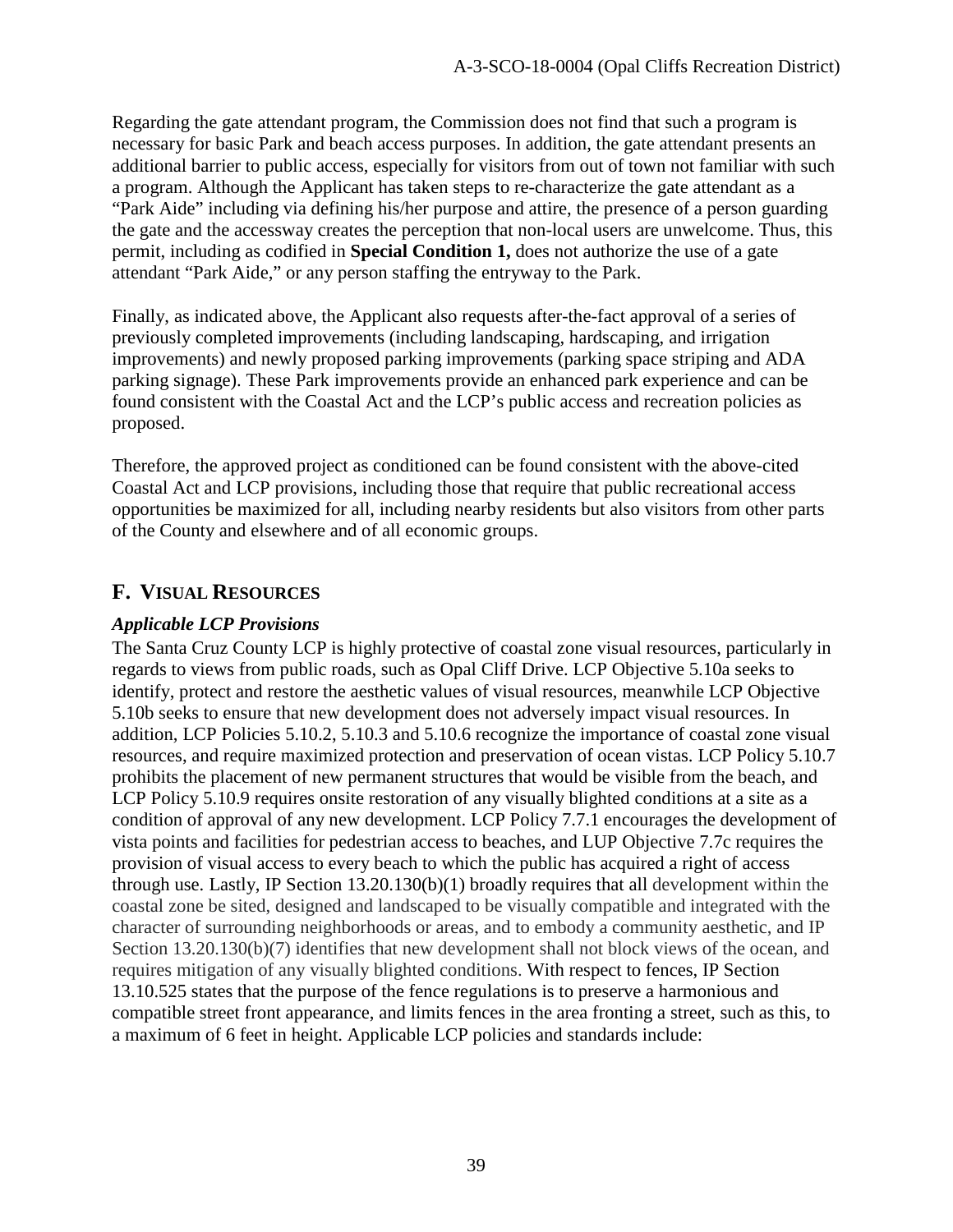# *LCP Policy 7.7.1 Coastal Vistas*

*Encourage pedestrian enjoyment of ocean areas and beaches by the development of vista points and overlooks with benches and railings, and facilities for pedestrian access to the beaches, subject to policy 7.6.2.* 

## *LCP Objective 5.10a Protection of Visual Resources*

*To identify, protect and restore the aesthetic values of visual resources.* 

#### *LCP Objective 5.10b New Development in Visual Resource Areas*

*To ensure that new development is appropriately designed and constructed to have minimal to no adverse impact upon identified visual resources.* 

### *LCP Policy 5.10.2 Development within Visual Resource Areas*

*Recognize that visual resources of Santa Cruz County possess diverse characteristics and that the resources worthy of protection may include, but are not limited to, ocean views … Require projects to be evaluated against the context of their unique environment and regulate structure height, setbacks and design to protect these resources consistent with the objectives and policies of this section. …* 

# *LCP Policy 5.10.3 Protection of Public Vistas*

*Protect significant public vistas as described in policy 5.10.2 from all publicly used roads and vista points by minimizing disruption of landform and aesthetic character caused by grading operations, timber harvests, utility wires and poles, signs, inappropriate landscaping and structure design. …* 

# *LCP Policy 5.10.6 Preserving Ocean Vistas*

*Where public ocean vistas exist, require that these vistas be retained to the maximum extent possible as a condition of approval for any new development.* 

# *LCP Policy 5.10.7 Open Beaches and Blufftops*

*Prohibit the placement of new permanent structures which would be visible from a public beach, except where allowed on existing parcels of record, or for shoreline protection and for public beach access. …* 

# *LCP Policy 5.10.9 Restoration of Scenic Areas*

*Require on-site restoration of visually blighted conditions as a mitigating condition of permit approval for new development. … Provide technical assistance for restoration of blighted areas.* 

# *IP Section 13.20.130(B)(1): Design Criteria for Coastal Zone Developments*

*… Visual Compatibility. All development shall be sited, designed and landscaped to be visually compatible and integrated with the character of surrounding neighborhoods or areas. Structure design should emphasize a compatible community aesthetic…*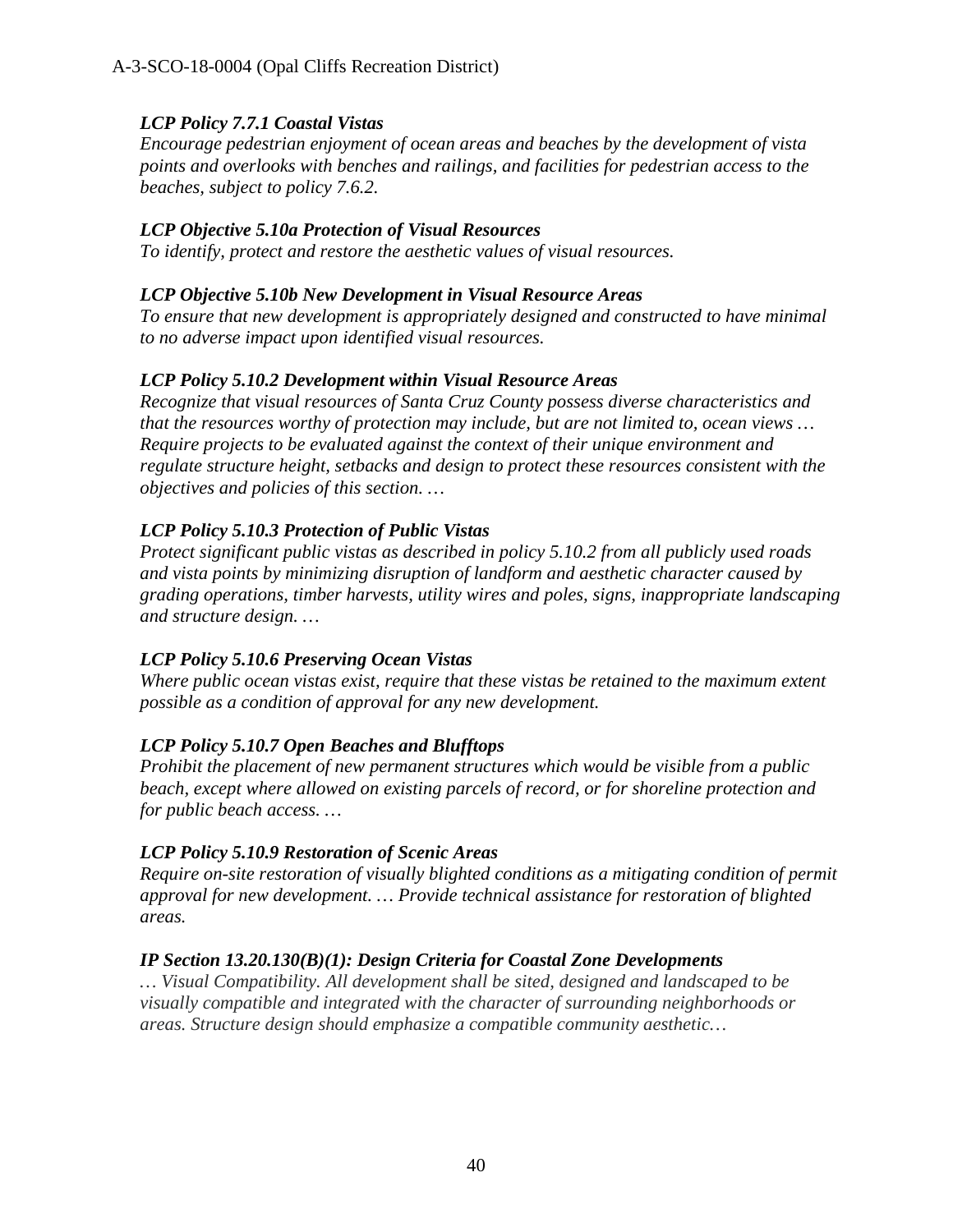#### *IP Section 13.20.130(B)(7): Design Criteria for Coastal Zone Developments*

*Development shall be sited and designed so that it does not block or significantly adversely impact significant public views and scenic character, including by situating lots, access roads, driveways, buildings, and other development (including fences, walls, hedges and other landscaping) to avoid view degradation and to maximize the effectiveness of topography and landscaping as a means to eliminate, if possible, and/or soften, if not possible, public view impacts.*

See also **Exhibit 6** for all applicable Coastal Act and LCP provisions cited in this report.

#### *Consistency Analysis*

As detailed above, the Applicant's proposed project seeks after-the-fact approval of a 9-foot-tall wrought iron fence (roughly one-inch-in-diameter iron poles spaced approximately four inches apart with one-inch-in-diameter crossbeams at top and bottom, and curved at the top) with an integral gate to replace the baseline 6-foot-tall chain-link fence and gate along the Park's frontage. As discussed in the public access findings above, the proposed ATF fence and gate present a rather imposing and exclusionary barrier to public access, but they also present visual concerns with respect to LCP consistency. This is especially the case because the Park provides the only public visual respite towards the ocean along all of Opal Cliff Drive, given that the public's view is otherwise blocked by an otherwise unbroken row of approximately 50 large private residences and related residential development located between the public street and the shoreline.

At the Park, the only public respite for ocean views from Opal Cliff Drive are impaired by the relatively thick and numerous wrought-iron bars, and the fence's 9-foot height makes it such that one cannot see over the fence (i.e., the fence impedes the entire ocean view from any viewpoint along Opal Cliff Drive – see photos in **Exhibit 2**). In addition, the area surrounding the gate (i.e., roughly in the middle of the view) is further blocked by the presence of a roughly 8-feet-indiameter metal mesh screen that surrounds the gate's locking mechanism, with a roughly 3-feetin-diameter piece of solid material in the middle (both ostensibly to prevent users from reaching through and opening the gate from the inland side without a key), This additional fencing and signage further impedes and blocks the public's ocean view from Opal Cliff Drive .

Moreover, the proposed 9-foot-tall fence exceeds the LCP's allowable maximum fence height of six feet by a full 50%. The proposed 9-foot height is therefore significantly out of conformance with this LCP standard, which is designed in part to avoid impacting public street views. The only way exceptions to the LCP's 6-foot height maximum are allowed is through required special findings, including that the fence will not adversely impact public views and scenic character; that the additional height will not be detrimental to the health safety, or welfare of persons residing or working in the neighborhood or the general public; and that the fence will complement and harmonize with the existing and proposed land uses in the vicinity and will be compatible with the physical design aspects, land use intensities, and dwelling unit densities of the neighborhood (see **Exhibit 6**; and also IP Sections 18.10.230(A) and 13.10.535). The proposed 9-foot-tall fence is not considered detrimental to the health or safety of the public, neighbors, or those working in the neighborhood; however, the fence certainly impairs the public's view of the ocean as seen from Opal Cliff Drive, and it cannot meet the required special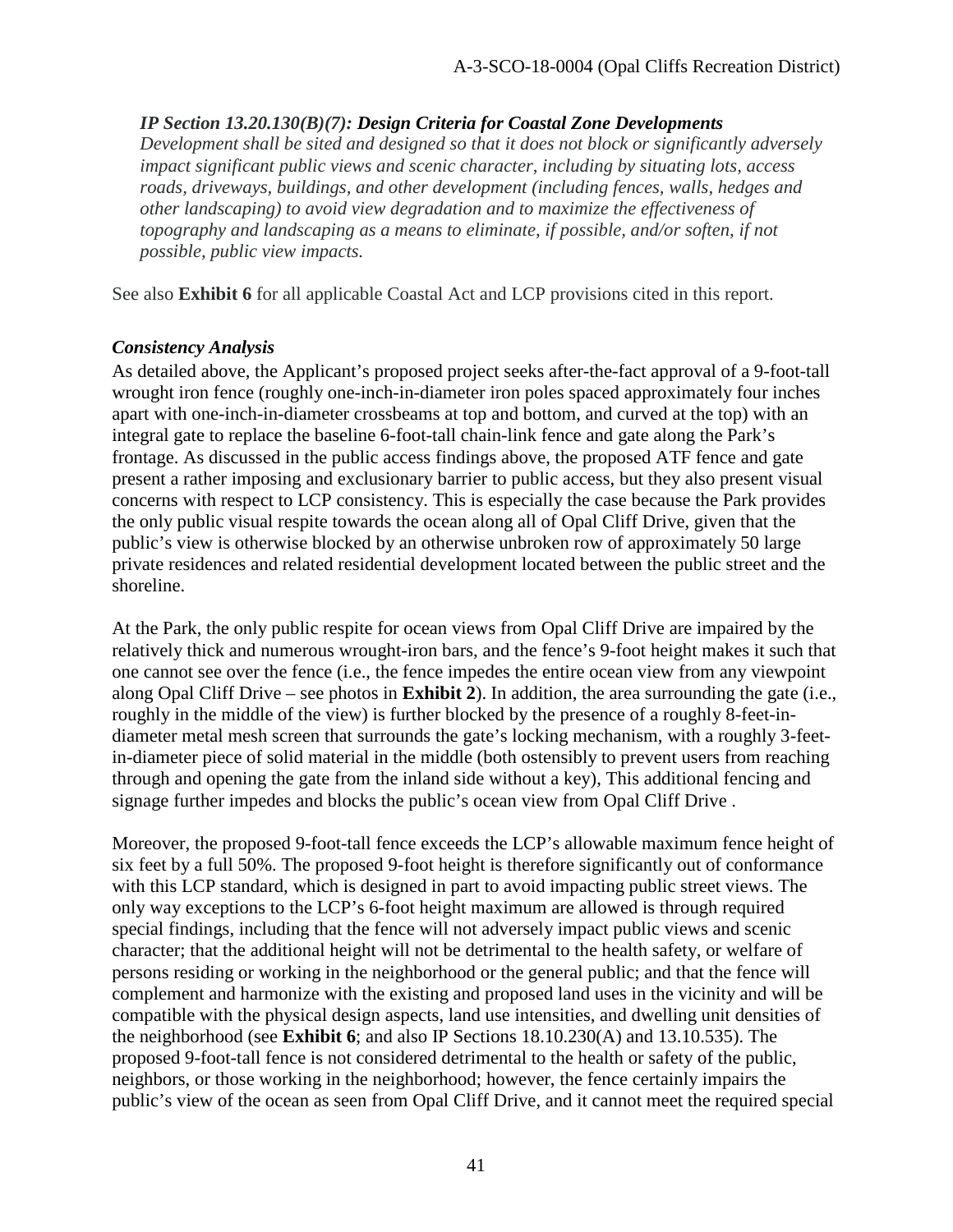#### A-3-SCO-18-0004 (Opal Cliffs Recreation District)

findings to be able to allow a 9-foot-tall fence here. Moreover, there has been no evaluation of alternate fencing designs and configurations that would adequately mitigate safety concerns and better protect public views (such as retractable fencing). The proposed fence and gate also do not meet the threshold identified by LUP Policy 5.10.6, which requires that ocean vistas be retained to the *maximum* extent feasible; nor LUP Policy 5.10.9, which requires on-site restoration of visually blighted conditions as a mitigating condition of permit approval for new development; nor LUP Policy 5.10.3, which requires the protection of public vistas from publicly used roads including by minimizing any disruptions to aesthetic character including those caused by the placement of structures (in this case a fence), and explicitly requires the protection of ocean views. Further, the proposed fence and gate are inconsistent with IP Section 13.20.130(b)(7), which does not allow development to either block or significantly impact public views and scenic character. The proposed fence and gate therefore meet none of these LCP requirements. In order to maximize the ocean vista at this location, as is required by LUP Policies 5.10.6 and 5.10.3, and to meet LCP objectives (such as Objective 5.10b that requires minimal to no adverse impacts on visual resources), there would need to be no impediments to the ocean view, which is possible during daytime hours with an alternate fence/gate design such as a retractable fence/gate that is rolled/folded back to the property's side yards during daytime hours, but that can be erected at night for safety purposes. Further, in terms of consistency with LUP Policy 5.10.9, the proposed fence (that was installed without a permit approximately nine years ago) has caused visual impacts at this location for an extended timeframe. Therefore, it is entirely appropriate to require replacement of said fence/gate with a design that maximizes views of the ocean as mitigation for years of visual impacts.

In light of the above analysis, including LCP requirements that public ocean views be maximized and protected; that development is not allowed to block or adversely impact significant public views such as this; and that visually blighted conditions be corrected with any new development approval, **Special Conditions 1 and 2(b)** require replacement of the existing unpermitted 9-foottall wrought iron fence/gate with a new retractable fence/gate that can be rolled back during daytime hours (i.e., from one hour before sunrise to one hour after sunset daily) either through an automated system or manually. Although the exact fence/gate design has not been identified, **Special Condition 2(b)** requires that the new fence/gate be no more than six feet tall and that the design be reviewed and approved by the Executive Director prior to final authorization. The retractable fence/gate shall be sited and designed in such a way as to minimize public view impacts and to be compatible with the overall Park aesthetic, including with respect to any necessary structural supports, and to allow emergency egress from the seaward side. The retractable fence/gate as required by **Special Conditions 1 and 2(b)** would allow for unimpeded views of the ocean during daylight hours, consistent with the LCP's visual resource protection provisions.

In short, the LCP (including LCP Policy 7.7.1, Objectives 5.10a and 5.10b, Policies 5.10.2, 5.10.3, and 5.10.6, and IP Section 13.20.130 et seq.) requires that ocean and coastal vistas be protected as a matter of public importance. The public view at Opal Cliff Park is particularly important because it allows the only public view respite of the ocean along an otherwise unbroken stretch of approximately 50 large private residences and related development. The 9 foot-tall fence/gate is not protective of public views and is not consistent with the aforementioned LCP provisions. **Special Conditions 1 and 2(b)** therefore require removal of the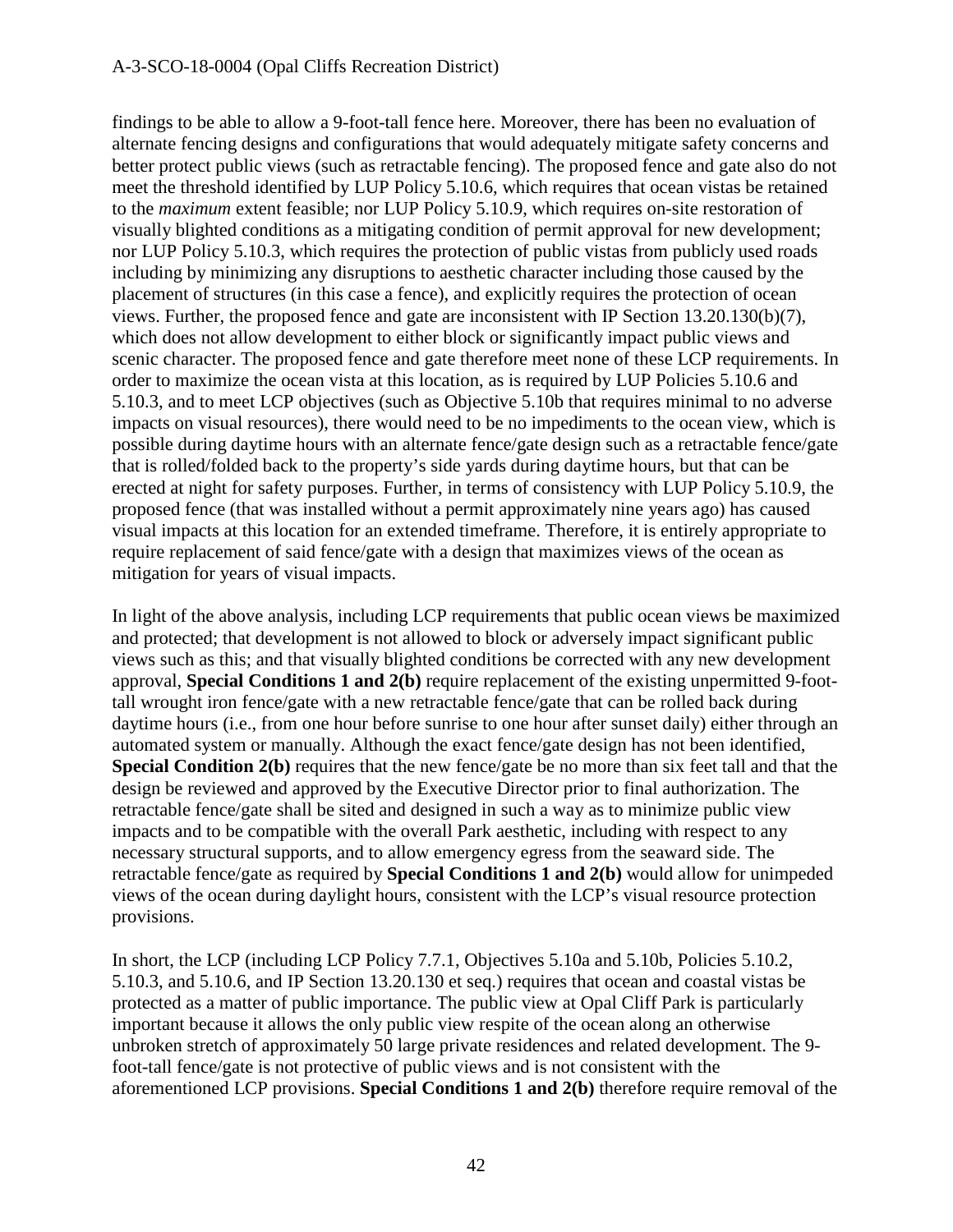existing 9-foot-tall wrought iron fence/gate and replacement with a retractable fence/gate that would be opened during daytime hours, thus providing unimpeded views of the ocean from Opal Cliff Drive during the day, consistent with the aforementioned policies protecting ocean and coastal vistas and with the explicit requirements of LUP Policy 5.10.9, which requires mitigation of visually blighted areas as a condition of the development's approval. Finally, the project as conditioned is consistent with IP Section 13.20.130(B)(1) because it includes recognition of the existing installed aesthetic improvements including an ADA-compliant pathway, benches, and various landscaping improvements, which help create an inviting and visually pleasing park/overlook area for public/community enjoyment, and the revised fence design allows consistency with IP Section IP Section 13.20.130(b)(7), which does not allow development to either block or significantly impact public views and scenic character. **Special Condition 2f** further allows the Applicant to implement a donation program to help fund Park operations, including landscaping, provided the program materials (signage and/or donation station) are designed to minimize impacts to public views. Thus, as conditioned, the fence and gate and other physical improvements are consistent with the LCP's visual resource protection policies.

# **G. VIOLATION**

As described in this report, there is an extensive history of Coastal Act violations, including significant violations of the public access and recreation policies of the Coastal Act, at Opal Cliffs Park. Violations of the Coastal Act and the Santa Cruz County LCP exist on the subject property including the following: placement of an unpermitted 9-foot-tall wrought iron fence with locked gate and restrictive signage that blocks public park and beach access; implementation of an unpermitted fee program that includes a \$100 annual fee and the presence of a gate attendant to prevent members of the public from accessing the beach unless they have paid the fee; and unpermitted park-related improvements on the blufftop of the Park (as described in this report). Some of the above-described development (fence, gate, gate attendants, fee program, and signage) have limited and in some cases completely precluded the public's ability to access a public beach over a long period of time, including people from inland communities with diverse social and economic backgrounds. As stated previously, this is the only publicly-managed beach in California, that staff is aware of, that charges a beach access fee. Said fee has limited beach access to those who can afford to pay such a fee and favored Opal Cliffs residents over those who live far from the coast.

Commission Enforcement staff has spent over 12 years attempting to resolve these issues. During this time, public access was significantly limited and impacted by the unpermitted development described herein. There is no way to mitigate for the impacts caused by actions that have happened in the past. See **Exhibit 3** for Commission enforcement staff's letters to OCRD regarding these violations.

Approval of this application pursuant to the staff recommendation and the Applicant's ongoing compliance with all of the terms and conditions of this permit will result in resolution of the aforementioned violations on the subject property going forward. But, as stated above, there is no way to return the public access that was taken away from the public as a result of unpermitted development activities that occurred in the past.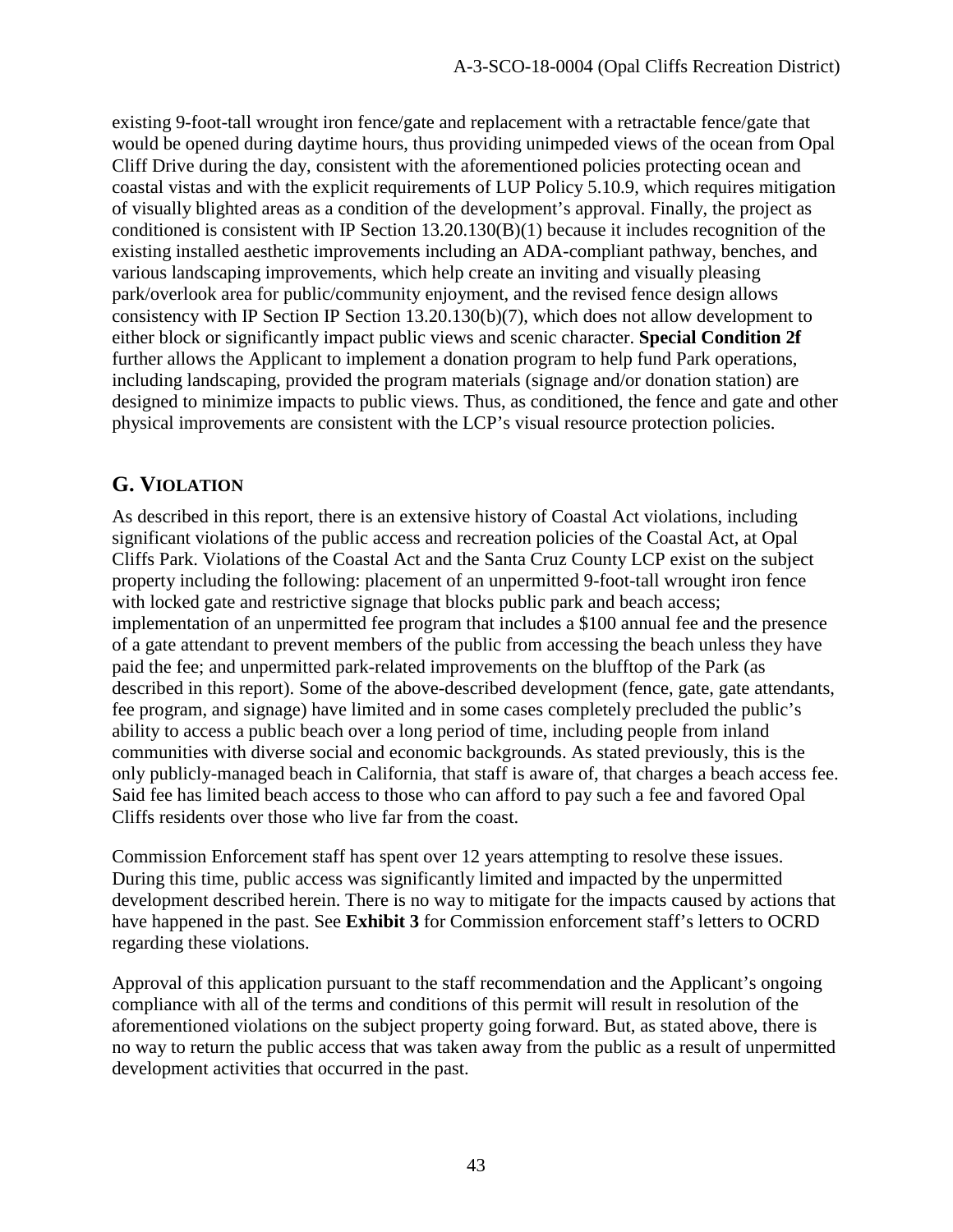#### A-3-SCO-18-0004 (Opal Cliffs Recreation District)

Although unpermitted development has taken place prior to Commission consideration of this CDP application, consideration of this application by the Commission has been based solely upon the public access policies of the Coastal Act and applicable provisions of the Santa Cruz County LCP. Commission review and action on this CDP application does not constitute a waiver of any legal action with regard to the alleged violations, nor does it constitute an implied statement of the Commission's position regarding the legality of development, other than the development addressed herein, undertaken on the subject site without a CDP. In fact, approval of this CDP is possible only because of the conditions included herein and failure to comply with these conditions would also constitute a violation of this CDP, the Coastal Act, and the LCP – including the public access policies of the Coastal Act. Accordingly, the Applicant remains subject to enforcement action, just as it was prior to this permit approval for engaging in unpermitted development, unless and until the conditions of approval included in this CDP are satisfied, with the exception that this action does not resolve liabilities that attach to the violations that occurred prior to the issuance of, and compliance with, the CDP.

In order to ensure that the unpermitted development component of this application is resolved in a timely manner, the subject permit will issue upon Commission approval and **Special Condition 2 (Public Access Management Plan)** is required to be submitted to the Executive Director (for review and written approval) within 90 days of Commission action, with full implementation of the approved Public Access Management Plan's improvements and amenities no later than December 31, 2018 (**Special Condition 2(h)**). Failure to comply with the terms and conditions of this permit may result in the institution of enforcement action under the provisions of Chapter 9 of the Coastal Act, including, but not limited to, Section 30821 of the Coastal Act. Only as conditioned is the proposed development consistent with the Coastal Act and the Santa Cruz County LCP.

# **H. CALIFORNIA ENVIRONMENTAL QUALITY ACT (CEQA)**

 $\overline{a}$ 

Section 13096 of the California Code of Regulations requires that a specific finding be made in conjunction with CDP applications showing the application to be consistent with any applicable requirements of CEQA. Section 21080.5(d)(2)(A) of CEQA prohibits a proposed development from being approved if there are feasible alternatives or feasible mitigation measures available which would substantially lessen any significant adverse effect that the activity may have on the environment.

Santa Cruz County, acting as lead agency, found that the project was exempt from CEQA requirements and issued a Categorical Exemption for the project under Sections 15601(b)(3) and 15302.<sup>[51](#page-43-0)</sup> The Coastal Commission's CDP program has been certified by the Secretary of the Natural Resources Agency as being the functional equivalent of environmental review under CEQA (pursuant to Section 15251(c)).The preceding CDP determination findings discuss the relevant coastal resource issues associated with the project, including with respect to the protection public access and recreation and public views. The CDP conditions identify

<span id="page-43-0"></span> $51$  Section 15601(b)(3) applies to projects where there is no possibility that the activity in question will have significant effect on the environment, while Section 15302 applies to replacement or reconstruction of existing structures or facilities where the new structures will be located on the same site as the structure replaced and are substantially similar to the previous structures.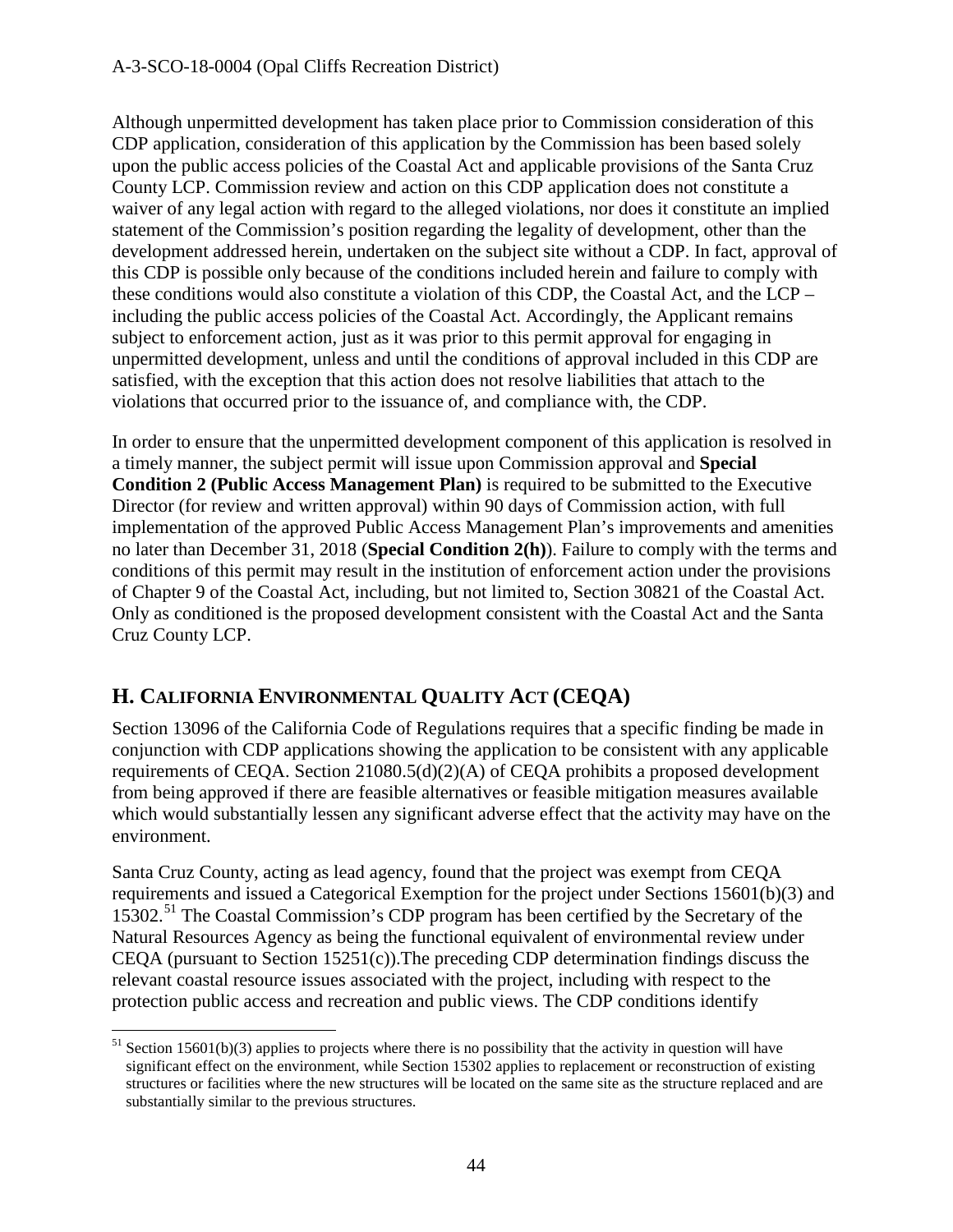appropriate modifications and mitigation measures to avoid and/or lessen any potential for adverse impacts to said resources as those terms are understood under CEQA.

The Commission finds that only as modified and conditioned by this CDP will the proposed project avoid significant adverse effects on the environment within the meaning of CEQA. As such, there are no additional feasible alternatives or feasible mitigation measures available which would substantially lessen any significant adverse environmental effects which approval of the proposed project, as conditioned, would have on the environment within the meaning of CEQA. Thus, if so conditioned, the proposed project will not result in any significant environmental effects for which feasible mitigation measures have not been employed consistent with CEQA Section 21080.5(d)(2)(A).